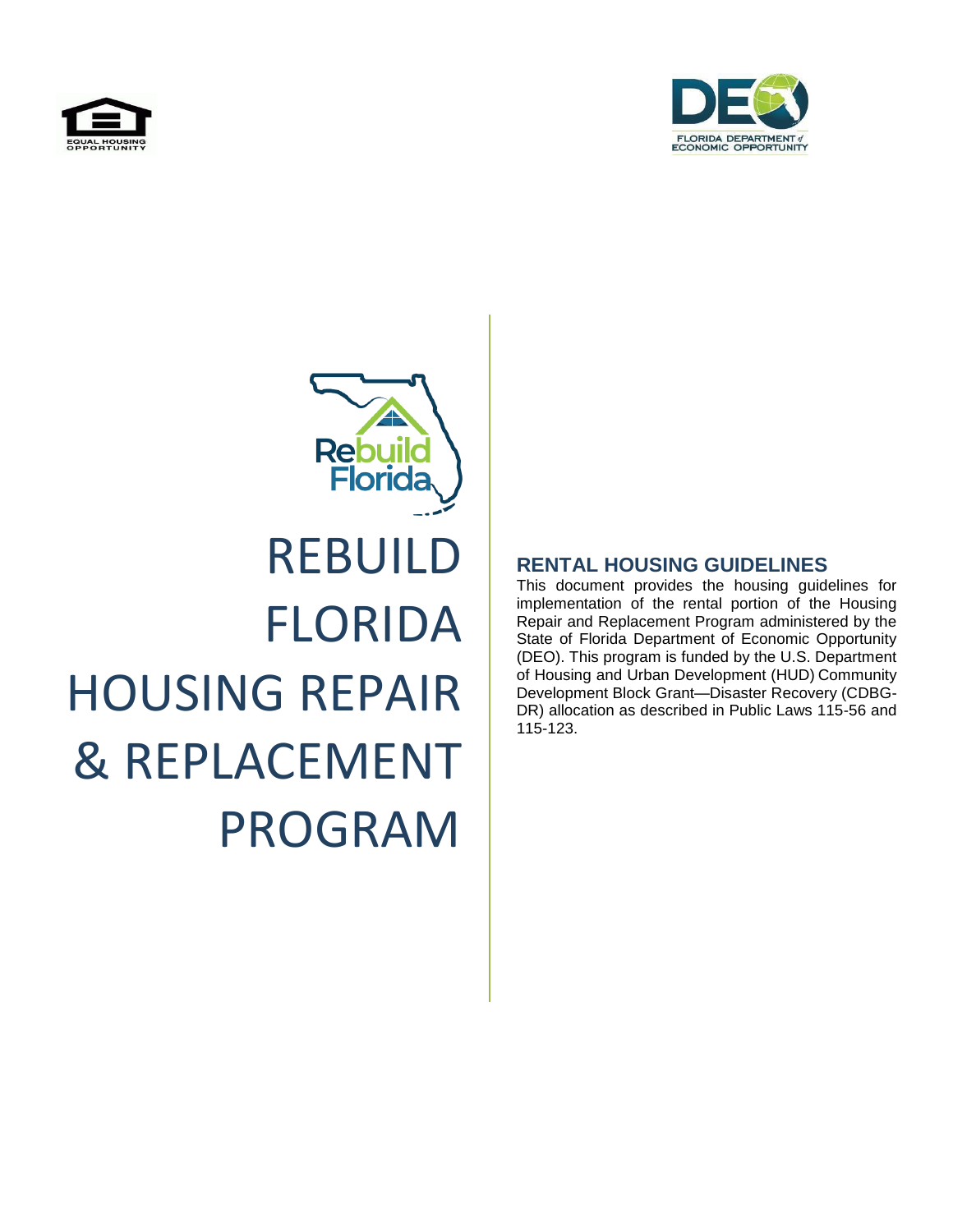# <span id="page-1-0"></span>**VERSION HISTORY**

| 11/07/2018 | <b>Initial Version Published</b>             |
|------------|----------------------------------------------|
| 8/20/19    | Version 2.0 Published                        |
|            | See attached change tracker<br>$\bullet$     |
| 9/27/19    | Added Appendix D - Pilot Program Methodology |
|            |                                              |
|            |                                              |
|            |                                              |
|            |                                              |
|            |                                              |

# <span id="page-1-1"></span>**VERSION POLICY**

Version history is tracked in the table above, with notes regarding version changes. The dates of each publication are also tracked in this table.

Policy changes within this document will result in the issuance of a new primary version number with a publish date clearly noted. For example, a change in eligibility criteria to the program would warrant issuance from Version 1.0 to Version 2.0, an increase in the primary version number. Future policy changes will result in additional revision and the issuance of a new primary version number.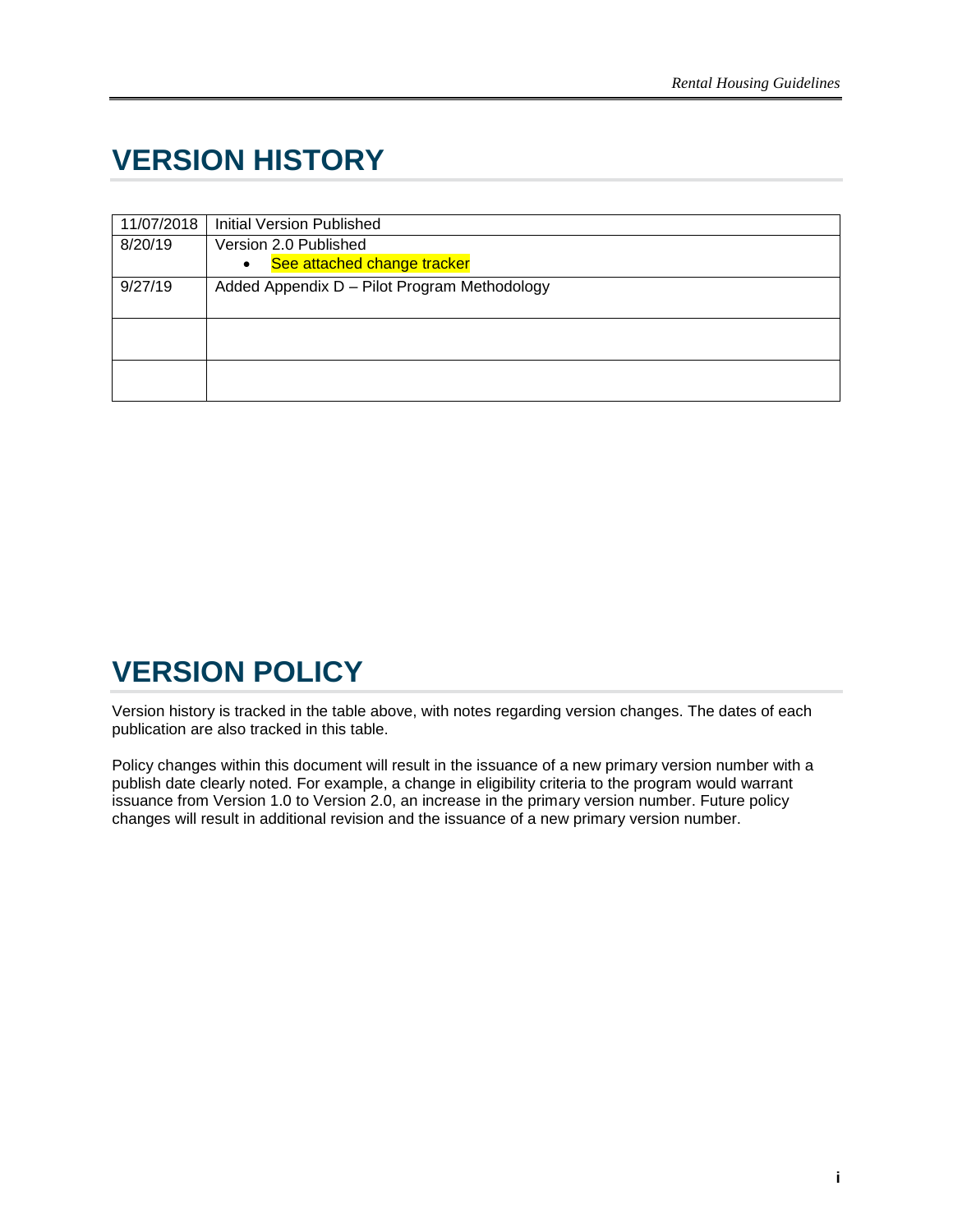

# **Table of Contents**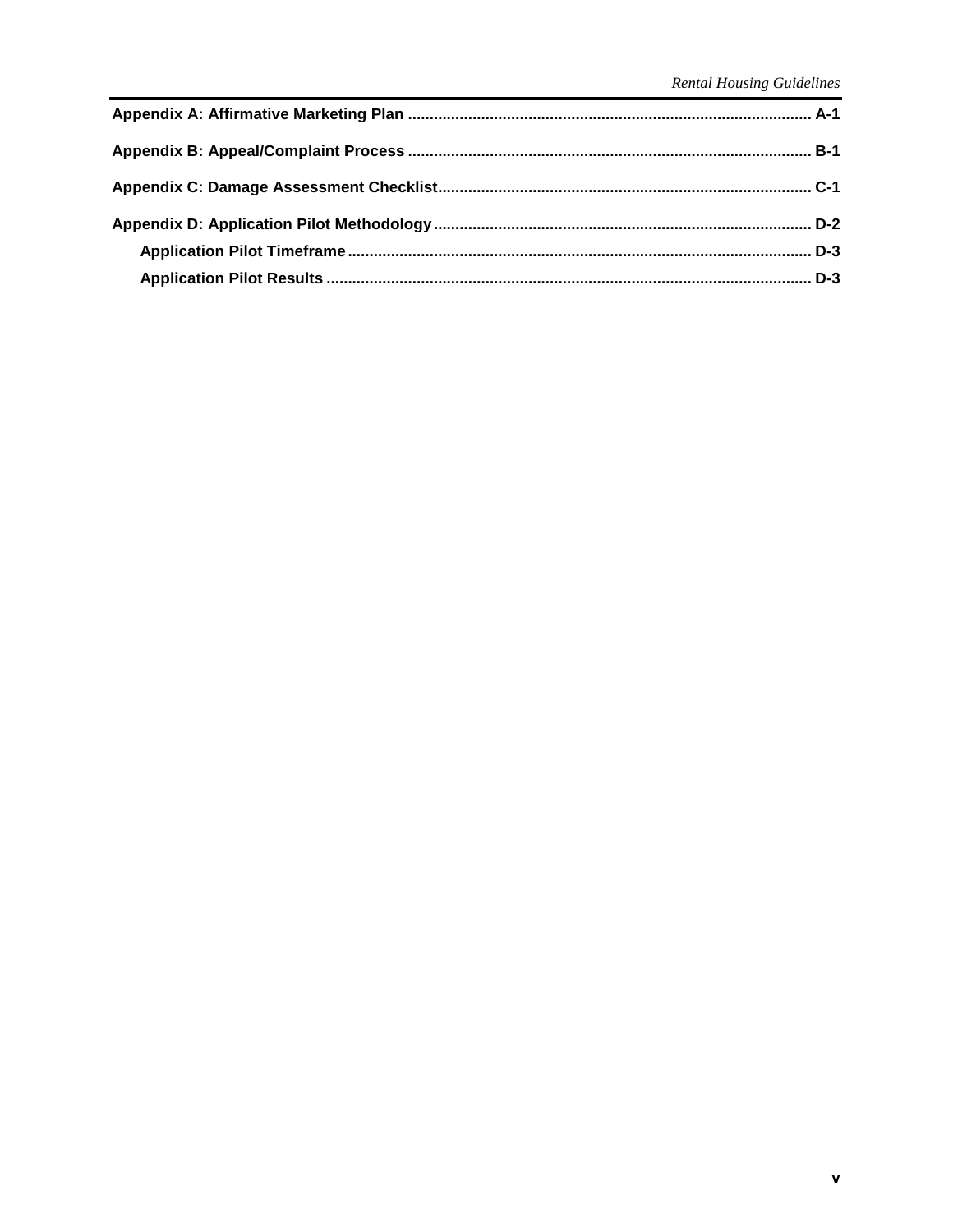# <span id="page-6-0"></span>**1.0 Program Overview**

# <span id="page-6-1"></span>1.1 Purpose of the Program

### <span id="page-6-2"></span>*1.1.1 Introduction*

The Florida Department of Economic Opportunity (DEO) Office of Disaster Recovery (ODR) is the administrator of a Community Development Block Grant—Disaster Recovery (CDBG-DR) program funded by the U.S. Department of Housing and Urban Development (HUD) under Public Laws 115-56 and 115-123. DEO is the agency responsible for the administration of disaster funds allocated to housing, economic development, and infrastructure activities. DEO is administering the Housing Repair and Replacement Program (HRRP) directly.

The DEO HRRP will provide housing assistance to those affected by Hurricane Irma in September 2017. This will include single family owner occupants, owners of rental properties and Public Housing Authorities (PHAs). The intent of the program is to address remaining unmet housing needs. DEO has developed these Rental Housing Guidelines for the HRRP based on the information gathered during the unmet needs analysis and subsequent project descriptions created in the *2018 State of Florida Action Plan for Disaster Recovery* (*Action Plan*).

DEO initially allocated \$273,329,800 in CDBG-DR funding for HRRP. Based on data obtained during the action planning process, DEO projected that 6,000 properties would be rehabilitated, reconstructed or replaced. HUD then approved a substantial amendment to the *Action Plan,* increasing the HRRP allocation to \$346,186,147 with a projection of 7,150 homes that will be rehabilitated, reconstructed or replaced.

DEO has established two objectives for the HRRP. First, recognizing that the \$346 million allocation for housing repair will not meet all needs, DEO will prioritize assistance for at-risk and vulnerable populations. Second, to increase resiliency and protect human life, DEO is requiring the implementation of construction methods that emphasize quality, durability, energy efficiency, sustainability and moldresistance.

The HRRP is a centralized housing repair or replacement program intended to benefit Low- and Moderate-Income (LMI) families impacted by Hurricane Irma. The program will manage and complete the construction process to repair, replace or reconstruct damaged homes for eligible applicants. With the assistance of staff and vendors, the state will work with a pool of qualified contractors assigned to repair, reconstruct or replace damaged rental properties. Applicants will not select their own contractors and will not contract directly with the construction contractor. No payments will be made to the property owner directly. Applicants will be required to enter into agreements with the state setting forth the terms and conditions of the program.

#### **The Rental portion for the HRRP, addressed in this document, is open to owners of single family rental properties and Public Housing Authorities (PHAs). This means that single family structures and multifamily structures may be eligible under the Rental portion of the program.**

If any housing unit assisted under this program is currently occupied by tenants, the tenants will have the opportunity to move back into the unit(s) that are rehabilitated or reconstructed using CDBG-DR funds. Displacement of such tenants will result in the application the Uniform Relocation Act (URA) and all associate requirements, restrictions, and/or waivers outlined in the governing Federal Register Notice(s), federal guidance and the URA itself.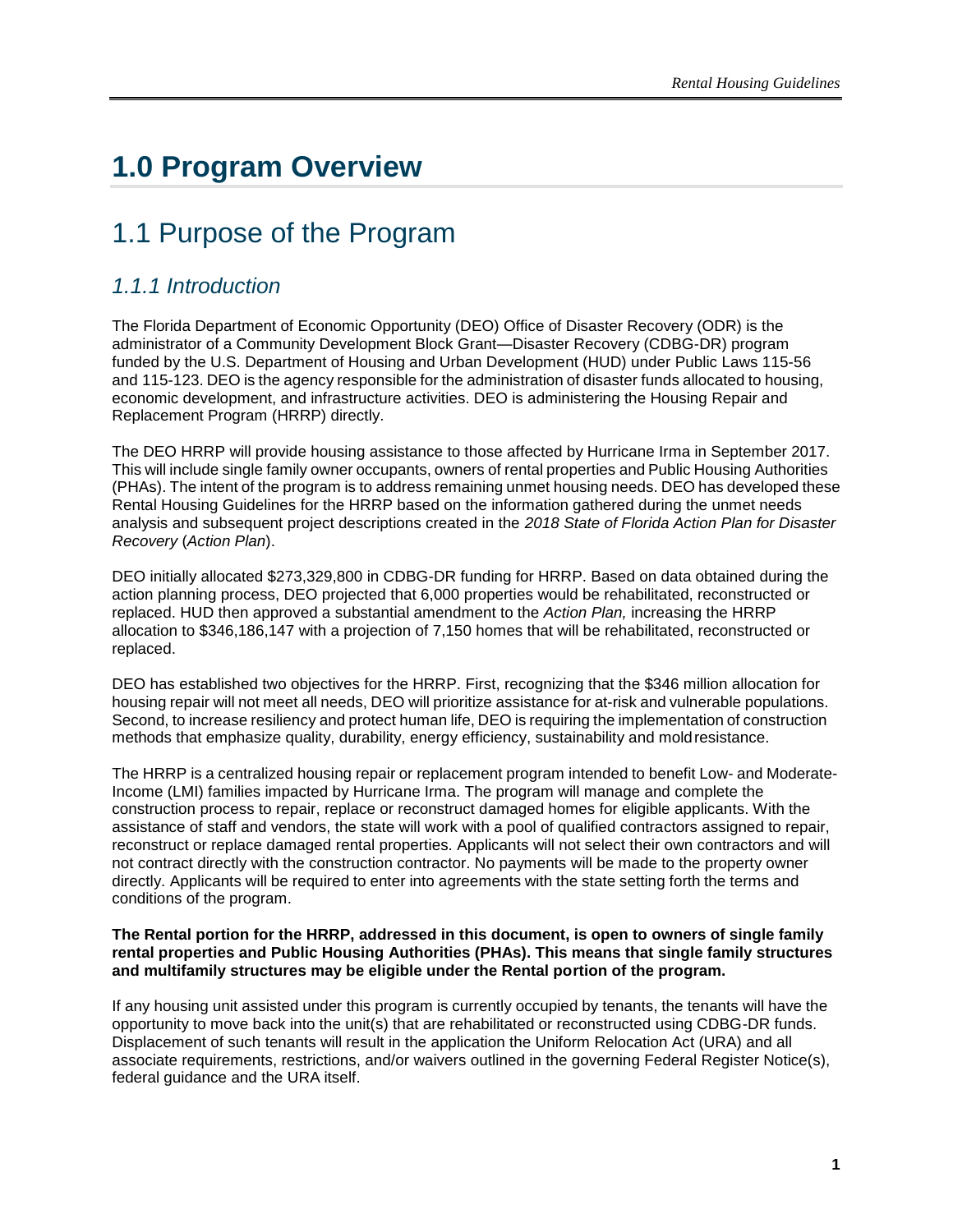<span id="page-7-1"></span>The Federal requirements for the delivery of the HRRP are complex and will require a multi-step process (see [Figures](#page-7-1) 1 and [2](#page-7-2) below) to comply with all the regulations and requirements that are tied to the funding source.

The process includes initial documentation and verification requirements that result in an award of benefits to eligible rental property. The result of the initial documentation phase is the signing of a contract and award agreement.



*Figure 1: Initial Application and Documentation Steps*

The construction and compliance phase, as shown in [Figure 2,](#page-7-2) is when repair, replacement or reconstruction assistance is provided to the landlord property owner through direct construction activities performed by the program and the result is a market-ready affordable housing unit. After the verification of tenant income and the completion of the affordability period for single family rental units, which is a minimum of one year, the grant will be closed assuming the property owner has remained in compliance throughout the term of the affordability period.



<span id="page-7-2"></span>*Figure 2: Construction and Compliance*

The rehabilitation or reconstruction of multifamily rental projects with five or more units will require an affordability period for a minimum of 15 years, as shown in Figure 3:



*Figure 3: Multifamily Construction and Compliance*

### <span id="page-7-0"></span>*1.1.2 Purpose*

The goal of the rental program is to help repair, replace or reconstruct existing homes and to increase the affordable rental stock in the communities impacted by Hurricane Irma. This is a construction program that will provide construction assistance to qualifying property owners. The program will provide construction management and quality assurance services throughout construction activities. The program will review and verify contractor invoices and disburse payment to contractors. All funds will be paid by the program, on behalf of the property owner, to a program-assigned construction contractor at predetermined construction intervals. No payments will be made to the property owner directly.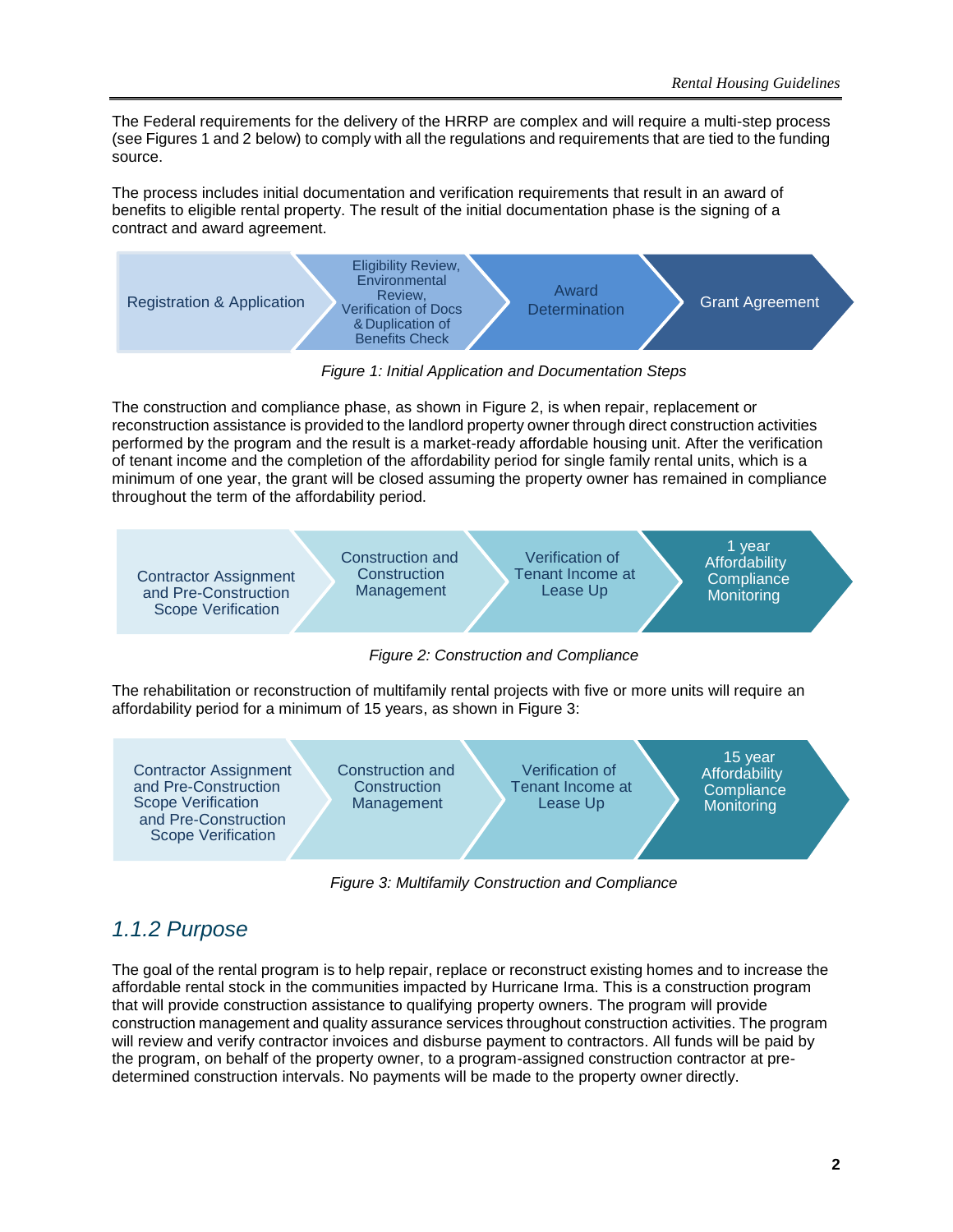The primary focus of the HRRP for rental properties is to provide funds for the repair, replacement or reconstruction of affordable rental housing units in areas impacted by Hurricane Irma. The following objectives are provided for the implementation and administration of the rental program:

- Provide safe, resilient rental housing options in Hurricane Irma impacted areas of Florida.
- Ensure that housing needs of vulnerable and Low- to Moderate-Income (LMI) households are met.

All HRRP assisted rental units must be restricted during the established affordability period. The affordability period for single family rental units will be a minimum of 1 year. Rehabilitation or reconstruction of multifamily rental projects of five or more units will require an affordability period for a minimum of 15 years. The purpose of affordability periods is to keep the rental properties affordable for LMI persons. The rents, at a minimum, must comply with High HOME Investment Partnership (HOME) Rents. Rents may not exceed 30% of the monthly income for a household earning 80% or less of the Area Median Income (AMI).

### <span id="page-8-0"></span>*1.1.3 National Objective and Eligible Activities*

The National Objective that is approved for the HRRP is benefit to Low- to Moderate-Income (LMI) households. The governing Federal Register Notices, Vol. 83, No. 28, [February 9, 2018](https://www.govinfo.gov/content/pkg/FR-2018-02-09/pdf/2018-02693.pdf) and [Vol. 83, No.](https://www.govinfo.gov/content/pkg/FR-2018-08-14/pdf/2018-17365.pdf)  [157, August 14, 2018](https://www.govinfo.gov/content/pkg/FR-2018-08-14/pdf/2018-17365.pdf) (FR-6066-N-01 and 6109-N-01) require that 70% of program funds meet the LMI National Objective and that 80% of all funds be expended in the HUD-designated Most Impacted and Distressed (MID) communities, as identified in the Federal Register Notice(s). Eligible activities under the rental portion of HRRP include:

- Repairs to, reconstruction or replacement of housing units damaged by Hurricane Irma, including:
	- a) Individual Mitigation Measures to mitigate against future storm impacts; and
	- b) Elevation.
- 2. The completion of work to homes that have been partially repaired.
- Temporary Relocation Assistance based on individual tenant needs and their participation in the Housing Repair and Replacement Program. Temporary relocation assistance will be provided consistent with the Uniform Relocation Assistance and Real Property Acquisition Policies for Federal and Federally Assisted Programs, 42 U.S.C. 4601 et seq., the regulations at 49 CFR 24, 70 FR 589, HUD guidance and associated waivers in the applicable Federal Register Notices for Hurricane Irma recovery.

### <span id="page-8-1"></span>*1.1.4 Definitions*

*100-year floodplain*: The geographical area defined by FEMA as having a one percent chance of being inundated by a flooding event in any given year.

*Affordability Period*: To ensure that the CDBG-DR investment in rental properties yields affordable housing, HRRP is imposing rent and occupancy requirements over the length of a compliance period, known as the affordability period. All HRRP-assisted rental units must be restricted during the affordability period for Low- to Moderate-Income (LMI) persons. The rents, at a minimum, must comply with High HOME Investment Partnership (HOME) Rents. Rents may not exceed 30% of the monthly income for a household earning 80% or less of the Area Median Income (AMI). For rehabilitated or reconstructed single family rental units and multifamily rental units with four units or less, affordability periods will be a minimum of 1 year. Multifamily rental housing with five or more units will be restricted for 15 years.

*Area Median Income (AMI)*: The median (middle point) household income for an area adjusted for household size as published and annually updated by the United States Department of Housing and Urban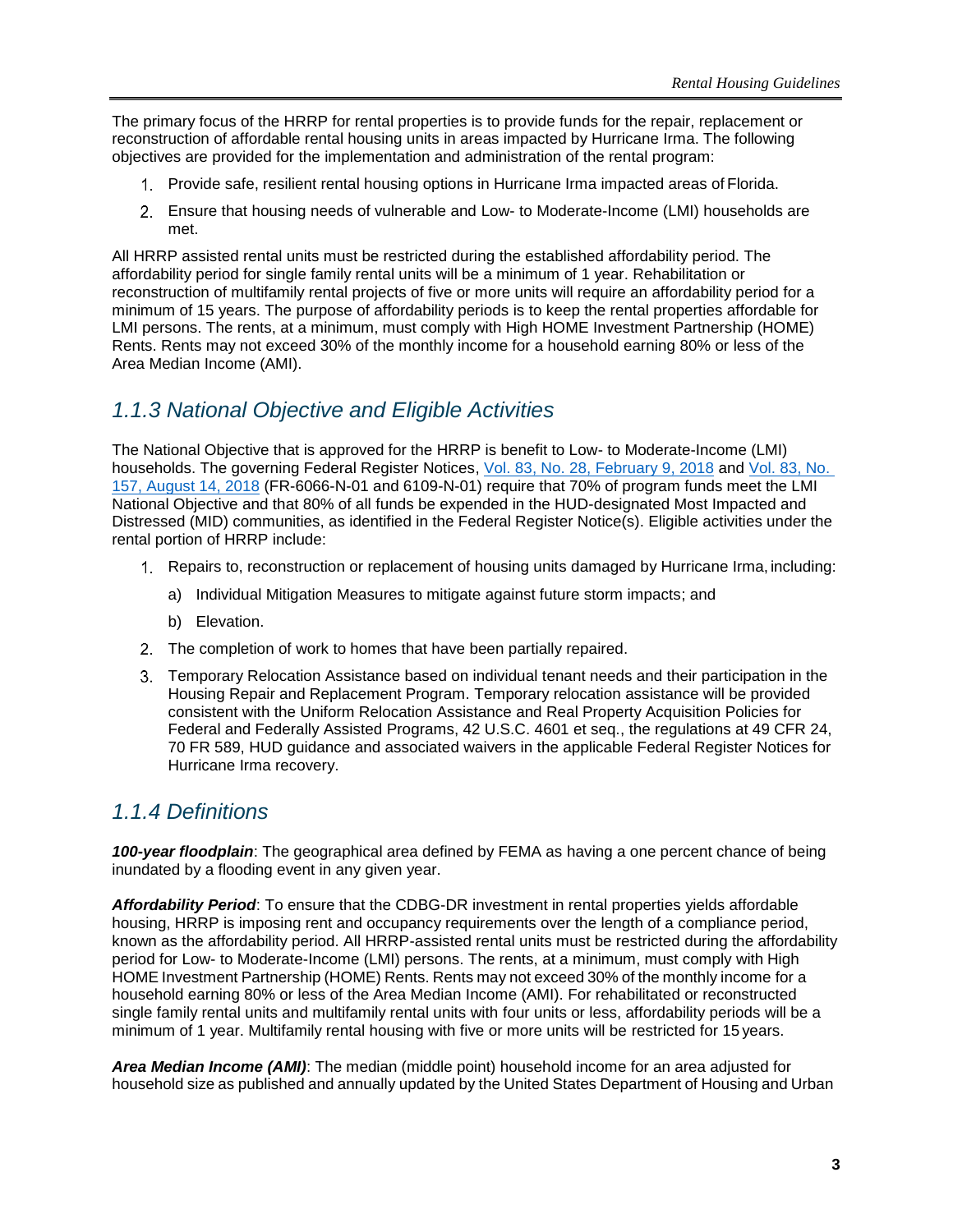Development (HUD). Once household income is determined, it is compared to HUD's income limit for that household size.

*Applicant*: Any individual who submits an application for assistance to the Rebuild Florida Housing Repair and Replacement Program.

**Base Flood Elevation (BFE):** Base Flood Elevation as determined by the Federal Emergency Management Agency (FEMA) uses the relationship between the BFE and a structure's elevation to determine flood insurance premiums. The Federal Register sets the minimum elevation requirements for homes that will be assisted with CDBG-DR funding and which require elevation. HUD has determined that structures designed principally for residential use and located in the 100-year floodplain that receive assistance for new construction repair of substantial damage or substantial improvement must be elevated with the lowest floor, including the basement, at least two feet above the BFE.

*CDBG-DR*: Community Development Block Grant-Disaster Recovery.

*Common Area Under Roof*: The total area under the common roof is primarily interior, conditioned spaces, and for single-story homes, equal to the footprint of the house. The term is also synonymous with

the eligible area. In addition, exterior spaces such as detached porches and garages are not considered in the eligible area.

*Completed Repairs Estimate (CRE)*: The CRE is used to verify Hurricane Irma damages to the property and determine repairs that have already been completed. This estimate may be used to verify the appropriate use of funds received from insurance or other federal disaster recovery assistance for repair and be used to reduce Duplication of Benefits (DOB), in the absence of receipts.

*Damage Assessment*: The initial opportunity for a Program inspection of the Hurricane Irma-damaged structure in which all damages repaired at the time, and damages still to be repaired, are officially documented in an estimating software that allows monthly market pricing and local sales taxes to be applied to Program-eligible materials and labor in a consistent report format. The Damage Assessment will contain a detailed sketch of the structure along with exterior and interior photos.

*Demolition:* Clearance and proper disposal of dilapidated buildings and improvements.

*Disability*: For the purposes of the program, "disability" is consistent with federal law under The Social Security Act, as amended, 42 U.S.C. §423(d), The Americans with Disabilities Act of 1990, as amended, 42 U.S.C. §12102(1) -(3), and in accordance with HUD regulations at 24 CFR §§5.403 and 891.505.

*Duplication of Benefits*: A Duplication of Benefits will occur if the Rebuild Florida Housing Repair and Replacement Program provides assistance to a property owner for the same purpose (repair, replacement or reconstruction) as any previous financial or in-kind assistance provided to a property owner for the repair, replacement or reconstruction of his/her home. Rebuild Florida is prohibited from providing such as Duplication of Benefits by the Robert T. Stafford Disaster Assistance and Emergency Relief Act (Stafford Act) and therefore, these other sources of funds must be deducted from any potential award.

*Elevation*: All structures, defined at 44 CFR 59.1, designed principally for residential use and located in the 1% annual (or 100-year) floodplain that receive assistance for new construction, repair of substantial damage, or substantial improvement, as defined at 24 CFR 55.2(b) (10), must be elevated with the lowest floor, including the basement, at least two feet above the 1% annual floodplain elevation. Residential structures with no dwelling units and no residents below two feet above the 1% annual floodplain, must be elevated or flood-proofed, in accordance with FEMA flood-proofing standards at 44 CFR 60.3(c)(3)(ii) or successor standard, up to at least two feet above the 1% annual floodplain. Elevation will be conducted by means of pier and beam construction. Fill to achieve proper elevation height will not be eligible.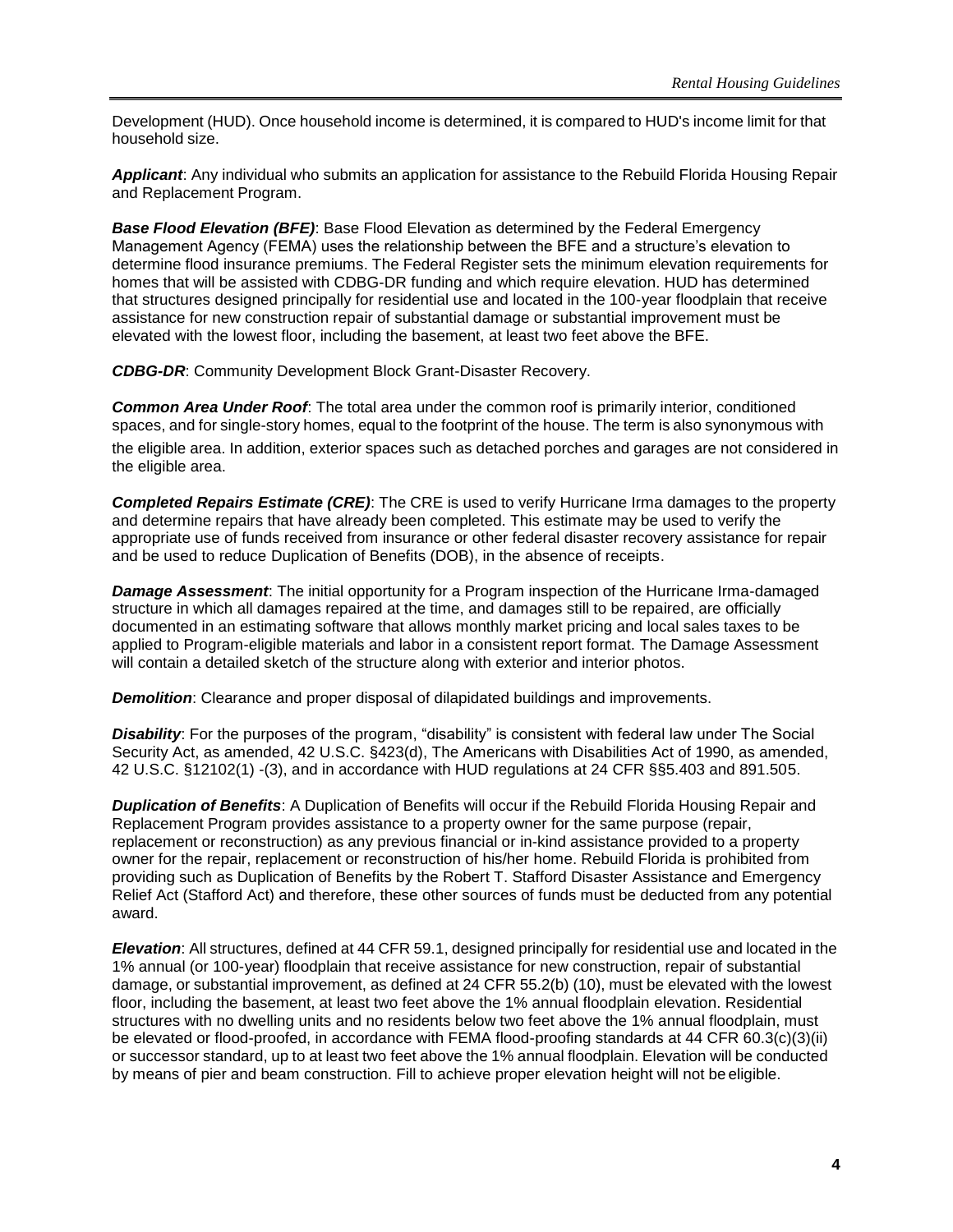*Environmental Review:* All qualified projects must undergo an environmental review process. This process ensures that the activities comply with the National Environmental Policy Act (NEPA) and other applicable state and federal laws.

*Family*: A household composed of two or more related persons. The term "family" also includes one or more eligible persons living with another person or persons who are determined to be important otheir care or well-being.

*Federal Register***:** Is the official journal of the Federal government of the United States that contains government agency rules, proposed rules, and public notices. It is published daily, except on federal holidays. A Federal Register Notice (FRN) is issued for each CDBG-DR funded disaster. The FRN outlines the rules that apply to each allocation of disaster funding.

*FEMA-Designated High-Risk Area*: Areas designated by FEMA as vulnerable to significant wind and/or storm surge damage and areas located in 100-year flood zones. Properties located in these areas will be identified during the environmental review process.

*Flood Hazard Area:* Areas designated by FEMA as having risk of flooding.

*Flood Insurance:* The Flood Disaster Protection Act of 1973 (42 U.S.C. 4012a) requires that projects receiving federal assistance and located in an area identified by FEMA as being within a Special Flood Hazard Areas (SFHA) be covered by flood insurance under the National Flood Insurance Program (NFIP). In order to be able to purchase flood insurance, the community must be participating in the NFIP. If the community is not participating in the NFIP, federal assistance cannot be used in those areas.

*Floodplain*: FEMA designates floodplains as geographic zones subject to varying levels of flood risk. Each zone reflects the severity or type of potential flooding in the area.

• **100-year floodplain**: The geographical area defined by FEMA as having a one percent chance of being inundated by a flooding event in any given year.

*Green Building Standards*: All rehabilitation that meets the definition of substantial improvement, reconstruction, or new construction must meet an industry-recognized standard that has achieved certification under at least one of the following programs: (1) ENERGY STAR (Certified Homes or Multifamily High-Rise), (2) EPA Indoor Air Plus (Energy Star a prerequisite), (3) LEED (New Construction, Homes, Midrise, Existing Buildings Operations and Maintenance, or Neighborhood Development), or (4) ICC–700 National Green Building Standard.

*Household*: A household is defined as all persons occupying the same housing unit, regardless of their relationship to each other. The occupants could consist of a single family, two or more families living together, or any other group of related or unrelated persons who share living arrangements. For housing activities, the test to meet the Low- to Moderate-Income objective is based on the LMI of households.

*Housing Quality Standards (HQS):* The HQS establish certain minimum standards for buildings. This includes new single family homes and multifamily housing as outlined in [24 CFR 982.401.](https://www.govregs.com/regulations/expand/title24_chapterIX_part982_subpartI_section982.401) The HRRP uses these standards as a guideline to identify basic living quality deficiencies that should be addressed during the construction process when there is other identifiable Irma-related storm damage. The HRRP does not conduct a certified HQS inspection.

**HUD:** United States Department of Housing and Urban Development.

*Increased Cost of Compliance (ICC)*: Structures damaged by a flood may be required to meet certain building requirements to reduce the risk of future flood damage before the structure can be repaired or rebuilt. To help cover these costs, the National Flood Insurance Program (NFIP) includes Increased Cost of Compliance coverage for all new and renewed Standard Flood Insurance Policies. ICC is a Duplication of Benefits if a structure owner requests reimbursement or additional assistance for elevation, demolition,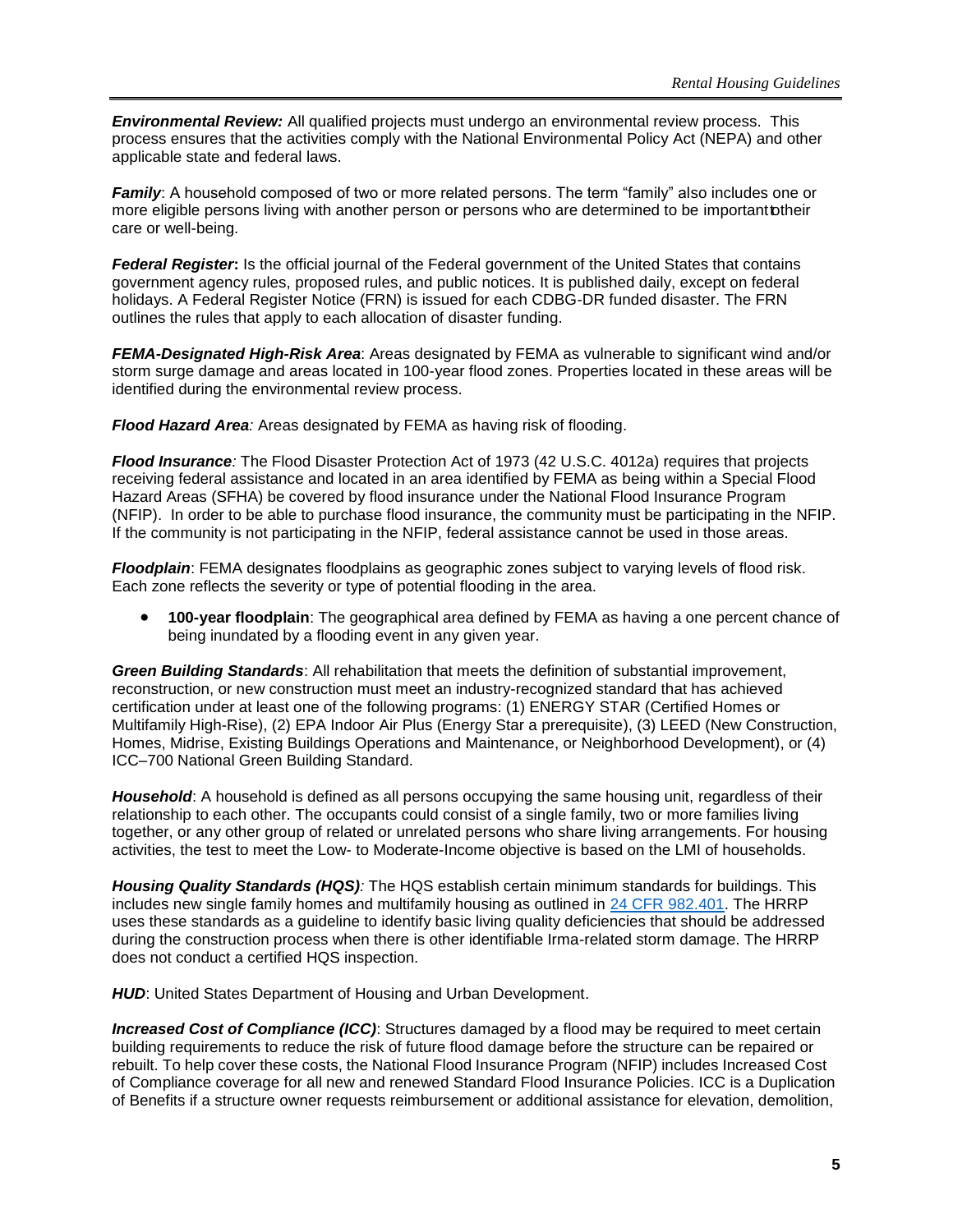flood proofing or relocation—one of the four options available under ICC—and has already received an ICC benefit under the NFIP.

*Mitigation Measures*: Activities designed to mitigate and/or reduce risk beyond the pre-disaster condition of a housing unit when the activities are above and beyond federal, state, or local construction or code requirements. In accordance with HUD's guidance, repair of housing units and the payment of flood insurance are not Individuals Mitigation Measures. Examples of Individual Mitigation Measures include: elevation above the base flood elevation level, or the addition of storm shutters, disaster proof windows, etc., as long as those improvements are not required to comply with local code requirements and did not exist on the housing unit prior to the disaster damage. However, mitigation measures are not eligible as standalone activities. They must be incorporated as part of a project that is otherwise addressing eligible repairs that are necessary as a result of Hurricane Irma.

*Low- to Moderate-Income (LMI) National Objective*: Activities which benefit households whose total annual gross income does not exceed 80% of the Area Median Income (AMI), adjusted for family size. Income eligibility will be determined and verified in accordance with HUD Guidance. The most current income limits, published annually by HUD, will be used to verify the income eligibility of each household applying for assistance at the time assistance is provided.

- **Very Low**: Household's annual income is up to 30% of the area median family income, as determined by HUD, adjusted for family size.
- **Low**: Household's annual income is between 31% and 50% of the area median family income, as determined by HUD, adjusted for family size.
- **Moderate**: Household's annual income is between 51% and 80% of the area median family income, as determined by HUD, adjusted for family size.

*Mobile/Manufactured Housing Unit (MHU)*: A structure, transportable in one or more sections which, in the traveling mode is 8-body-feet or more in width or 40 body-feet or more in length, or when erected on site, is at least 320 square feet, and is built on a permanent chassis and is designed to be used as a dwelling with or without a permanent foundation when connected to the required utilities, and includes the plumbing, heating, air-conditioning, and electrical systems contained therein. This can sometimes be referred to as mobile homes. A MHU is built to the specifications required in the Manufactured Home Construction and Safety Standards Act of 1974, [42 U.S.C.](https://www.google.com/search?sxsrf=qwu&q=42+U.S.C.&stick=H4sIAAAAAAAAAONgVuLSz9U3MLIwtzBKXsTKaWKkEKoXrOesBwCSiHM6GgAAAA&sa=X&ved=2ahUKEwj04fT6reniAhVC1qwKHeVNDjEQmxMoATAPegQIDBAP&sxsrf=seu) 70 § 5401 et seq. MHUs display a red certification label on the exterior of each transportable section. Manufactured homes are built in the controlled environment of a manufacturing plant and are transported in one or more sections on a permanent chassis.

*Modular Housing*: A home built in sections in a factory to meet federal, state, or local building codes. Once assembled, the modular unit becomes permanently fixed to one site. The program will treat modular homes as traditional, site or stick-built construction.

*Most Impacted and Distressed (MID) Areas*: Areas of most impact as determined by HUD or the state using the best available data sources to calculate the amount of disaster damage. The HUD-designated MID areas include Brevard, Broward, Clay, Collier, Duval, Hillsborough, Lee, Miami-Dade, Monroe, Orange, Osceola, Palm Beach, Polk, St. Lucie, Volusia counties; 32084, 32091, 32136, 32145, 32771, 33440, 33523, 33825, 33870, 33935, 34266 zip codes. The state-identified MID areas also include those counties that received both Individual Assistance (IA) and Public Assistance (PA) through the Federal Emergency Management Agency (FEMA).

*Multifamily*: Residential structures containing five or more units or multifamily residential structures located on adjacent lots.

*NFIP*: National Flood Insurance program.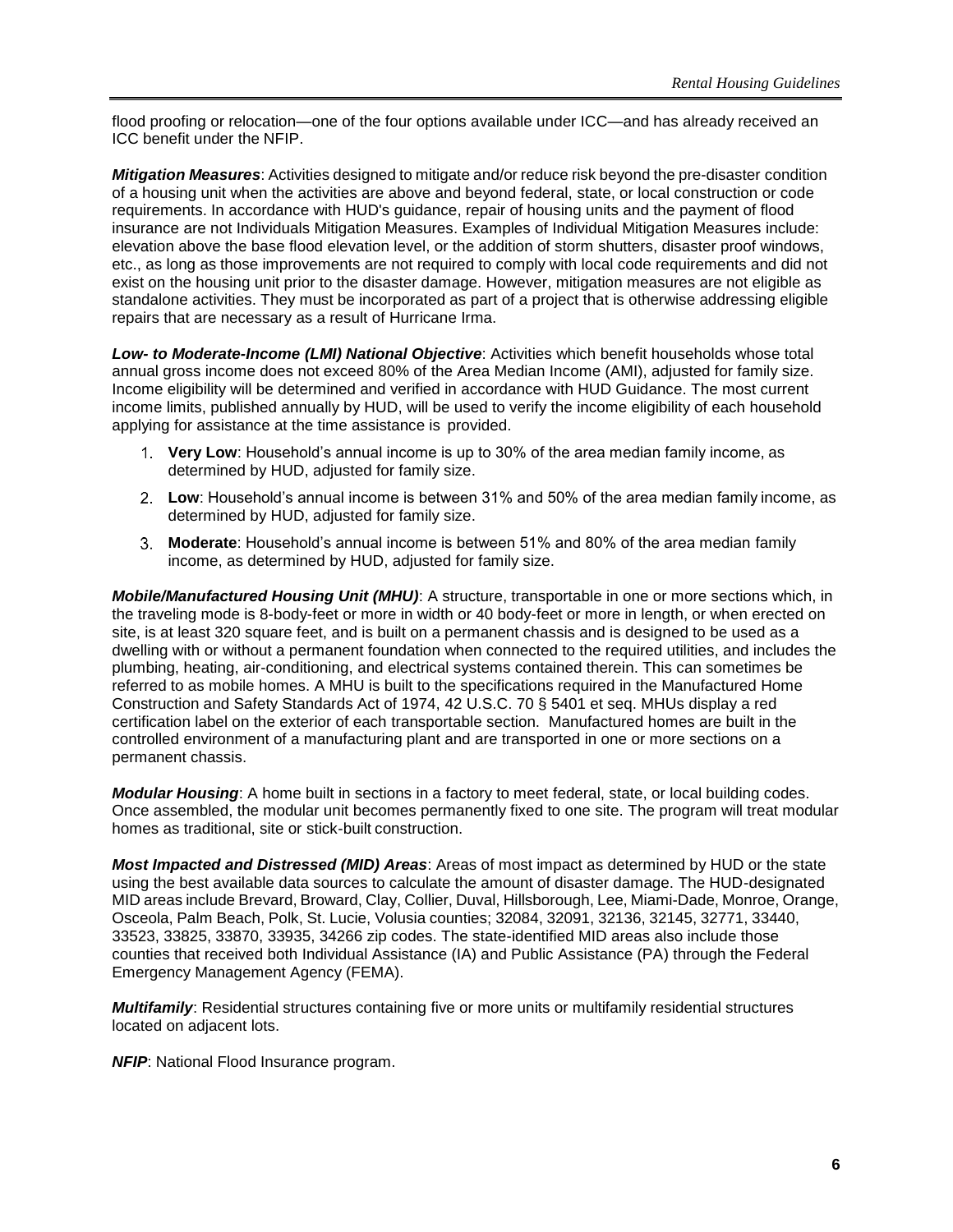*Not Suitable for Rehabilitation*: DEO defines "not suitable for rehabilitation" as one of the two following definitions:

- 1. Residential properties that have experienced repetitive losses under FEMA's National Flood Insurance Program (NFIP).
- 2. Dwellings that are considered substandard and do not meet the recovery program's housing repair standards and/or federal, state, local code requirements will not be deemed suitable for rehabilitation, as determined by the program and consistent with program guidelines. A structure is not suitable for rehabilitation if the cost of repair is unreasonable based upon program standards.

*Property Casualty Insurance*: Insurance that covers structural repairs to a home as a result of wind, fire, hail, wind-driven rain, tornado, hurricane, or natural disaster, other than flood.

*Reconstruction*: The demolition, removal, and disposal of an existing housing unit and the replacement of that unit on the same lot, and in the same footprint, with a new unit that complies with the International Residential Codes (IRC), asrequired by the Florida Code. The number of units on the lot may not increase and the total square footage of the original, principal residence structure to be reconstructed may not be substantially exceeded; however, the number of rooms in a unit may be increased or decreased.

*Reconstruction Scope of Work Estimate (RSWE)*: The Damage Assessor will develop in Xactimate®, a RSWE when a property has been demolished, condemned, or is unsafe to enter at the time of the Damage Assessment. If the property is no longer present, the Damage Assessor will interview the Applicant to confirm the living area's square footage and other general features of the property such as the foundation, exterior, interior, and systems.

*Registrant*: Any individual that registers with the program.

*Registration:* The initial step a property owner must take to seek benefits under the program. Registration will result in prioritization of a registrant for application if basic eligibility requirements are met. This is distinct and separate from application.

*Rehabilitation*: Repair or restoration of housing units in the disaster-impacted areas to applicable construction codes and standards.

*Replacement*: Demolition, removal and replacement of a damaged MHU with a new MHU in substantially the same footprint or at a new location if the original damaged unit was on leased land and the MHU owner must relocate to a new property. Relocation of a new MHU will require additional environmental review.

*Residential Valuation Report (RVR):* A RVR will be developed by the Quality Control Team in Xactimate® for all properties in an effort to determine feasibility of rehabilitation versus reconstruction. The RVR will detail replacement cost including all applicable permits, fees, overhead, profit, and sales tax. The replacement costs figure represents the average estimated cost to rebuild the structure after a total loss and includes such things as labor and materials to meet current building codes and general contractor profit, and overhead for the location. The actual reconstruction costs for the building may differ from the estimated replacement cost due to changes in economic conditions, building contractor availability, and specific building contractor attributes. The Xactimate® estimated replacement cost does not include costs for such items as excavation, land value, detached structures, or demolition of the Hurricane damaged property.

*Rental Activity:* Repair of affordable rental housing resulting in structures where at least 51% of units are occupied by LMI persons. Income and rent restrictions apply to the rental units assisted with CDBG-DR funds.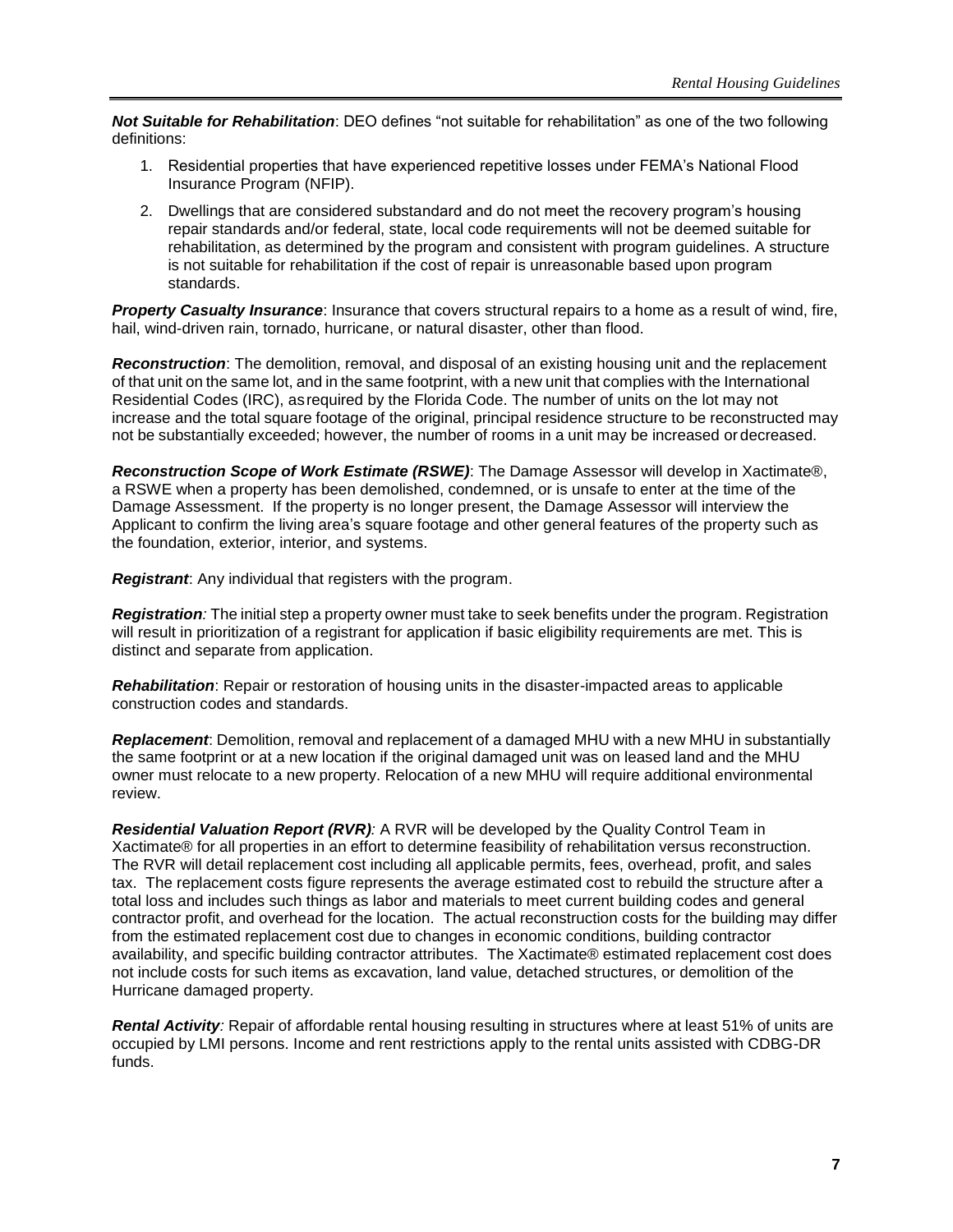*Scope of Work Estimate (SWE):* A SWE is used to verify Hurricane Irma damages to the property and determine the estimated scope of work to complete the repairs to the property and bring the property up to program standards.

*Second Home:* Properties that served as second homes at the time of the disaster, or following the disaster, are not eligible for repair assistance or housing incentives. A second home is defined as a home that is not the primary residence of the owner, a tenant or any occupant at the time of the storm or at the time of application for assistance. HUD has established an alternative requirement for second homes that may allow assistance in limited circumstances coordinated with HUD.

**Statement of Work**: The scope of work awarded to a contractor via a competitive bid process containing the repairs identified in the SWE.

**Stick built home**: A home that has been built on-site using traditional construction materials and methods.

**Subrogation**: Subrogation is a legal doctrine that allows one person to take on the rights of another. In the context of disaster recovery grants, a property owner must enter into a subrogation agreement where the funding agency (DEO) obtains the right to collect any additional disaster recovery or insurance payouts the property owner receives for Irma damages after the property owner has entered into a grant agreement for HRRP benefits.

*Substantial Completion:* The completion of the Statement of Work awarded to the contractor.

*Substantial Damage:* Based on the flood provisions of the Florida Building Code, damage of any origin sustained by a structure whereby the cost of restoring the structure to its before-damaged condition would equal or exceed 50 percent of the market value of the structure before the damage occurred. The determination is only made by the local jurisdiction. The program will abide by these determinations.

*Substantial Improvement:* As defined in 24 CFR 55.2(b) (10) and as applicable to the HRRP, substantial improvement means any repair, reconstruction, modernization or improvement of a structure whereby , the cost of which equals or exceeds 50% of the market value of the structure either before the improvement or repair is started or if the structure has been damaged, and is being restored, before the damage occurred. Substantial improvement determinations are only made by the local jurisdiction. The program will abide by these determinations.

### <span id="page-13-0"></span>*1.1.5 DEO Housing Program Administration and Implementation*

DEO is undertaking several housing initiatives under the umbrella of the Rebuild Florida brand. DEO will administer all programs pursuant to the grant agreement between DEO and HUD. The table below is presented to assist the public with an understanding of each of the other programs that will support Florida's recovery from the impacts of Hurricane Irma.

| <b>Program Name</b>             | <b>Activity Name</b>                         | Implementation |
|---------------------------------|----------------------------------------------|----------------|
| Housing Repair and Replacement  | Single Family Owner Occupied & MHU           | Direct         |
|                                 | <b>Small Rental</b>                          | <b>Direct</b>  |
|                                 | Multifamily                                  | Direct         |
|                                 | <b>Temporary Housing Assistance</b>          | Direct         |
| Workforce Affordable Rental New | Leveraging CDBG-DR Funds with Other          | Subrecipient   |
| Construction                    | Sources of Financing                         |                |
|                                 | <b>Funding for Small Rental Developments</b> | Subrecipient   |
|                                 | Land Acquisition for Workforce Affordable    | Subrecipient   |
|                                 | <b>Rental Program</b>                        |                |
| <b>Voluntary Home Buyout</b>    | <b>Voluntary Home Buyout</b>                 | Subrecipient   |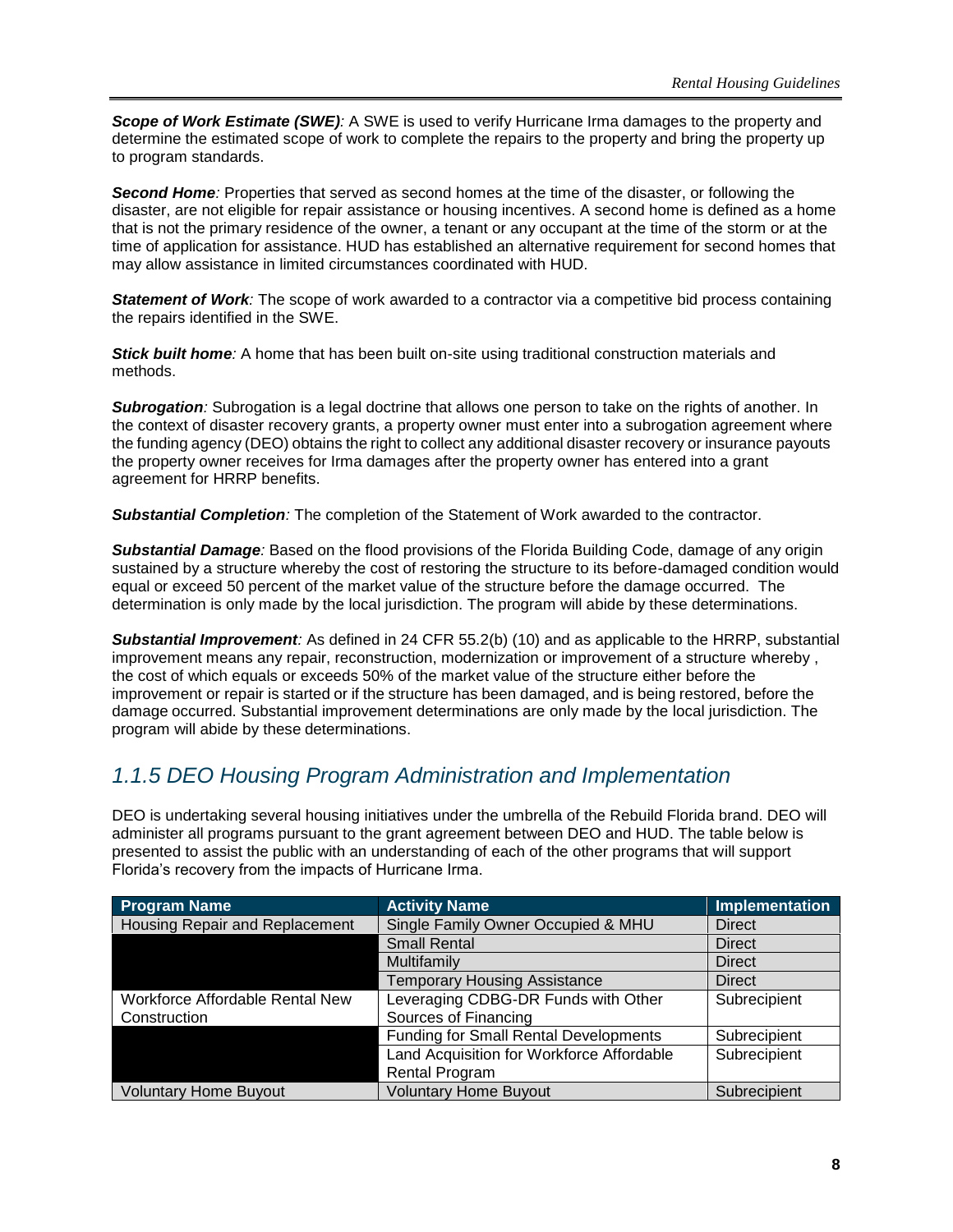The Program Name column designates the name of the program, as it corresponds to the activities outlined in the Action Plan. The Activity Name column designates any sub-category of activity within the program. The Implementation Column identifies whether the program and activity will be directly implemented by DEO or a subrecipient.

Each program will have its own implementing guidelines. For example, this document is entitle the "Single Family Owner-Occupied Housing Guidelines" and contains the policy guidelines for implementation of the Single Family housing repair and replacement program, inclusive of traditionally constructed site built homes, manufactured homes and mobile home units.

Within DEO, directly administered programs are supported by contracted service providers who augment DEO's staffing capacity and professional services that are not typically within DEO's staffing plan. Contracted service providers also provide technical assistance related to program design and federal rules and requirements. The table below illustrates the roles and responsibilities for the Rebuild Florida Housing Repair and Replacement Program activity specific tasks.

| <b>Task</b>                                                     | <b>Responsibility</b> |
|-----------------------------------------------------------------|-----------------------|
| <b>Registration System</b>                                      | <b>IEM</b>            |
| <b>Registration Activities</b>                                  | <b>IEM</b>            |
| <b>Application System</b>                                       | <b>DEO</b>            |
| Policy and Procedure Technical Assistance                       | <b>IEM</b>            |
| Policy and Procedure Approval/Finalization                      | <b>DEO</b>            |
| <b>Case Management</b>                                          | <b>IEM</b>            |
| <b>Application Completion</b>                                   | <b>IEM</b>            |
| Damage Assessment Production                                    | <b>IEM</b>            |
| <b>Environmental Review Production</b>                          | <b>IEM</b>            |
| <b>Environmental Review Approval</b>                            | <b>DEO</b>            |
| Initial DOB/VOB Review                                          | <b>IEM</b>            |
| File 1 <sup>st</sup> Level QA/QC at task level                  | <b>IEM</b>            |
| File 2 <sup>nd</sup> Level QA/QC for Eligibility Recommendation | IEM (separate team)   |
| Final File Eligibility Review QA/QC Determination               | <b>DEO</b>            |
| Ineligible Notification                                         | <b>DEO</b>            |
| Appeals                                                         | <b>DEO</b>            |
| <b>Benefit Determination Letter Issuance</b>                    | <b>IEM</b>            |
| <b>Award Calculation</b>                                        | <b>DEO</b>            |
| <b>Award Notification Letter Issuance</b>                       | <b>DEO</b>            |
| <b>Generation of Grant Agreement Closing Package</b>            | <b>DEO</b>            |
| Schedule and Close Grant Agreements                             | <b>IEM</b>            |
| Collect DOB Gap Payments and Deposit to DEO                     | <b>IEM</b>            |
| Account                                                         |                       |
| Maintain DOB Gap Payment Accounts and                           | <b>DEO</b>            |
| <b>Financial Draw Down</b>                                      |                       |
| Construction Bid Package Development, Issuance                  | <b>DEO</b>            |
| and Bid Selection                                               |                       |
| <b>Issuance of Notice to Proceed</b>                            | <b>DEO</b>            |
| <b>Issuance of Notice to Construct</b>                          | <b>DEO</b>            |
| <b>Construction Progress Inspections</b>                        | <b>IEM</b>            |
| <b>Construction Final Inspections</b>                           | <b>IEM</b>            |
| <b>Construction Payment Request Review</b>                      | <b>DEO</b>            |
| <b>Construction Payment</b>                                     | <b>DEO</b>            |
| <b>Initial Closeout Review</b>                                  | <b>IEM</b>            |
| <b>QA/QC Closeout Review</b>                                    | IEM (separate team)   |
| Final Closeout QA/QC and Approval                               | <b>DEO</b>            |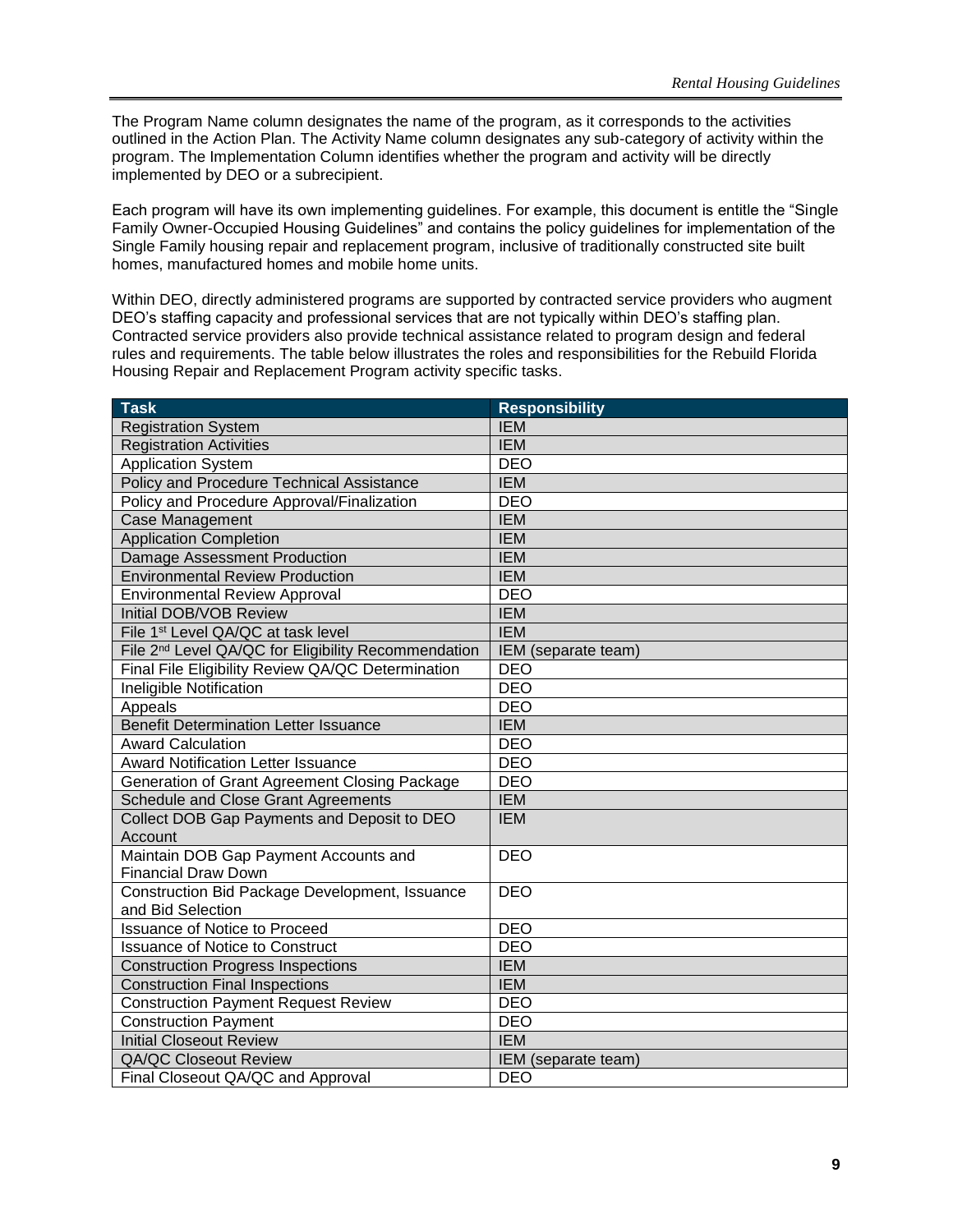### <span id="page-15-0"></span>*1.1.6 Pilot Program*

In an effort to balance competing responsibilities of conserving federal dollars and providing swift housing results, DEO has undertaken a pilot initiative to examine the potential time savings and additional expenses that may result from a concurrent processing model, rather than a linear processing model.

The Application Pilot is a method of identifying a cohort of applicants in each impacted area that can be deliberately observed through the full HRRP process to identify and resolve issues prior to the bulk of the applicants getting into the full process. The close observance of the pilot cohort is intended to test initial process design and yield informed decisions to improve efficiencies as the rest of the applicant population comes into the workflow.

The Application Pilot is also intended to test a concurrent task methodology that is known to expedite applicant processing, but which may have additional cost. The pilot cohort will be processed concurrently for application, eligibility, damage assessment and environmental review prior to the feasibility, duplication of benefits and award steps. The simultaneous processing of these tasks will be allowed as activity delivery costs for the pilot group.

This dual-tracked process that results in the flagging of applications as either part of the Application Pilot or non-pilot contributes to DEO's ability to perform a real-time test of the program. The identified pilot cohort will have no impact on other applicants' progress through the process. Any issues that DEO finds can be addressed and resolved to ensure smooth processing of the bulk, average and more complicated applications.

Applicants that are outside of the pilot group will also be processed at the same time the Application Pilot files are moving through the system. However, the applicants that are outside of the pilot group will follow the linear process path which requires completion of application prior to initial eligibility review, clearance of eligibility review prior to damage assessment, clearance of damage assessment prior to environmental review, clearance of environmental review prior to feasibility, duplication of benefits and award. The pilot is intended to gauge the benefits and identify issues associated with a concurrent processing method. It will support an analysis of whether the most conservative linear model, the concurrent model, or some combination of the two processes will provide the best results for the Department of Economic Opportunity (DEO) and our Irma-affected citizens.

### **1.1.6.1 Pilot Selection Process**

At the initial stage of applicant invitation, a group of applicants were randomly selected within the Priority 1 invitation group based on property characteristics identified in **Section 1.6 Priority Schedule**. DEO processed these applications by conducting the application completion, initial eligibility, damage assessment and environmental review steps at the same time. The rest of the Priority 1 population continued normal processing under the linear model, which required each step to be completed prior to the next step starting. This allowed DEO to maintain compliance with the stated prioritization schedule, as described in this Action Plan, while testing alternatives that could result in a reduced overall processing time.

From January 4 to January 11, 2019, program staff analyzed the registrant and applicant information to identify an initial group for the pilot cohort. There were 5,888 registrants qualified for Phase I, 1,745 applications started and 599 completed applications available for selection in the pilot cohort. The initial goal was to identify 10-20 cases from each of the original HUD-designated MID communities and ultimately 220 were selected. On January 11, 2019, DEO expanded the pilot cohort criteria to test ability to motivate applicants who had started, but not yet completed their application and including applicants in Monroe County, a designated floodplain. At this time there were 5,989 Phase 1 registrations, 1904 applications started and 770 applications completed. An additional 200 applicants fitting this criterion were added to the cohort to test whether the simultaneous application, eligibility, damage assessment and environmental review process would expedite completion of the application and eligibility processes.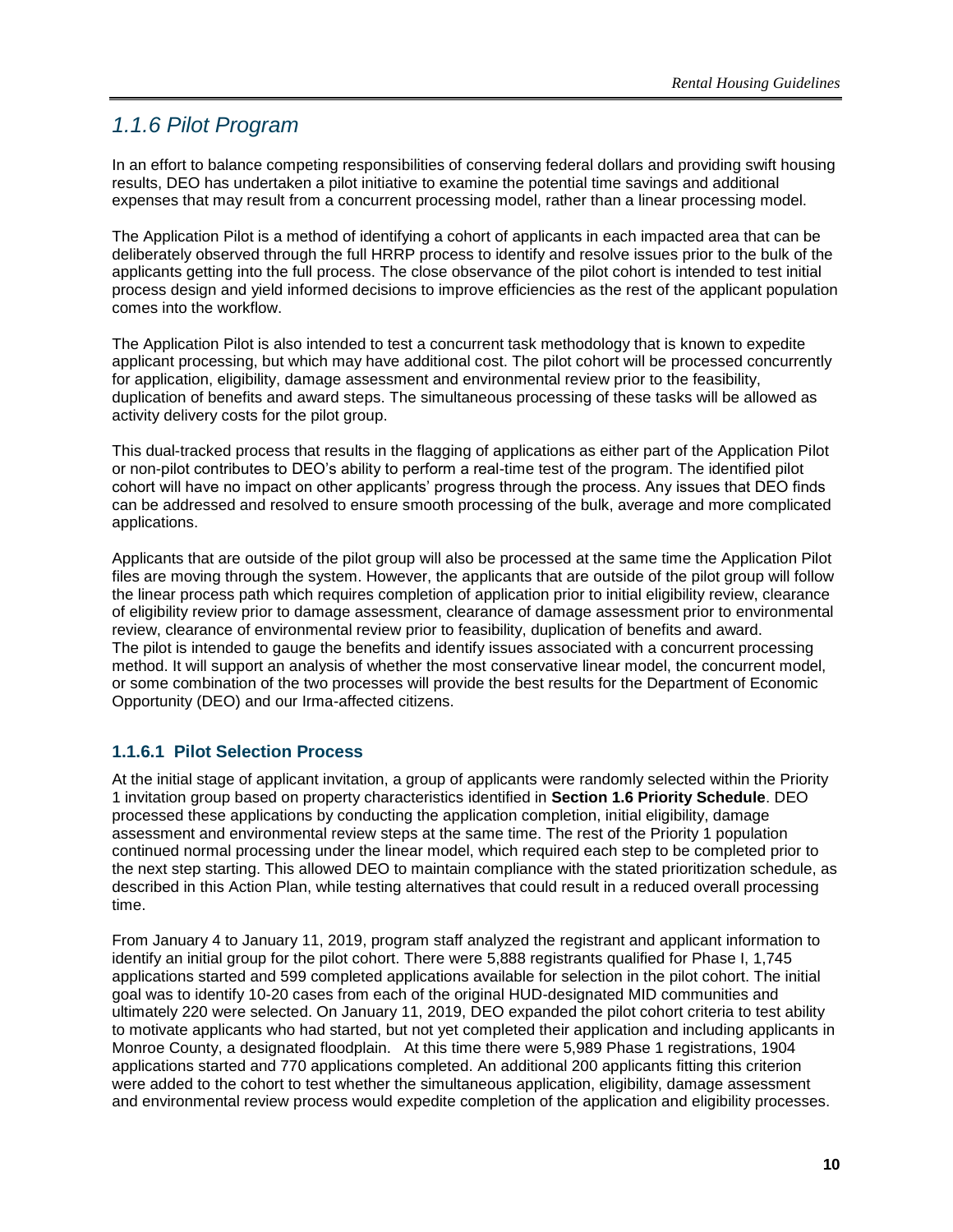The only screening criteria used for the pilot cohort are those listed. No other attribute of the property or applicant were used to screen for pilot selection. Registrant and applicant IDs were selected at random as long as the criteria listed were met, which maintained the integrity of the prioritization requirements outlined in the Action Plan.

Established conditions and assumptions underlying the test of the initial cohort:

- Only phase I registrants are invited to apply
- Motivated registrants will complete their applications early
- Identified local VOADs will assist applicants to speed up their completion

Cohort screening criteria:

- From the original 10 counties or 4 ZIPs (Monroe, Miami-Dade, Duval, Lee, Polk, Collier, Brevard Broward, Orange and Volusia counties; 32068, 34266, 32136, and 32091 zip codes) (Tier 1 ERR complete)
- Insurance \$0, FEMA \$1-15000, SBA \$0, NFIP \$0 benefits
- Not in flood plain
- House built after 1978
- No Letter of Substantial Damage /No condemnation letter (Add into damaged section of application)
- Repair program

The Application Pilot project timeframe is defined by the substantial completion of the pilot application group's environmental review and submission of that documentation to the Department of Economic Opportunity. It began January 14, 2019 and was completed April 5, 2019. For a full review of the Pilot Program, please see Appendix

# <span id="page-16-0"></span>1.2 HUD Income Limits

Unlike the single-family owner-occupied housing portion of HRRP, the rental program within HRRP does not require the property owner to have a household income that is 120% or less of the Area Median Income (AMI). Instead, the rental program qualifies landlord property owners based on the LMI status of current and future tenants.

Applicants receiving CDBG-DR funds to repair, reconstruct or replace damaged properties under this rental program must currently lease or agree to lease the rental units to Low- and Moderate-Income households (80% of Area Median Income or less) at restricted rents. Rents must, at a minimum, comply with the High HOME Investment Partnership (HOME) Rents. The affordability period for single family rental units and multifamily rental units of four or less will be a minimum of 1 year. Multifamily rental housing with five or more units will have an affordability period of 15 years.

# <span id="page-16-1"></span>1.3 Program Requirements

- All housing activities for the HRRP will meet the National Objective required under the authorizing statute of the CDBG program that benefits Low- to Moderate-Income (LMI) persons, where at least 70% of the funds will benefit these populations as defined in the Housing [and Community](https://files.hudexchange.info/resources/documents/Housing-and-Community-Development-Act-1974.pdf)  [Development Act \(HCDA\), Section 104 \(b\)\(3\)](https://files.hudexchange.info/resources/documents/Housing-and-Community-Development-Act-1974.pdf).
- Property owners applying for disaster assistance are processed by priorities based on the prioritization criteria outlined in these guidelines in Section 1.6.
- The property must meet certain eligibility standards to qualify for assistance. Eligibility standards are discussed in Part 2 of this document.
- For assistance activities, it must be demonstrated that the damage to structures was the direct result of Hurricane Irma. Damage details are noted in Part 2 of this document.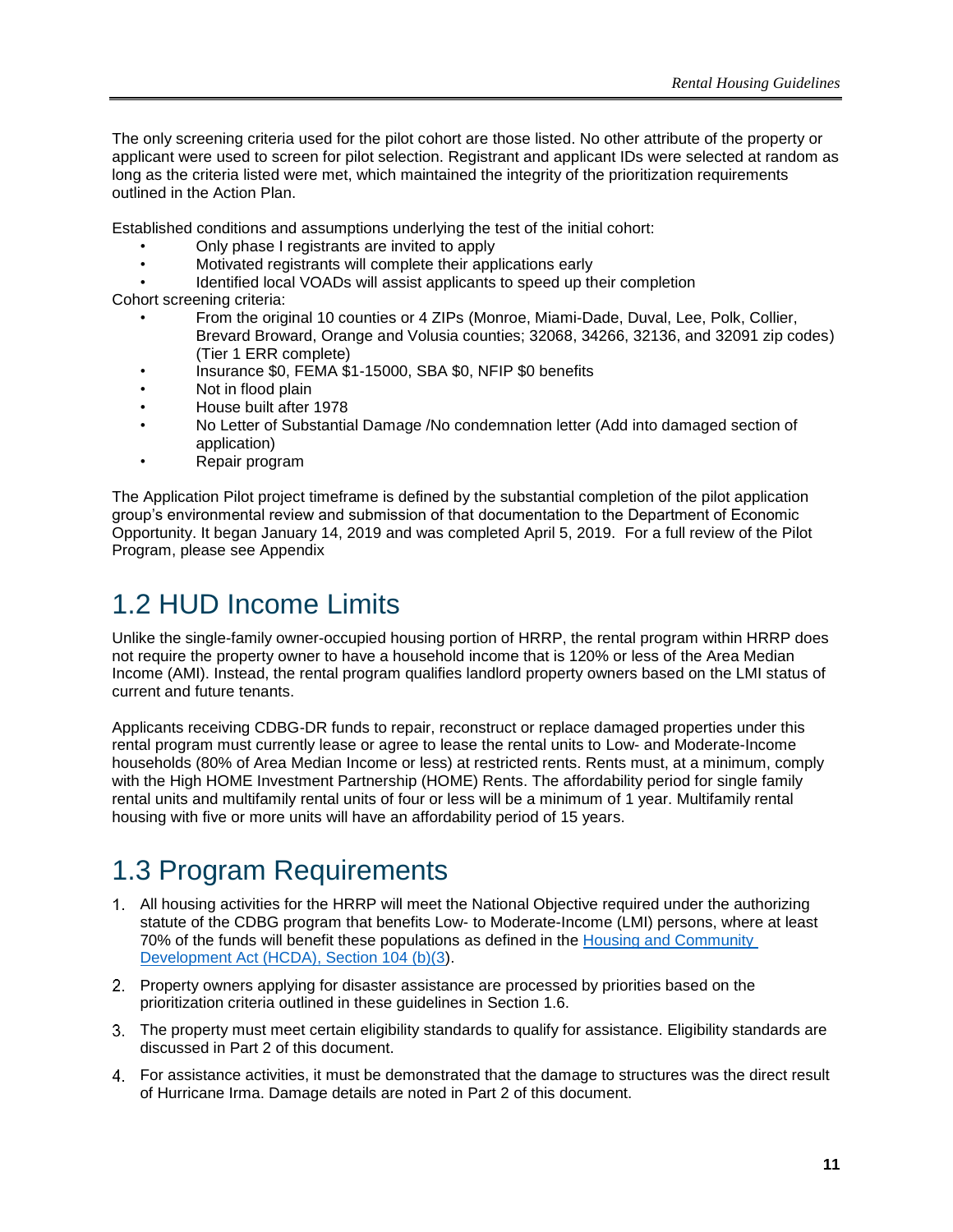- 5. Rents may not exceed 30% of the monthly income for a household earning 80% or less of the AMI and comply with the High HOME Investment Partnership (HOME) Rents.
- The property must pass a federally required environmental review. No construction may be undertaken until the environmental review is complete.
- A damage assessment/Scope of Work Estimate (SWE) inspection must be conducted on both the interior and exterior of the structure to observe and record damages. The damage assessment must be completed in sufficient detail to obtain bids or cost estimates. The damage assessment checklist is included in this document as Appendix C. This requires an inspector to have full access to the property for the documentation process. The project costs must be reasonable and typical in the current marketplace for projects of similar scope.
- The project must comply with all applicable federal, state and local requirements.

# <span id="page-17-0"></span>1.4 Registration

Registration is the first step an individual can take toward seeking benefits under the HRRP. Registration will be open for a minimum 90-day intake period. Note that registration is not an application. Regardless of the number of rental properties a rental property owner wishes to register, there may only be one registration per property owner. The registration process will allow a rental property owner to register multiple damaged rental properties to the owner's registration account. Duplicate registrations will be closed so that only one registration per property owner remains active.

The initial outreach period for registration was undertaken from September 24, 2018 through December 23, 2018. The Program extended the registration period through March 29, 2019, at a minimum. Additional outreach activities will be undertaken in the additional five counties and 8 ZIP codes added to the HUD-designated MID areas under [Federal Register Notice Vol. 83, No. 157,](https://www.govinfo.gov/content/pkg/FR-2018-08-14/pdf/2018-17365.pdf) August 14, 2018.

A Strategic Communication Plan will designate how populations will be targeted for outreach and registration. If the 90-day window is not sufficient to obtain the registration volume necessary to satisfy the number of prioritized applications required to expend the funds, DEO may extend the outreach period for an additional period. Any extension of the outreach and intake period beyond 90 days will be announced via the Rebuild Florida website at [www.rebuildflorida.gov](file:///C:/Users/callawa/AppData/Local/Microsoft/Windows/INetCache/Content.Outlook/LBS191SR/www.rebuildflorida.gov) and as outlined in a revision to the Strategic Communications Plan.

Registration requires the submission of basic information about the registrant and his or her damaged property or properties. For rental properties, this also includes information about the tenant households. The registration process allows DEO to evaluate the potentially eligible population and begin the prioritization process. Once a sufficient number of registrants have been prioritized, DEO will begin to invite registrants to provide more information to the program through an application process. Prioritized registrants will be invited to apply before non-prioritized registrants.

All interested individuals who wish to seek assistance through the HRRP must first register. An individual may register for the program by:

- Contacting the Rebuild Florida call center at 1-844-833-1010;
- 2. Going online to www.RebuildFlorida.gov:
- Visiting a housing assistance center; or
- Attending an outreach event, when available, in the local community.

Housing assistance center locations and hours of operation will be advertised through outreach materials and posted on the Rebuild Florida website. Outreach and intake will be open for a 90-day registration period. Outreach events will be advertised on the Rebuild Florida website and announced through local media affiliates and partners. Closing of the registration period will be advertised on the program website, at a minimum.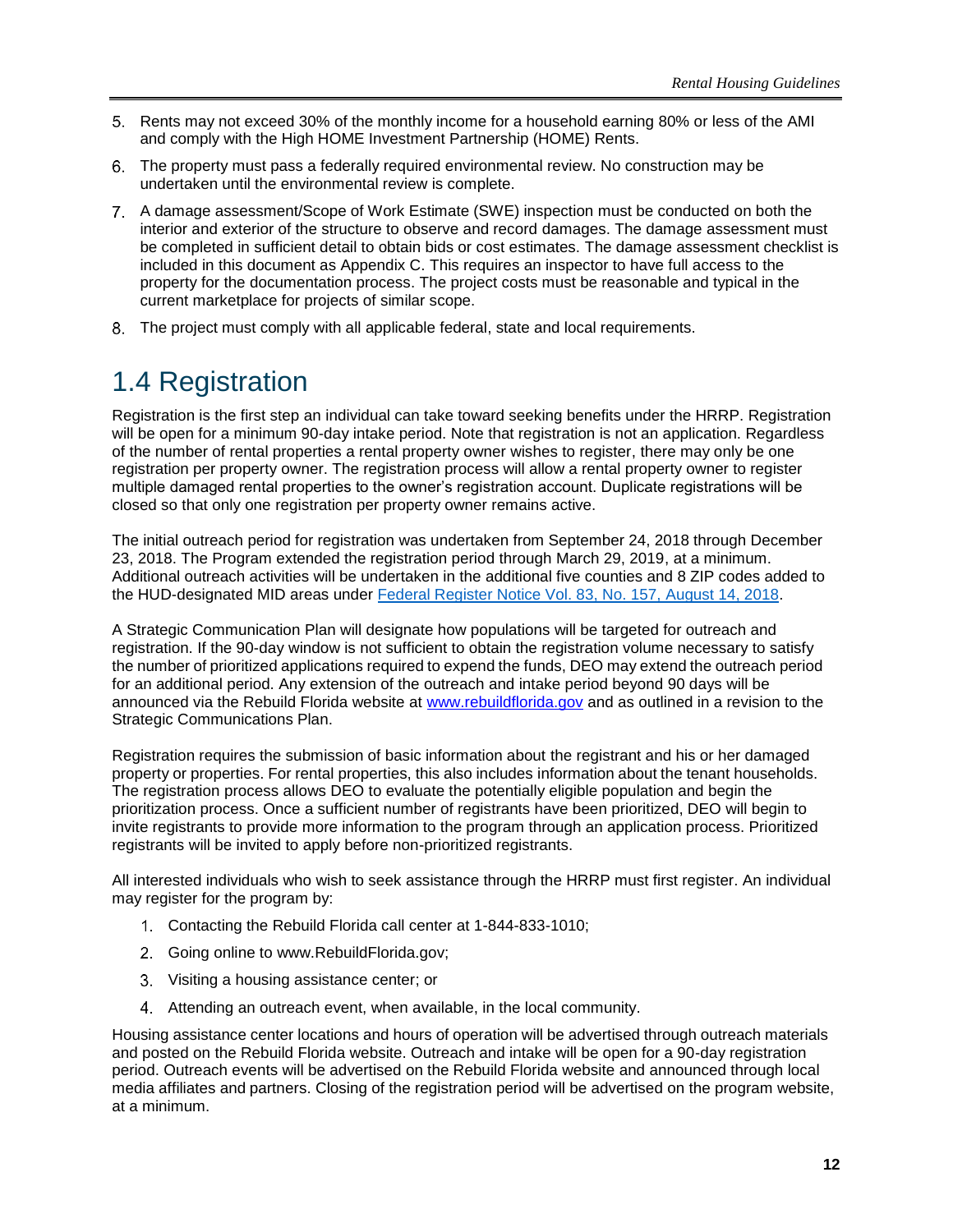# <span id="page-18-0"></span>1.5 Applications

- Only completion and submission of the official Rebuild Florida HRRP application form, including the submission of all supporting documentation, will be considered as application for program benefits.
- Anyone who has submitted a prior application for disaster recovery assistance through a non-profit organization, federal, state or local agency will need to submit a separate application specifically for Rebuild Florida HRRP.
- Submission of a public comment form or other written documentation of damage during public meetings or hearings does not constitute application to the Rebuild Florida HRRP.
- Qualification for assistance will be certified by program staff prior to the commitment of any funds to an activity or beneficiary.
- Registrants and applicants are not guaranteed assistance but will be served based on availability of funds and qualification for benefits.

Anyone who makes an inquiry about the program will be provided assistance to register for the program during the open registration period. Registrants will be invited to apply on a priority basis as described in Section 1.6. Applications will only be accepted from registrants who have been invited to apply. At this time, there is no application deadline; however, the Program will establish application deadlines in the future. Such deadlines will be publicized on the [Rebuild Florida Webpage](http://floridajobs.org/rebuildflorida) and program communications directed toward invited applicants who have not completed an application. These guidelines will be revised to include any future deadlines.

An applicant may request to voluntarily withdraw from the program at any time before construction begins. Should an applicant request to withdraw after program funds have already been invested into the damaged property, the applicant will be responsible for the repayment of all program funds through a recapture process.

# <span id="page-18-1"></span>1.6 Priority Schedule

Recognizing that the \$346 million allocated for owner-occupied housing and rental properties will likely not address all needs, at-risk and vulnerable populations with the greatest needs will be prioritized. At a minimum, 70% of program funds must meet a Low- and Moderate-Income national objective.

Owners of rental properties who rent the property to tenants who have incomes higher than 120% of AMI will not be eligible for this program. Landlords who currently rent or will rent to residents with one or more of the following characteristics, designated by the program as vulnerability factors, will be prioritized and processed in the order that they complete an application:

- Households with seniors age 62 and older.
- Households with children under the age of 18.
- Households with special needs or special accommodation requirements (disabled).
- Persons who have been displaced from Puerto Rico and the U.S. Virgin Islands and are permanently resettling in Florida

The three phases of priority are:

- Phase 1: Applicant is in a HUD- or state-designated Most Impacted and Distressed (MID) Area, is Low- to Moderate-Income (LMI), and has one or more vulnerability factors;
- Phase 2: Applicant is in HUD- or state-designated MID area and is LMI; and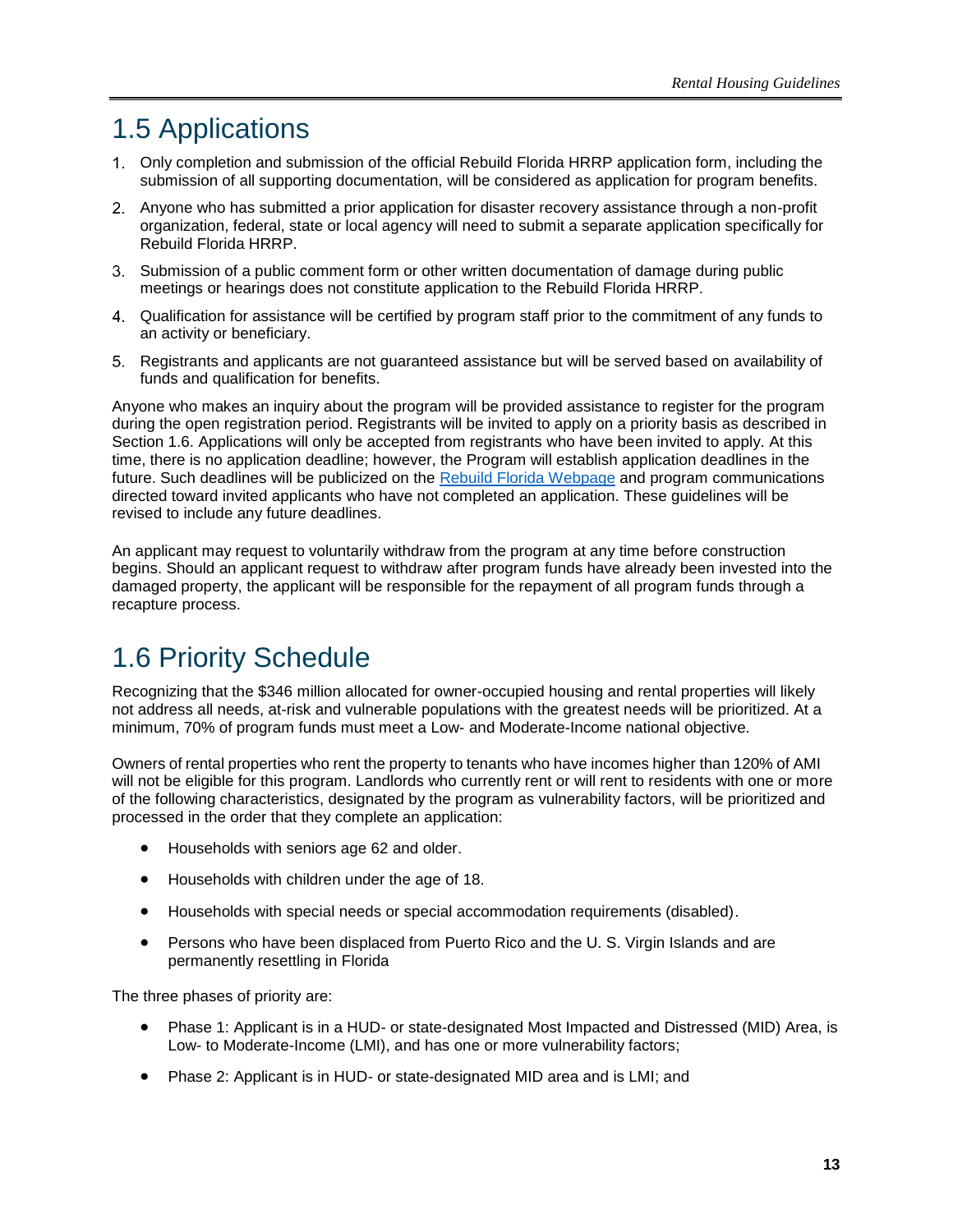• Phase 3: Applicant is in HUD- or state-designated MID area and has a household income between 80 percent and 120 percent AMI.

As grant agreements approach full obligation of program funds, DEO will analyze the remaining potential eligible applicant pipeline and may choose to re-allocate funds from one program to anotheror place remaining applicants on hold until priority applicants are fully processed. As program application intake production is monitored, DEO may choose to adjust the percentage of funding or re-allocate additional funding from other programs with less participation to maximize assistance for priority applicants eligible and seeking HRRP assistance.

# <span id="page-19-0"></span>1.7 Program Education

Program education will be provided to all applicants to explain the details of the program, the application process, qualification and prioritization criteria, impacts of accepting an award, requirements for compliance after completion of activities, and long-term obligations incurred because of this funding. Program education is provided through one-on-one interactions between property owners and program staff members.

# <span id="page-19-1"></span>1.8 Eligible Structures

- 1. Traditional stick-built dwellings containing one to four units, multifamily dwellings containing five or more units, and Mobile/Manufactured Housing Units (MHUs).
- 2. Attached structures are eligible if they are under the common roof of the damaged single structure and permanently affixed to the structure.
- 3. Mobile homes or manufactured homes may be eligible for repair under this program. However, to be cost effective, the mobile home to be repaired must be no more than 5 years old at the time of assistance and the necessary repair costs must not exceed \$15,000 (hard and soft construction costs).

Any mobile/manufactured home that is older than 5 years old or has an estimated repair cost greater than \$15,000 will require the mobile/manufactured home to be replaced with another mobile/manufactured home. If repaired, the mobile home must meet program standards upon completion. Replacement mobile homes will meet applicable Green Building Standards. Local zoning and code requirements will be observed by the program.

- a) A structure where any portion of the dwelling is composed of a MHU, no matter how extensive the additions or modifications are, will be considered for repair or replacement on a case-by-case basis.
- b) MHUs may only be replaced with another MHU where land use restrictions do not prohibit replacement of the MHU.
- 4. Condominiums, townhomes, duplexes, triplexes and quadplexes and other units that share a common wall (with a total of four housing units or less) may be eligible structure types. However, there may be additional restrictions related to common areas in such structures. Additionally, structures with common walls/areas may only be repaired if repair costs are cost reasonable. HRRP will not reconstruct these structure types.
- 5. Public Housing Authority apartment complexes may be eligible for repair. HRRP will not reconstruct these structure types.
- 6. Homes that are used for both residential and commercial purposes will be considered for eligibility on a case-by-case basis; however, if the structure is approved, repairs may be limited to the residential portion.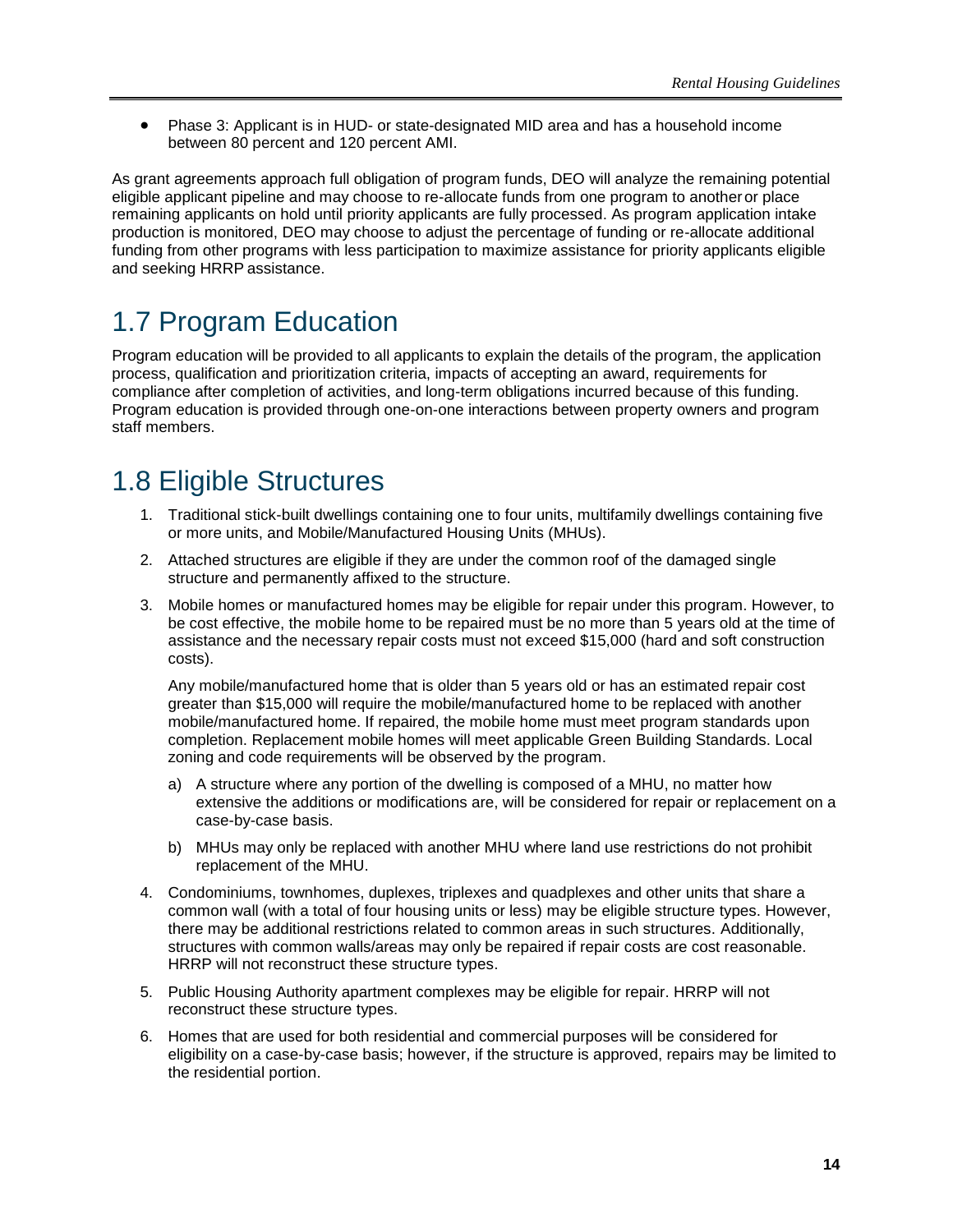Ineligible structures:

- 1. Garages, sheds and outbuildings, not attached to the main dwelling unit, are not eligible for repair. Improvements must be physically attached to the house and be permanent in nature.
- 2. Recreational Vehicles and camper trailers used as a residence are not eligible for the program.
- 3. Houseboats used as a residence are not eligible for the program.
- 4. Second homes may be eligible under the rental program only if the second home is converted to affordable rental housing subject to the requisite affordability period. This limited exception will be evaluated on a case-by-case basis and will require HUD approval.
- 5. Seasonal, short-term and vacation rental properties are not eligible for assistance.
- 6. Housing units located where federal assistance is not permitted by federal regulation, including floodways, or within runway clear zones of either a civil or military airport are not eligible.

# <span id="page-20-0"></span>1.9 Type of Assistance Offered

Repair may be offered to applicants based on the extent of damage to the housing unit. Replacement of Mobile/Manufactured Housing Units (MHUs) will be limited to situations where local zoning/building permits, or federal requirements, such as environmental regulations, will allow the replacement of the original, hurricane-damaged structure with a like structure. Structures with common walls and areas, such as condominiums and multifamily apartment complexes, may only be eligible for repair assistance.

Understanding that it may be necessary for tenants to vacate their rental unit during the period of repair, DEO will provide relocation assistance as may be required by the Uniform Relocation Act (URA). See Tenant Relocation Assistance policy in Section 1.10.

This program does not pay for like for like replacement of materials and amenities. The program will offer standard, basic amenities to make a rental home decent, safe and sanitary and all improvements will be assessed for compliance with HUD Section 8 Existing Housing Quality Standards (HQS), and local building codes. Standard appliances that are not functioning at the time of inspection such as refrigerators, stoves and/or ovens may be replaced. Luxury items, including but not limited to, granite (or other highend) countertops, high-end appliances, stone flooring, garage door openers, security systems, swimming pools, fences and television satellite dishes are not eligible under the HRRP. Washing machines and dryers are not eligible for replacement.

Examples of allowable, eligible repair expenses include, but are not limited to:

- Structure repairs (e.g., roof, foundation, electrical, plumbing, and windows).
- Limited debris removal necessary for access to the home or repair area.
- Mold remediation.
- Labor, material, and equipment rental to permanently or temporarily repair the damaged residence (carpeting, cabinetry, appliances, flooring, fixtures, doors, walls, and ceilings).
- Demolition costs.
- Installation of wells, septic tanks, electricity, HVAC and plumbing.
- Grading or leveling of property.
- Rental of Disposal and Removal Equipment (backhoes and dumpsters).
- Other costs or expenses associated with repairing, stabilizing, or reconstructing the property.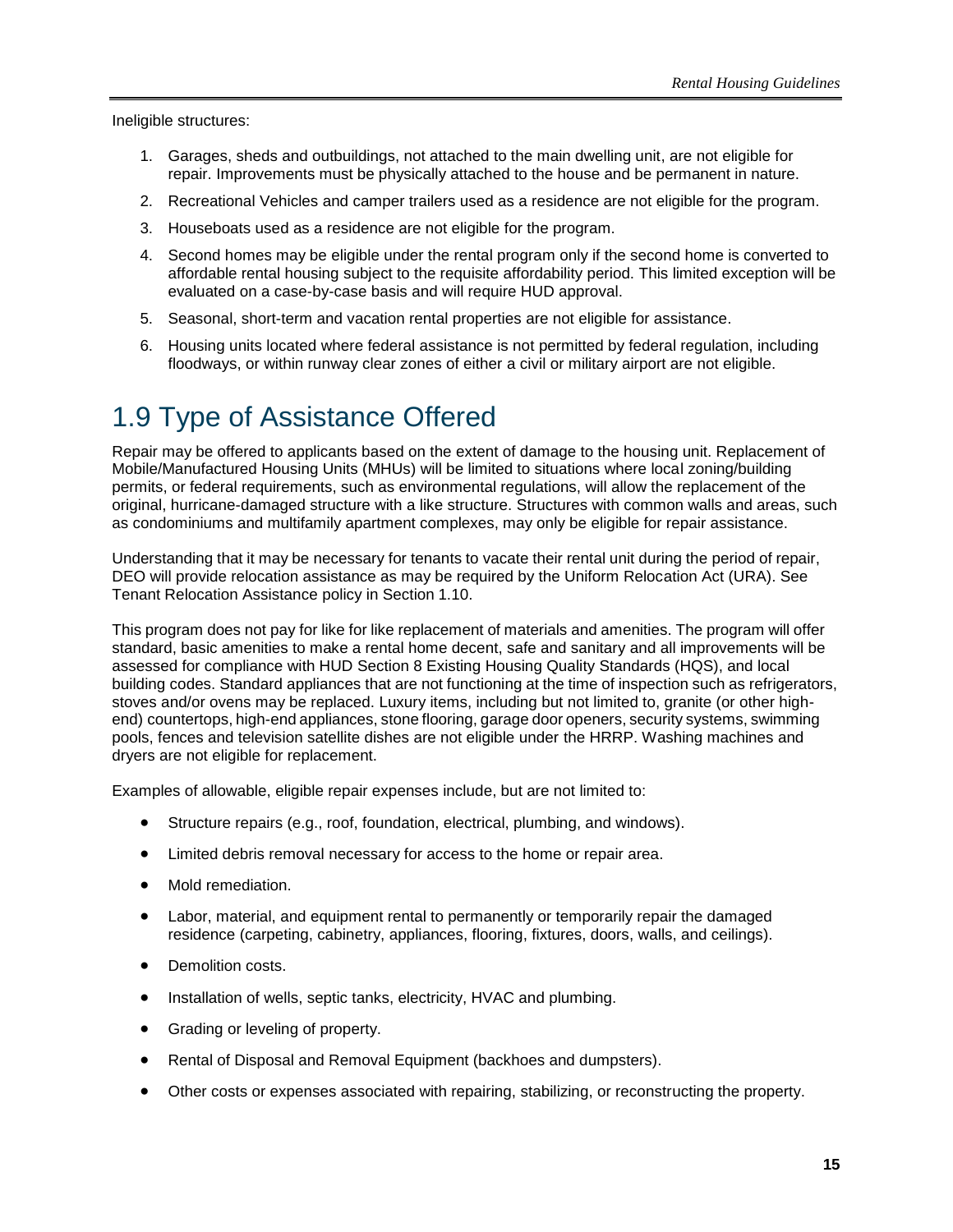- Tree/shrub removal if tree/shrub blocked access to the home or presented a safety hazard.
- The following more specific examples are allowable activities:
	- Tarps.
	- **Building Supplies.**
	- Siding.
	- Sewer/Septic.
	- Paint.
	- Weather stripping.
	- Water heater.

Where replacement of a MHU or modular home is indicated, standard floor plan options will be offered. If a replacement home is provided, the original MHU or modular home must be demolished and removed from the site prior to the replacement of that structure. Size of the replacement unit will be determined using information related to the damaged structure's size.

Additional improvement parameters include:

- Cost effective energy measures and improvements that meet local zoning and code, Decent Safe and Sanitary (DSS) or required Housing Quality Standards (HQS), especially those improvements which add enhanced resilience, such as elevation of major electrical components, roof strapping and other items are eligible.
- Lead-based paint testing, mitigation or stabilization, as needed. If a home is going to be replaced or reconstructed, lead-based paint testing will not apply. The replacement/reconstruction of the property will automatically result in the removal of any potential previous hazard.
- Asbestos testing, mitigation or encapsulation, as needed.
- Mold testing and remediation, as needed.
- Section 106 Architectural History compliance requirements imposed by the Florida Division of Historical Resources, as needed.
- Accessibility features for documented special needs. Rental units inhabited by special needs or elderly (age 62 or older) persons may be analyzed as to the special physical needs of such persons. Improvements such as widened doorways, ramps, level entry and doorways and grab bars in bath areas may be installed, if appropriate. Hearing and sight impaired adaptations should also be considered. All special needs requirements must be documented prior to approval.
	- Landlord property owners committing to serving disabled tenant populations may qualify for the installation of accessibility features in their damaged rental properties.
	- Landlord intent to rent to elderly or disabled individuals/households will be documented via the owner's signed intent to market to elderly and disabled tenants.
- Standard appliances, limited to refrigerator and stove/oven, if they are not in working order at time of inspection. Though replacement appliances may be of standard, not luxury quality, they will be EnergyStar® rated, if available.
- Ventilation and energy efficiency items such as ceiling fans, window screens, and screen doors if missing or not functional at time of inspection.
- Elevation height above BFE is governed by the applicable Federal Register Notice [Vol. 83, No.](https://www.govinfo.gov/content/pkg/FR-2018-02-09/pdf/2018-02693.pdf)  [28, February 9, 2018,](https://www.govinfo.gov/content/pkg/FR-2018-02-09/pdf/2018-02693.pdf) which requires elevation of the bottom of the first finished floor to be at least two feet above the base flood elevation.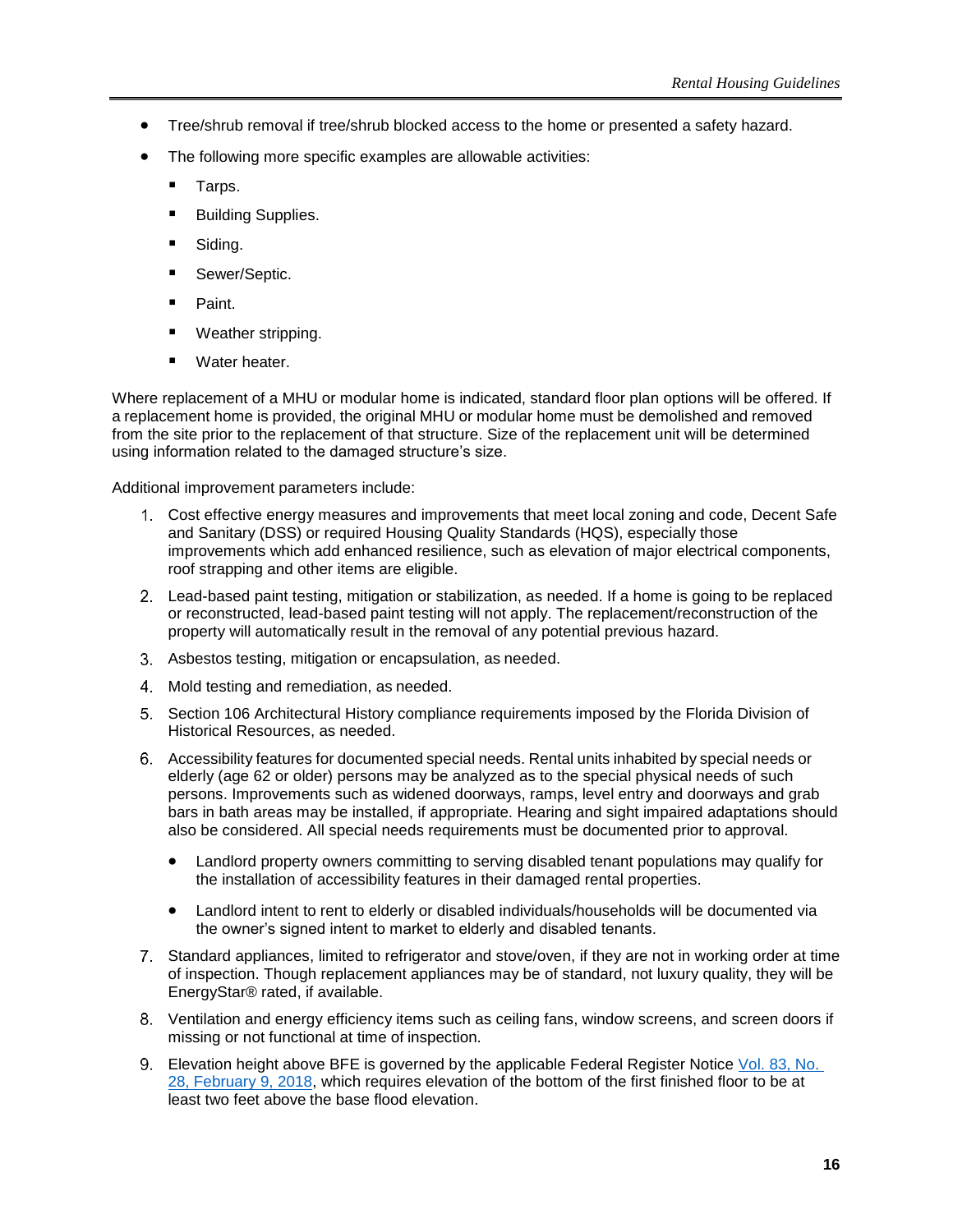- All electrical components must be inspected including service, meter, wiring and fixtures even if no electrical work is being specified. Unsafe components must be replaced. All exposed wiring, switches, and light bulbs in living areas must be encased.
- All homes must be equipped with smoke and carbon monoxide detectors installed in conformity with code requirements.
- 12. Additional related costs such as green building and mitigation requirements, insurance, accessibility modifications, repair or replacement of water, sewer and utility connection needs may be included.

# <span id="page-22-0"></span>1.10 Tenant Relocation Assistance

Priority will be placed on the rehabilitation of housing, as opposed to demolition, where feasible, to avoid displacement. All tenants will be provided with the requisite notices under the Uniform Relocation Act (URA) and at the timing intervals specified in the Act. All tenants to be displaced because of HRRP shall be offered, at a minimum, relocation advisory assistance as outlined in 49 CFR Part 24.205, including assistance in filing claims and appeals.

If the HRRP determines that it is necessary to temporarily relocate tenants in a building being repaired, replaced or reconstructed, the tenant is eligible for:

- Referral to decent, safe, and sanitary temporary housing;
- 2. Reasonable, out of pocket moving expenses;
- Any increase in housing costs for the time the person is away from the building, including any increase in rent and utilities;
- Utility disconnects and reconnects, as necessary; and
- The right of first refusal to move back into the unit the tenant previously occupied.

In no case will tenants be required to relocate for a period to exceed 12 months. If the time away from a unit exceeds one year, the tenants shall be contacted and offered the choice to wait longer or be treated as a permanently displaced person and as such, will be provided full coverage and assistance as a permanently displaced tenant under the URA.

The HRRP will review all claims for relocation assistance in an expeditious manner. The claimant will be promptly notified of any additional documentation that is required to support the claim. Payment of the claim shall commence within 30 days following receipt of documentation to support claims.

If a person demonstrates need for an advance relocation payment to avoid or reduce hardship, the person will be issued the needed portion of the payment, subject to safeguards as appropriate, to ensure that the objective of the payment is accomplished.

In general, citizens and individuals with qualified alien status are eligible for benefits under the URA and illegal residents are not entitled to such benefits. In cases where there are one or more legal residents in the household, benefits can only be provided on a pro-rata basis in some cases, and only if it determined that displacement would cause an extreme hardship if the assistance is not provided (49 CFR 24.208). However, any displaced tenant, regardless of his or her status shall be offered the right of first refusal to move back into the repaired rental unit at affordable rents, as defined in these guidelines.

No person shall be denied eligibility for URA benefits to which he or she otherwise would be entitled solely because the person is unable to meet the occupancy requirements set forth in the URA regulations for a reason beyond his or her control, including:

A disaster, an emergency, or an imminent threat to the public health or welfare, as determined by the President, the Federal Agency funding the project, or the displacing Agency; and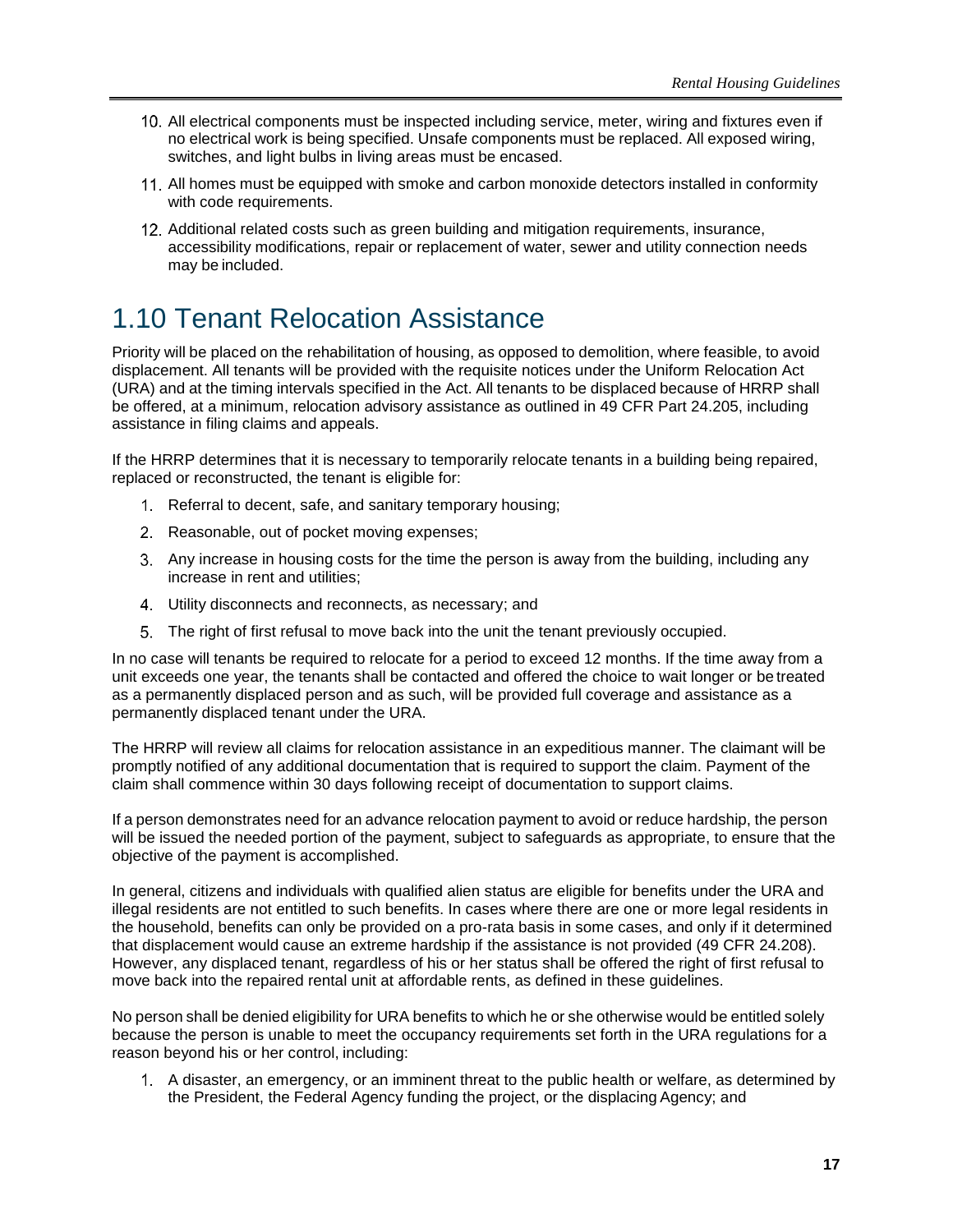Another reason, such as a delay in the construction of the replacement dwelling, military duty, or hospital stay, as determined by the HRRP.

There is a prohibition against the HRRP making a payment to a person under the URA regulations that would duplicate another payment the person receives under Federal, State or local law. The HRRP is not required to conduct an exhaustive search for such other payments; it is only required to avoid creating a duplication based on the HRRP's knowledge at the time a payment is computed.

Each applicant must provide information on the current occupants of their property, if any, on their application. Applicants must also provide the occupant information for all occupants in tenancy on the date of the disaster.

Landlords must not evict or otherwise force the displacement of current tenants to apply for this program. Doing so will:

- a. Make the owner landlord ineligible to receive benefits from the program;
- b. Result in legal penalties; and
- c. Trigger permanent relocation assistance to the tenant, for which the landlord will be responsible. The landlord will be required to reimburse the program for all relocation expenses (temporary or permanent) associated with the displacement of tenants if the program is forced to handle these costs. These costs may include increased housing costs, moving expenses and necessary out-ofpocket expenses for the displaced tenants or other housing assistance payment costs mandated by the URA.

Properties may not be rented subsequent to the date of application for assistance and prior to construction completion resulting in the issuance of a Certificate of Occupancy (COO).

#### *If at any time tenants are forced to move out, relocation policies will be followed.*

Tenants who were displaced on September 10, 2017 as a direct result of Hurricane Irma may be eligible for relocation assistance under URA. The program will perform its due diligence to locate displaced tenants and offer the required assistance.

Detailed supplemental policies and procedures will be developed by HRRP to govern the implementation of the URA requirements.

# <span id="page-23-0"></span>1.11 Construction Standards

The HRRP will implement construction methods that emphasize high quality, durability, energy efficiency, sustainability, and mold resistance, as required in [Federal Register, Vol. 83, No., 28, February 9, 2018.](https://www.govinfo.gov/content/pkg/FR-2018-02-09/pdf/2018-02693.pdf) All repair, reconstruction and new construction will be designed to incorporate principles of sustainability, including water and energy efficiency, resilience and mitigation against the impact of future disasters. HRRP will implement and monitor construction results to ensure the safety of residents and the quality of homes assisted through the program. All housing units repaired or replaced must comply with program standards. These include the following minimum standards:

- Construction standards will be based on the Florida Building Code (FBC) and must meet or exceed applicable requirements.
- Construction will comply with the Florida Green Building Standard for all new construction of residential buildings and for all replacement of substantially damaged residential buildings (i.e., where repair costs exceed 50% of replacement cost as determined by the local jurisdiction),
- For repair projects, the state will follow the HUD Green Building Retrofit Checklist to the extent feasible and applicable to the repair work undertaken. This will include the use of mold resistant products when replacing surfaces such as drywall. When older or obsolete products are replaced as part of the repair work, repair is required to use ENERGY STAR-labeled, WaterSense-labeled,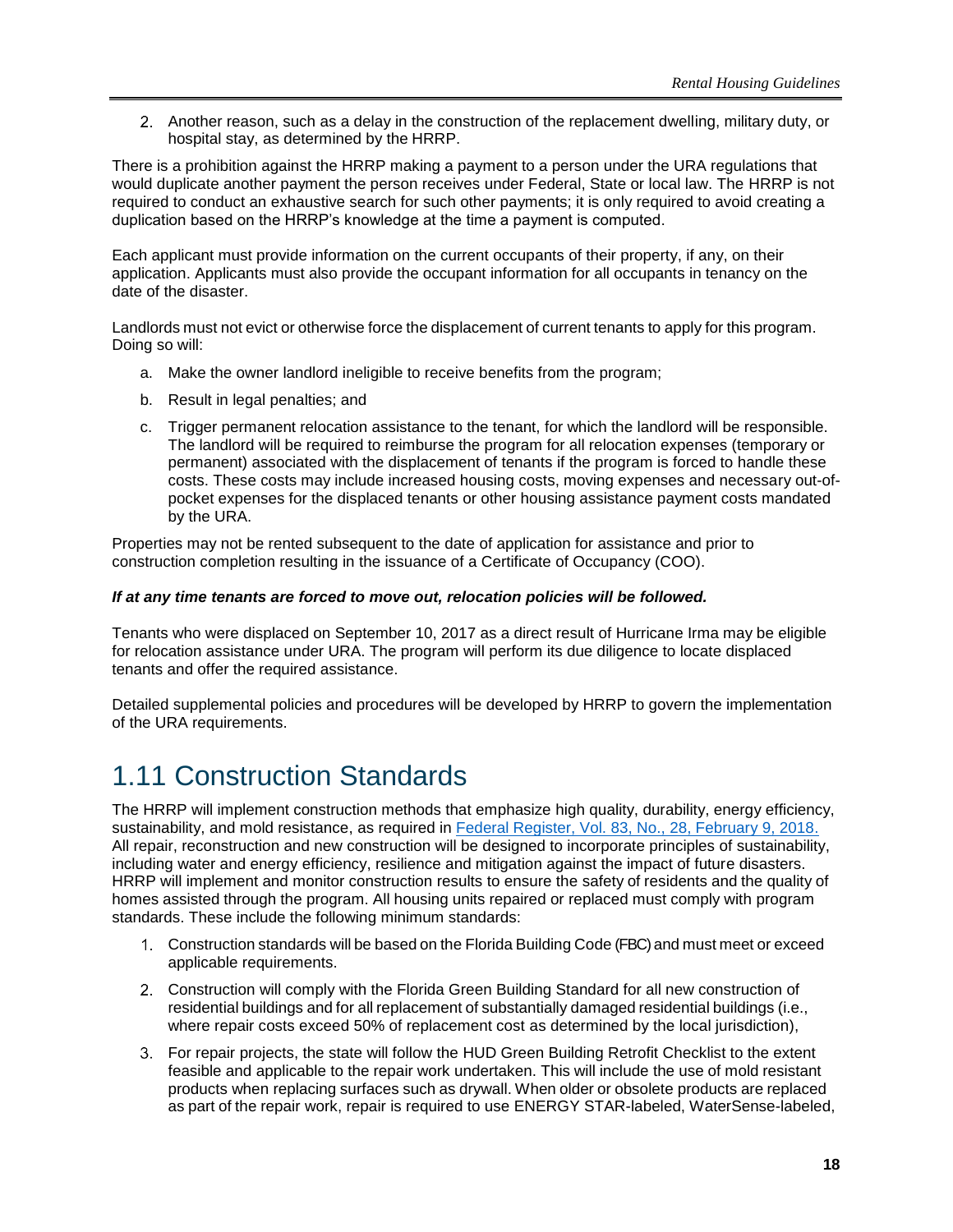or Federal Energy Management Program (FEMP)-designated products and appliances, or other equivalent, when feasible. The HUD Green Building Retrofit Checklist is available at [https://www.hudexchange.info/resource/3684/guidance-on-the-cpd-green-building-checklist/.](https://www.hudexchange.info/resource/3684/guidance-on-the-cpd-green-building-checklist/)

Housing units assisted with CDBG-DR funds must meet all applicable local and state codes, repair standards, ordinances, and zoning ordinances at the time of project completion. All deficiencies identified in the final inspection must be corrected before final payment is released.

# <span id="page-24-0"></span>1.12 Accessibility Standards

Properties that are or will be rented to physically disabled tenants or tenants with a disabled household member may be entitled to additional construction considerations such as roll-in showers, lowered countertops, pedestal sinks, bathroom grab bars, widened doorways, accessible toilets or other accessibility features that will assist with the individual's functional needs. The program will assess eligibility for these features on a case-by-case basis. Property owners may point out these needs during the damage assessment inspection by speaking with the program's assigned inspector.

# <span id="page-24-1"></span>1.13 Allocation and Housing Assistance Caps

A total of \$346,186,147 has been set aside for the HRRP. This allocation may be increased or decreased based on the demand for the program and with an amendment to the *Action Plan*, as well as approval by HUD. Assistance for each property is capped at \$150,000.00, less any Duplication of Benefits. All construction costs (hard and soft costs), mitigation measures, elevation costs, site improvements, and construction standard conditions (dumpsters, on-site toilets, permitting, variances) are included in the cap. Exceptions will be considered on a case-by-case basis. Rental properties that contain five or more units will undergo an additional feasibility analysis to determine the cost reasonableness of the project.

Projects may fail to move to completion for a variety of reasons, including but not limited to, property owner withdrawal from the program and owner refusal of benefit. Should a property undergo environmental review and hazard testing, but then fail to make it through construction, these costs (as well as any other project delivery costs expended) will remain project delivery costs.

# <span id="page-24-2"></span>1.14 Feasibility of Repair Analysis

As a recipient of Federal funds, DEO is charged with ensuring that the costs of its activities are reasonable and necessary. Therefore, each property assessed under the HRRP will be analyzed for feasibility. The preliminary budget, called the Scope of Work Estimate (SWE), will be prepared to indicate the potential cost of demolition, elevation, and repair or replacement, as appropriate. The SWE will include the costs for all additional mitigation and accessibility requirements.

Properties with repair and/or elevation cost estimates that meet or exceed 75% of a comparable replacement house, as determined by the program, will be reconstructed or replaced. They will not be repaired. Properties with repair and/or elevation cost estimates that meet or exceed a comparable reconstruction or replacement house will be limited to reconstruction or replacement as a more cost reasonable option. Situations where replacement, reconstruction and/or elevation will be required include:

- 1. Homes that have already been demolished may be replaced or reconstructed.
- Homes that are condemned (red tagged) by the local jurisdiction may be replaced or reconstructed.
- Homes that are structurally unsafe or that have other conditions that make interior inspection by program staff unsafe or impossible may be replaced or reconstructed.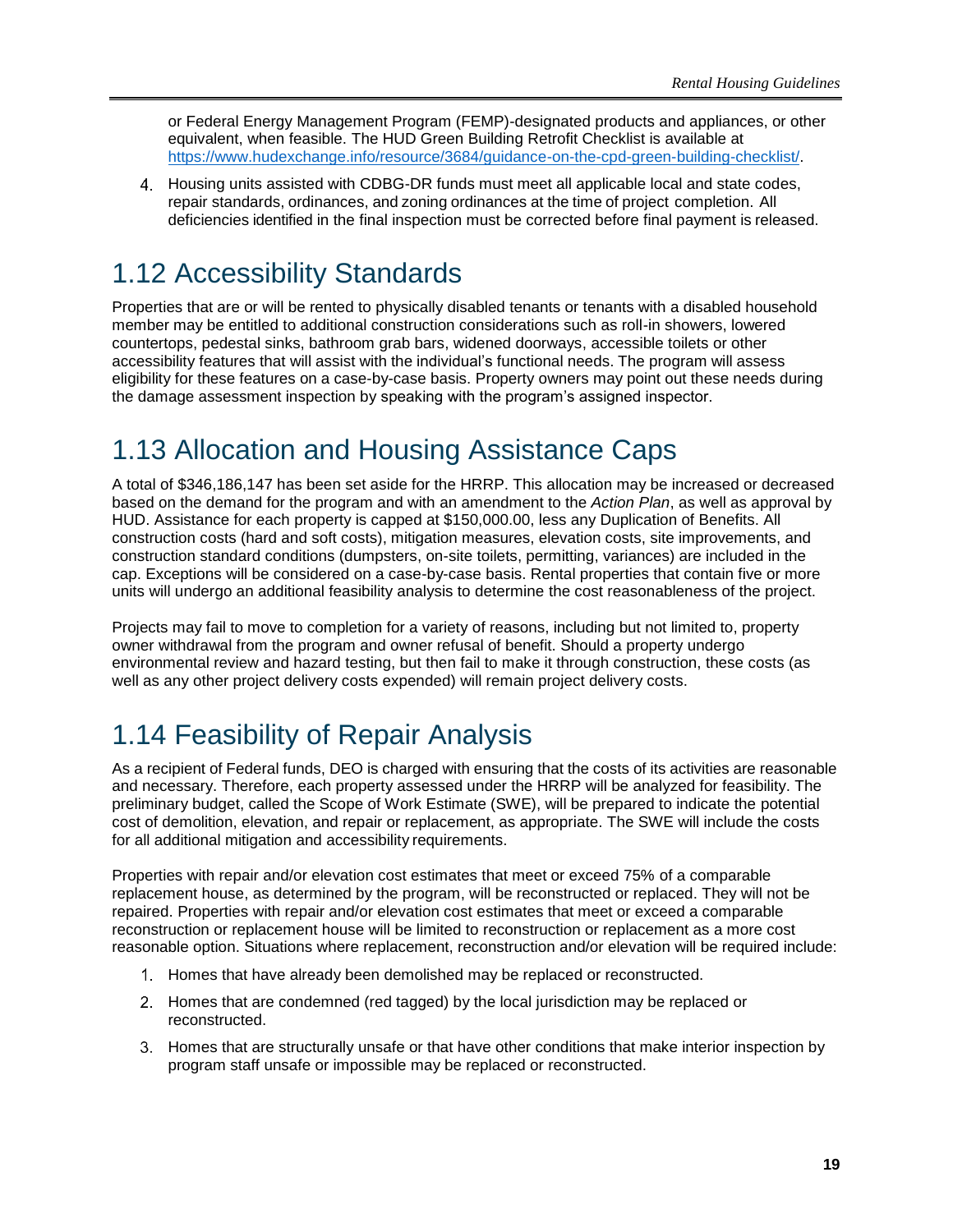- As stated in the *Action Plan*, repair of a Mobile/Manufactured Housing Unit (MHU) greater than 5 years old and/or with more than \$15,000 worth of Hurricane Irma repairs is not feasible and replacement is warranted.
- If a local jurisdiction has issued a substantial damage determination for a slab-on-grade residential structure located inside the 100-year floodplain, the structure will be reconstructed and elevated. Repair is not an option. A pier and beam structure will be reviewed for repair and elevation on a case-by-case basis.
- If the local jurisdiction has issued a substantial improvement determination for a residential structure located inside the 100-year floodplain, the structure must be elevated.
- Mobile home units that will require elevation above the standard installation height will be replaced with a modular housing unit elevated to program standards.

# <span id="page-25-0"></span>1.15 Resiliency and Mitigation

In compliance with HUD goals, as expressed in [Federal Register Notice Vol. 83, No., 28, February 9,](https://www.govinfo.gov/app/details/FR-2018-02-09) 2018, the program has established a Resilient Home Construction Standard to enhance property resistance to future wind-borne disaster. This standard includes resiliency and mitigation measures that are intended to provide enhanced construction materials for specific housing components including roofing, windows and doors. The Resilient Home Construction Standard will be applied to all homes that have verified Hurricane Irma repairs that remain an unmet need and will be repaired by the program. The resiliency and mitigation options will not be available as stand-alone construction benefits, in the absence of other Hurricane Irma damage. See Section 8.2 for additional details about the Resilient Home Construction Standard.

Resiliency and mitigation measures go above and beyond basic unmet housing repair needs in order to meet HUD and DEO housing resiliency standards. DEO has selected these resiliency mitigation measures to provide Florida residents with stronger housing in the face of future disasters. As such, these measures will not be included in the feasibility calculation for determining whether a home should be repaired versus reconstructed.

Feasibility is determined by the application of a cost reasonableness test, as outlined in the *2018 State of Florida Action Plan for Disaster Recovery* and as described in Section 1.14 of this manual. The cost reasonableness test will compare the cost of base repairs (excluding any enhanced resilience measures) to the program-estimated value of the home.

# <span id="page-25-1"></span>1.16 Applicant Responsiveness

During the application process, a rental property owner is required to respond in a timely fashion with program requests for information/materials to complete the eligibility process. At no time should a request for additional information go unanswered beyond 30 working days. If the rental property owner needs an extension, a clarification, or assistance, they may request assistance within the 30-day window. If the rental property owner fails to provide the requested information/materials or fails to ask for an extension or assistance, their application will be considered on hold until the information is provided.

If a rental property owner becomes unresponsive, the application will be closed. "Unresponsive" is defined as the failure to answer or return three consecutive phone calls, and failure to respond to written requests within program timeframes. Closure of an application for unresponsiveness may be appealed once. If a successful appeal results in the reactivation of an application, subsequent closure for unresponsiveness is not appealable.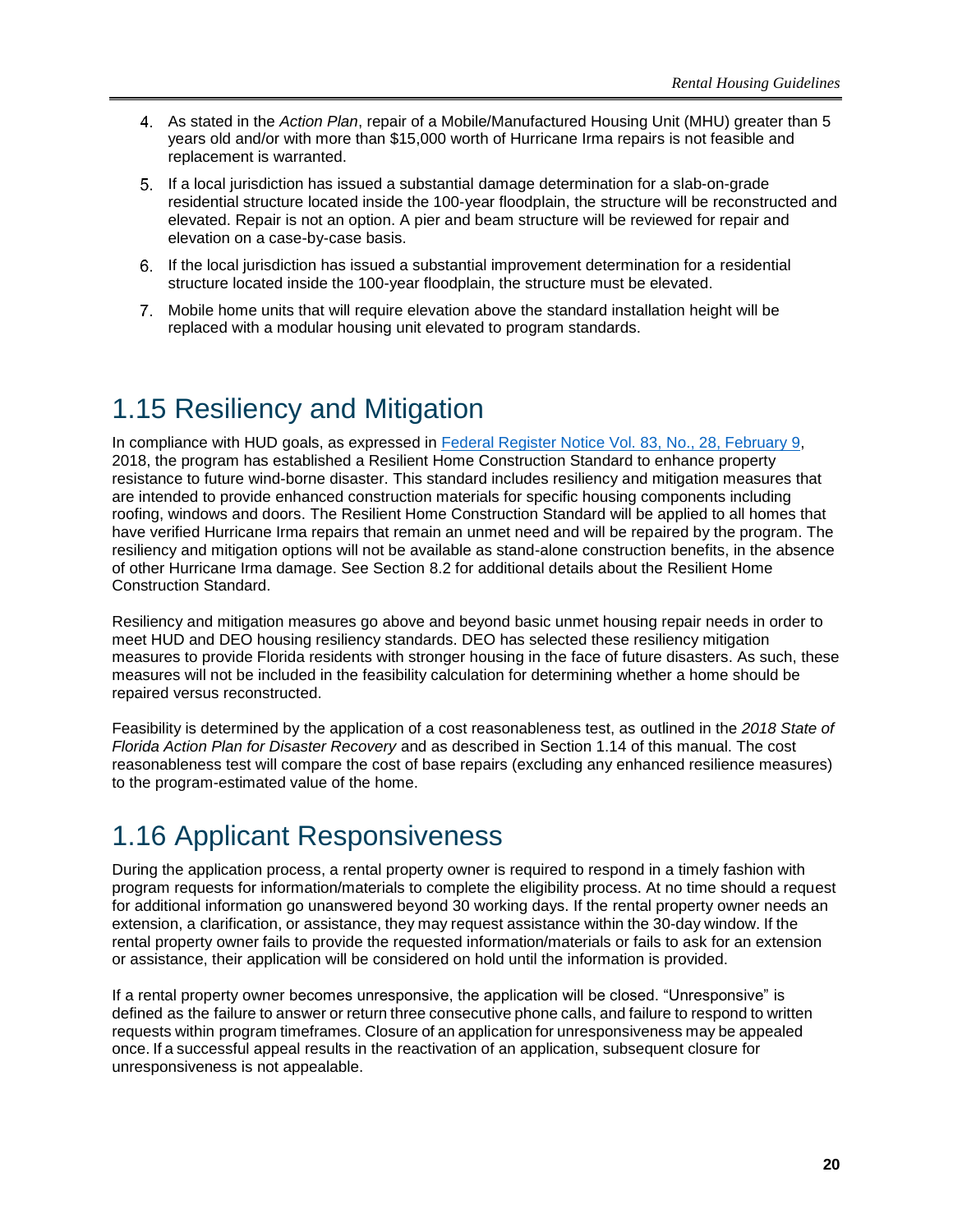# <span id="page-26-0"></span>1.17 Applicant Responsibilities

Applicants who receive assistance from the HRRP have the following responsibilities:

- HRRP will not be responsible for lost or damaged belongings of the applicant that have occurred during construction. The applicant must secure or relocate all personal property until construction is complete.
- The applicant must arrange access to the property for building contractors providing construction services. If reasonable and timely access is denied to a Building Contractor who is making a good faith effort to perform required repairs, the award may be terminated.
- During construction, the applicant must not interfere in repair areas and must make a reasonable effort to stay away from the construction zone.
- Upon completion, the property must meet Housing Quality Standards (or current standards), local Florida building code requirements, and benefit Low- to Moderate-Income persons (LMI) earning 80% orless of the AMI as defined by HUD and detailed in the Housing and Community Development Act of 1974 (HCDA) Title I, 105(a).
- The rent for the unit occupied by the LMI household must be at an affordable rate. The units occupied by LMI households must comply, at a minimum, with the High HOME rent limits published by HUD under the HOME Investment Partnership program through the affordability period. Compliance with rent limits is calculated in the same manner as HUD programs.
- Property must be used for year-long rental housing and may not be used as a second home or for seasonal rental property.
- Rental properties vacant at the time of application must be leased to LMI households within 60 days of project completion.
- Tenant income information must be provided to the program for review and approval prior to executing the lease and/or move-in date. Landlords will solicit and approve their own tenant base and DEO will not make any judgment on the suitability of tenants other than verifying that their income meets program requirements.
- The property must be retained as an LMI rental property after project completion for rehabilitated or reconstructed single family rental units and multifamily rental units for a minimum period of 1 year if it contains 4 units or less, and a minimum period of 15 years if it contains 5 units or more.
- 10. Owners must maintain insurance coverage (not less than contract amount) and flood insurance (if applicable). Federal law requires people who live or own residential property in a floodplain to carry flood insurance in perpetuity on that property. A grant agreement, deed restriction, covenant, or similar enforcement vehicle will be required to be placed on the property to ensure that flood insurance be maintained on that property in perpetuity.
	- a) Failure to maintain flood insurance, when required, will result in the applicant and the property being ineligible for future federal disaster relief.
	- b) HRRP will pay for one year of flood insurance if the property owner currently does not have flood insurance and did not receive prior federal assistance. The owner is responsible for obtaining, paying and maintaining all flood insurance premiums after the first year.
	- c) If located in a 100-year floodplain, the applicant will be required to maintain flood insurance in perpetuity and notify future owners of flood insurance requirements.
- 11. Property owners must keep current on all property taxes.
- 12. Property owners must meet all requirements agreed upon in the executed legal documents required by the program.
- All owners should be listed on the program application. Rehabilitation files will only require one owner to sign program forms and execute the grant agreement. Reconstruction and replacement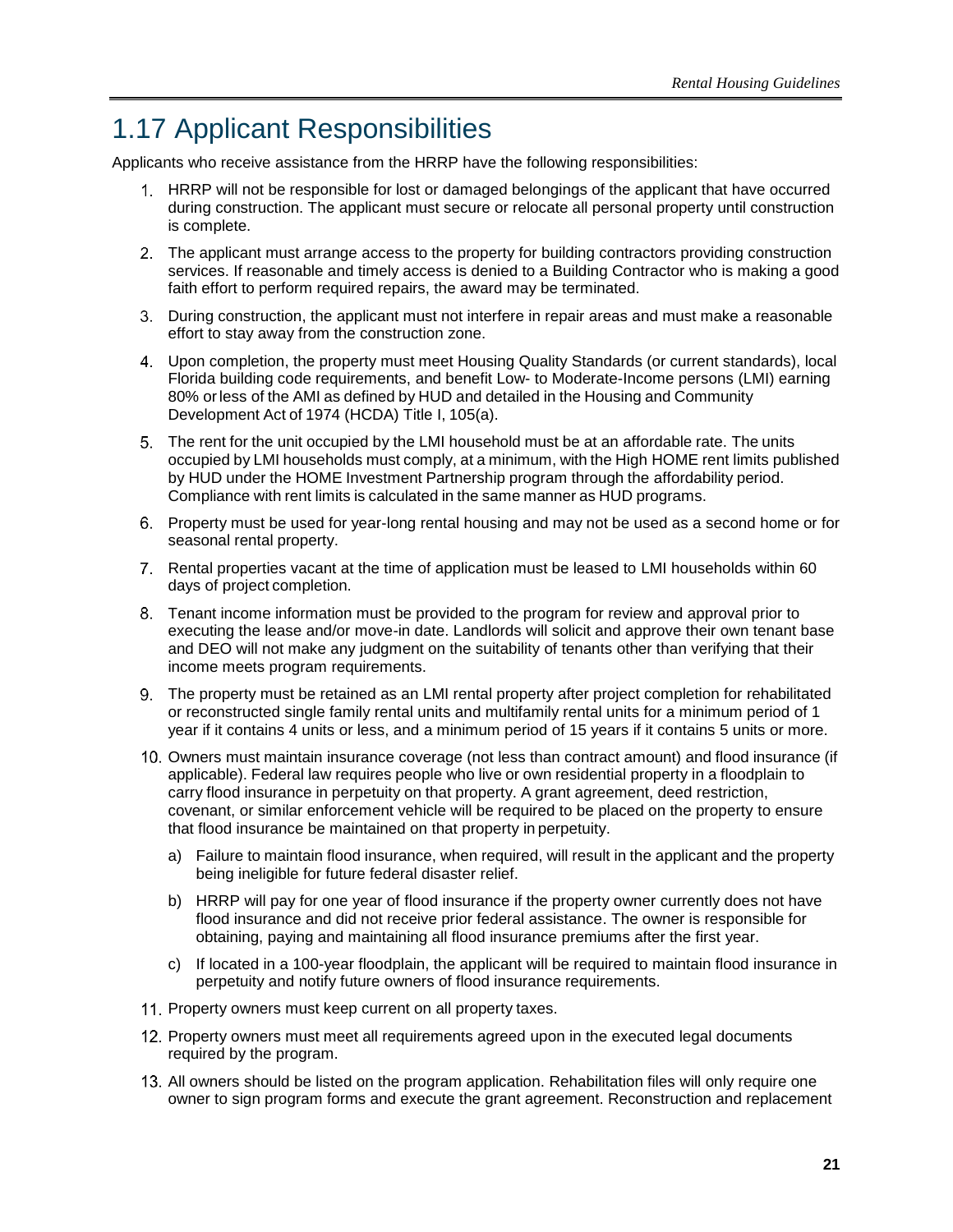files will require one owner to sign program forms and the grant agreement; however, any person with an ownership interest in the damaged property will be required to provide his/her/their consent to demolish the damaged structure prior to the execution of the grant agreement. HRRP is not liable for any dispute arising between property owners.

All debris, abandoned vehicles and buildings that pose a safety and/or health threat as determined by the local jurisdiction or person qualified to make such a determination, must be removed from the property prior to the start of construction. The property owner will remove derelict personal property. The property owner has 30 days from the date of contract signing to remove all such debris and derelict property from the construction site. Failure to remove such property may result in a reduction in total benefit amount to account for program removal and if such reduction results in a new feasibility determination that the project is no longer feasible, the applicant will be determined ineligible and the application will be closed.

# <span id="page-27-0"></span>1.18 Complaints/Appeals/Conflict of Interest

A complaint and appeals procedure will be afforded to applicants and tenants. Complaints may be lodged regarding all concerns that arise related to the procedures followed and services provided by HRRP. Appeals may be lodged only upon the deliverance of an adverse program decision regarding eligibility, closure of an application or denial of relocation assistance to a tenant and only within the parameters set by the Appeals procedure. No person may appeal program policy.

An appeals process initiated by the applicant or a tenant will include an informal and formal, written grievance procedure which may include, but not be limited to, informal hearings, third-party review or administrative review. HRRP will render a decision regarding exception reviews and formal appeals. Appeals, grievances, and exceptions will be further explained in the Complaints, Appeals and Exceptions Procedures. See Appendix B Reconsideration/Appeal/Complaint Process.

### <span id="page-27-1"></span>*1.18.1 Fair Housing Complaints*

DEO certifies that the HRRP will be conducted and administered in conformity with title [VI of the Civil](https://www.justice.gov/crt/fcs/TitleVI)  [Rights Act of 1964](https://www.justice.gov/crt/fcs/TitleVI) (42 U.S.C. 2000d), the [Fair Housing Act](https://www.justice.gov/crt/fair-housing-act-2) (42 U.S.C. 3601– 3619), and implementing regulations, and that it will affirmatively further fair housing.

Persons alleging a violation of fair housing laws will be referred to DEO's local contact and process to file a complaint. DEO will retain a log and record of all fair housing inquiries, allegations, complaints and referrals. In addition, DEO will report suspected non-compliance to HUD. The contact for Fair Housing Complaints is:

> [FairHousing@deo.myflorida.com](mailto:FairHousing@deo.myflorida.com) (850) 717-8426

### <span id="page-27-2"></span>*1.18.2 Conflict of Interest*

State officials and employees, DEO employees, and consultants who exercise functions with respect to CDBG-DR activities or who are in a position to participate in a decision-making process or gain inside information with regard to such activities, are prohibited from receiving any benefit from the activity either for themselves or for those with whom they have family or business ties, during their tenure.

For purposes of this section, "family" is defined to include parents (including mother-in-law and father- inlaw), grandparents, siblings (including sister-in-law and brother-in-law) and children of an official covered under the CDBG conflict of interest regulations at [24 CFR Sec. 570.489\(h\).](https://www.govinfo.gov/content/pkg/CFR-2012-title24-vol3/pdf/CFR-2012-title24-vol3-sec570-489.pdf)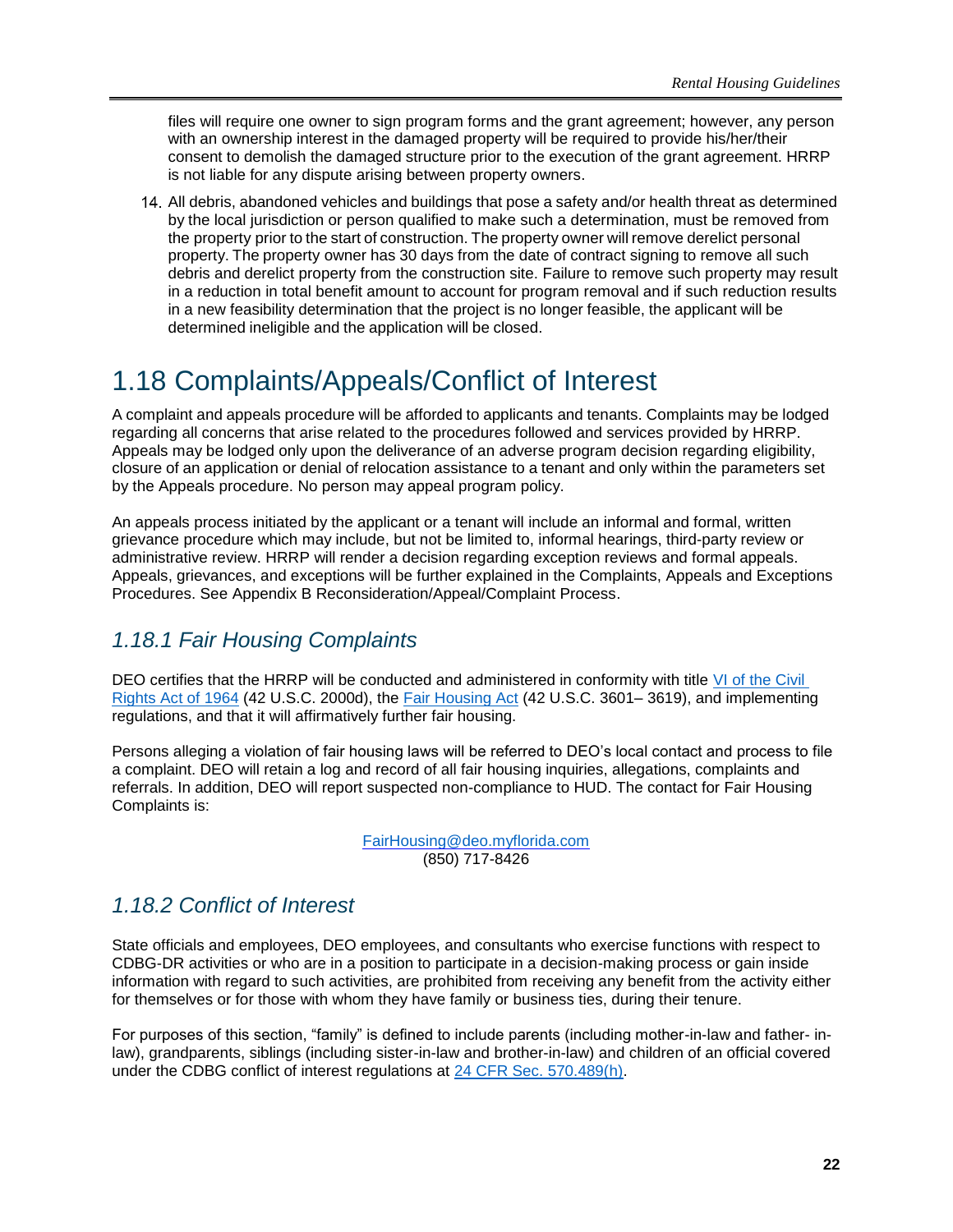An exception to the conflict of interest provision may be granted should it be determined that DEO has adequately and publicly addressed all of the concerns generated by the conflict of interest and that an exception would serve to further the purposes of [Title I of the Housing and Community Development Act](https://files.hudexchange.info/resources/documents/Housing-and-Community-Development-Act-1974.pdf)  [of 1974](https://files.hudexchange.info/resources/documents/Housing-and-Community-Development-Act-1974.pdf) and the effective and efficient administration of the program. No party will enter into a conflict of interest until a request for an exception has been granted.

# <span id="page-28-0"></span>1.19 Anti-Fraud and Compliance Policies

The Office of the Inspector General's Act of 1978 requires policies to prevent waste, fraud, and abuse. DEO has established procedures for verifying the accuracy of information provided by applicants, vendors and subrecipients. The Rebuild Florida HRRP will investigate all allegations regarding eligibility and the disbursement of funds or any other allegations of fraud or noncompliance.

All suspected cases of fraud will be taken seriously, and complaints will be reported to DEO's Office of the Inspector General at OIG@deo.myflorida.com. If DEO determines that it is appropriate, it will coordinate its investigation with agencies such as the Florida Office of the Inspector General, the Florida Office of the Attorney General, or the Florida Department of Business and Professional Regulation.

Complaints regarding fraud, waste, or abuse of government funds will be forwarded to the United States Department of Housing and Urban Development (HUD), Office of Inspector General (OIG) Fraud Hotline (phone: 1–800–347–3735 or email: hotline@hudoig.gov).

# <span id="page-28-1"></span>1.20 Files, Records and Reports

In accordance with [24 CFR 570.490,](https://www.govinfo.gov/content/pkg/CFR-2013-title24-vol3/pdf/CFR-2013-title24-vol3-sec570-490.pdf) DEO is required to maintain all program and project-related documentation such as financial records, supporting documentation, and statistical records. Records must be retained for a period no less than five (5) years after the physical year of the grant closeout or three (3) years after the grant closeout with HUD, whichever is longer.

At a minimum, the following types of records are required to be established for each subrecipient:

- Records providing full description of each activity;
- Records verifying that activity meets national objectives;
- Records related to demonstrating eligibility of activities;
- Records required to document activity related to real property;
- Records documenting compliance with the fair housing and equal opportunity requirements;
- Financial records and reports required by DEO;
- Performance reports required by DEO; and
- Records supporting any specific requirements of the grant.

# <span id="page-28-2"></span>1.21 State and Federal Audits

Audit activities are a routine component of CDBG-DR activities and can be conducted by state and/or federal agencies for financial, operational, or programmatic purposes.

The State of Florida has an Auditor General (AG) that acts as independent external auditor. The AG conducts audits of accounts and records of state agencies to determine whether financial resources are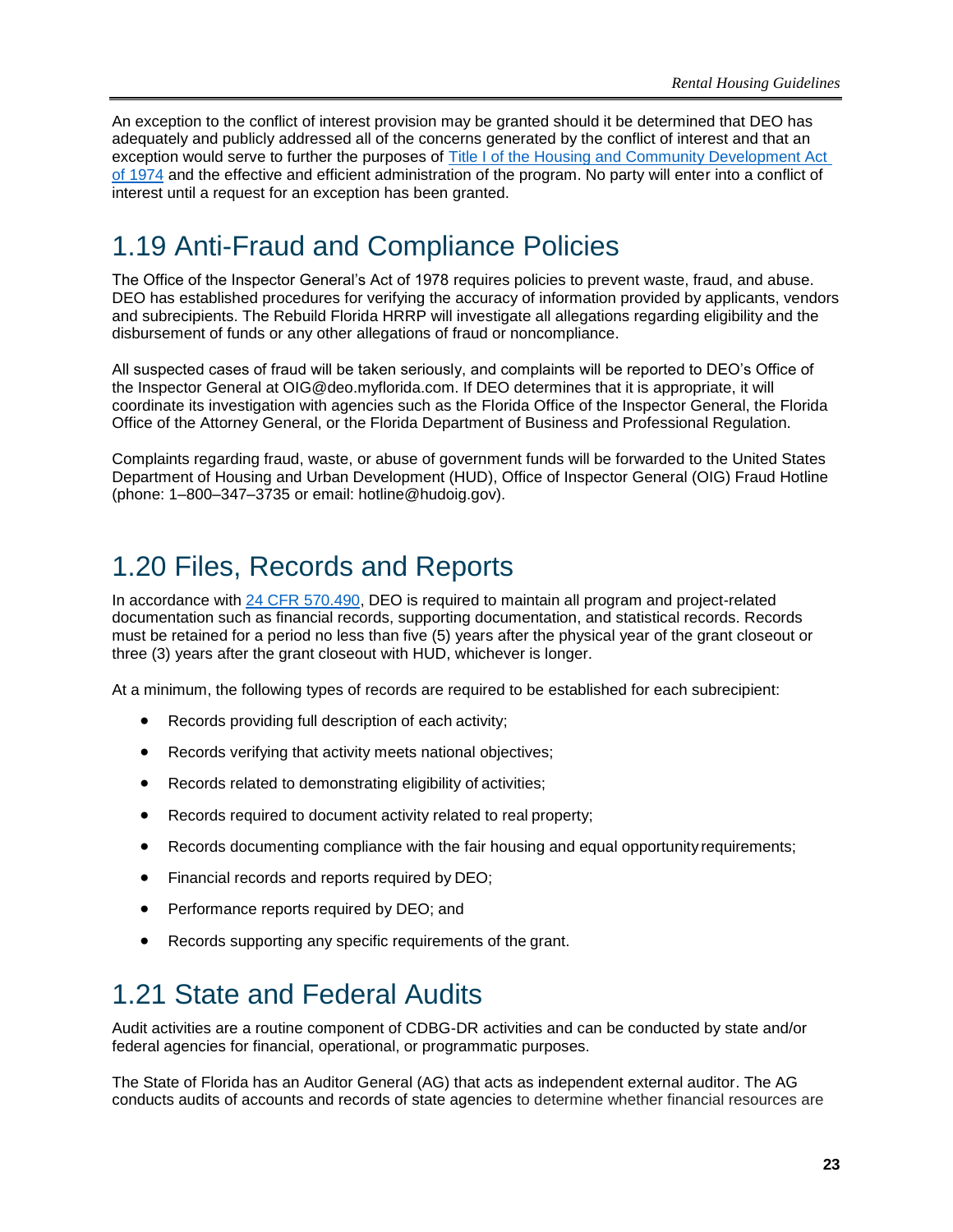properly accounted for; public officials comply with applicable laws, rules, regulations, and other legal requirements; proper and effective internal controls are in place over entity operations; and assets are properly safeguarded. The State has the right to audit, and all aspects of the HRRP are subject to review and audit.

Additionally, DEO's Office of Inspector General (OIG) has two separate functional areas–one area that conducts audits to add value and to improve an agency's operations and the other area to investigate waste, fraud, and abuse claims and hotline complaints, which can also occur in CDBG-DR programs.

On the federal level, HUD's OIG conducts preliminary research (a survey) and/or audits of disaster recovery programs, which are typically done once programs are underway and funds have been expended by a grantee. Through HUD OIG's audits and evaluative and investigative efforts, the OIG works to ascertain that disaster assistance funds have been expended as Congress intended.

# <span id="page-29-0"></span>1.22 Procurement Requirements

DEO will abide by the Procurement process mandated by federal and state government codes as they are applicable to the program. The standards and guidelines for procurement of supplies, equipment, construction, engineering, architectural, consulting and other professional services have been established in the DEO Purchasing and Contracting Guidelines that have been developed in compliance with federal and state requirements. The procurement process includes the decision to purchase as well as the process to complete the purchase. The federal government has established a set of procurement rules in 2 CFR Part 200.317-326 that apply to CDBG-funded projects. These rules are in place to ensure that federal dollars are spent fairly and encourage open competition for the best level of service and price. If a conflict between federal and local procurement regulations should occur, the more stringent regulation will be followed.

DEO will establish compliant standards for construction. To ensure full and open competition, construction contractors will be qualified through a competitive solicitation process in accordance with Florida Statutes Chapter 287 and will follow 24 CFR 570.487(g) at a minimum. Contractors will comply with section 3 of the Housing and Urban Development Act of 1968 (12. U.S.C. 1700lu) and implementing regulations at 24 CFR part 153. Contractors selected under DEO will ensure that low and very low-income persons; particularly directing opportunities to local residents and businesses that meet the qualifications of the project. Contractors will make every effort to recruit, target, and direct opportunities to Section 3 residents and businesses as well as notifying Section 3 residents about training opportunities. DEO will provide Contractors with helpful resources to maximize these efforts including, but not limited to, a Section 3 Business Registry, and examples of training and employment opportunities. Additional requirements and clarification on procurement requirements can be found at [http://www.floridajobs.org/docs/default-source/office-of-disaster](http://www.floridajobs.org/docs/default-source/office-of-disaster-recovery/hurricane-irma/irma-comprehensive-policies-and-procedures-draft-5-3-2019.pdf?sfvrsn=2)[recovery/hurricane-irma/irma-comprehensive-policies-and-procedures-draft-5-3-2019.pdf?sfvrsn=2](http://www.floridajobs.org/docs/default-source/office-of-disaster-recovery/hurricane-irma/irma-comprehensive-policies-and-procedures-draft-5-3-2019.pdf?sfvrsn=2)

# <span id="page-29-1"></span>**2.0 Single Family Rental Eligibility Requirements**

The following are threshold requirements, which must be met for an applicant to be eligible for assistance. Eligibility does not assure assistance, since a prioritization strategy will be required (consistent with program requirements) and it is expected that there will be more eligible applicants than can be served with available funds. Threshold requirements are those that will either allow an applicant to continue to move forward in the program or result in disqualification. Described in more detail below, the threshold criteria for the Rebuild Florida HRRP are:

- 1. September 2017 storm damage with remaining unrepaired damage;
- Location of damaged property within HUD- or state-identified Most Impacted and Distressed (MID) areas or a Presidentially-declared disaster area resulting from Hurricane Irma;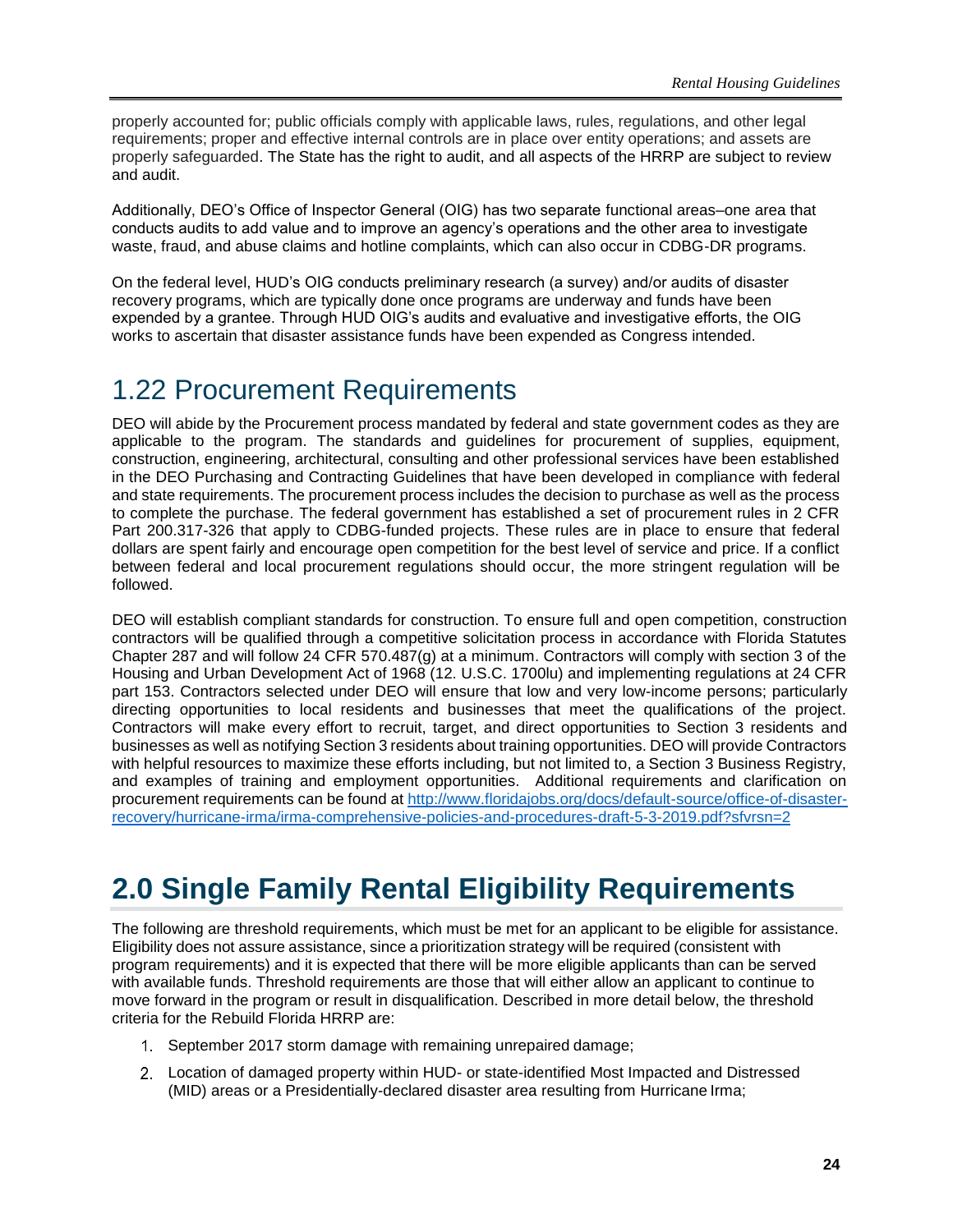- At least one person on the application with an ownership interest in-part or in-whole on the property must be able to demonstrate U.S. Citizenship or Lawful Permanent Residency;
- Proof of ownership at the time the disaster damage occurred and maintained ownership;
- Applicant is current on all loan obligations for the property;
- Damaged structure is used as long-term rental property and not as a second home or seasonal rental. Alternatively, structure will be converted to long-term rental property;
- 7. Property taxes are current; and
- 8. Income of existing or future tenants is or will be Low- to Moderate-Income (LMI).

# <span id="page-30-0"></span>2.1 Hurricane Irma Damage

The home must have been damaged by or has damage as a result of Hurricane Irma in September 2017 and must have unrepaired damage as of the date of application. Damage to the home not caused by Hurricane Irma may be addressed only on structures that have Irma storm related damage.

Proof of Damage options include:

- FEMA, SBA or Insurance award letters constitute de facto proof that the home was damaged by Irma.
- In the event that the above-referenced documentation is not available, an inspection report (complete with photos of the damage and a written assessment of the damage) from a damage assessment conducted by the HRRP that certifies that the damage occurred as a result of the hurricane will be acceptable.
- In the event that FEMA, SBA or Insurance award letters are not available, and an inspection report is inconclusive as to the cause of the damage, the HRRP may use alternative evidence, such as neighborhood-level media reports or documentation of damage by disaster response/relief organizations on a case-by-case basis.
- If a property owner was denied assistance by FEMA, assistance through the CDBG-DR program may still be available as long as damages can be tied back to Hurricane Irma. DEO prohibits the denial of assistance by FEMA to be used as a sole basis for the denial of CDBG-DR assistance.

# <span id="page-30-1"></span>2.2 Location

According to the Federal Register [Vol. 83, No. 28, February 9, 2018](https://www.govinfo.gov/content/pkg/FR-2018-02-09/pdf/2018-02693.pdf) and [Vol. 83, No. 157, August 14,](https://www.govinfo.gov/content/pkg/FR-2018-08-14/pdf/2018-17365.pdf)  [2018,](https://www.govinfo.gov/content/pkg/FR-2018-08-14/pdf/2018-17365.pdf) the damaged property must be located in the HUD- or state-designated MID areas of: Alachua, Baker, Bradford, Brevard, Broward, Charlotte, Citrus, Clay, Collier, Columbia, DeSoto, Dixie, Duval, Flagler, Gilchrist, Glades, Hardee, Hendry, Hernando, Highlands, Hillsborough, Indian River, Lafayette, Lake, Lee, Levy, Manatee, Marion, Martin, Miami-Dade, Monroe, Nassau, Okeechobee, Orange, Osceola, Palm Beach, Pasco, Pinellas, Polk, Putnam, Sarasota, Seminole, St. Johns, St. Lucie, Sumter, Suwannee, Union, Volusia counties and 32068, 32084, 32091, 32136, 32145, 32771, 33440, 33523, 33825, 33870, 33935, 34266 ZIP codes. For Mobile/Manufactured Housing Units (MHUs), the damaged MHU must have been located in one of these areas at the time of the storm. Alternatively, the property may be located in a non-MID designated area that received a presidential disaster declaration in response to Hurricane Irma.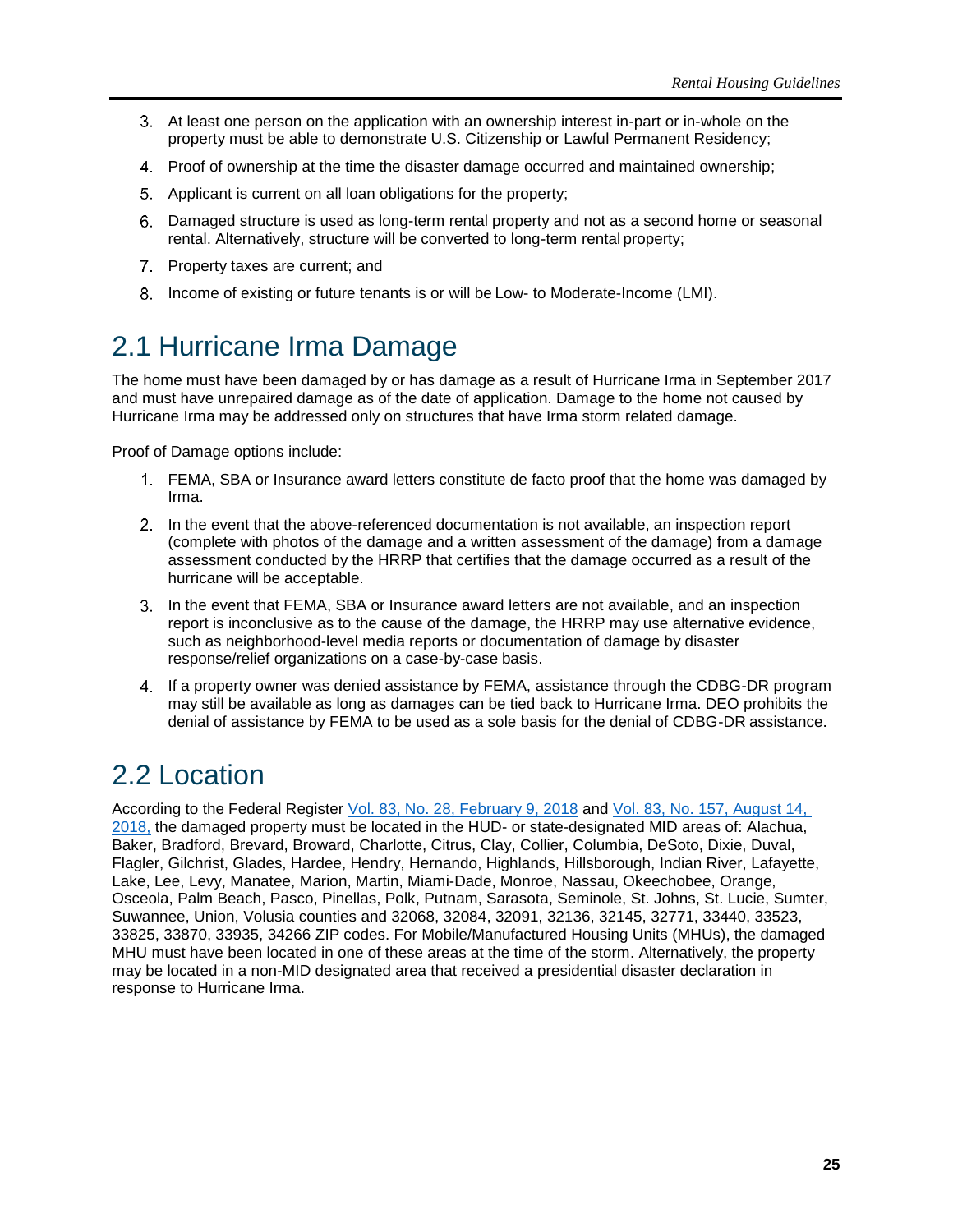# <span id="page-31-0"></span>2.3 Proof of U.S. Citizenship or Lawful Permanent Resident

The Program will comply with the Personal Responsibility and Work Opportunity Reconciliation Act of 1996 ("PRWORA") in determining eligibility for assistance. U.S. Citizens or Lawful Permanent Residents are eligible to receive benefits under this Program. At least one person on the application with an ownership interest in-part or in-whole on the property, must be able to demonstrate U.S. Citizenship or Lawful Permanent Resident to ensure Program eligibility.

The documentation needed to verify U.S. Citizenship or Lawful Permanent Resident may include, but is not limited to, the following:

- If the applicant, who also appears on ownership documentation, has a valid REAL ID compliant Driver's License or REAL ID compliant Identification Card, the program will consider this validation complete.
- In the event a REAL ID compliant Driver's License or Identification Card is not available, applicants that have confirmed assistance using FEMA IA or SBA data for property assistance will be considered verified using this method since both FEMA and SBA validate legal residency as part of their application process.
- Applicants without a REAL ID compliant Driver's License, REAL ID compliant Identification Card, FEMA IA or SBA assistance, must submit one of the following:
	- Resident Alien Card;
	- U.S. Birth Certificate (verified against government-issued photo ID); or
	- U.S. Passport or Certificate of Naturalization.

### <span id="page-31-1"></span>2.4 Ownership

The applicant must currently be the owner of the damaged property to be eligible for the program. Applicants in default or foreclosure on the rental property may not proceed.

Applicants with outstanding liens and judgments must clear the liens and judgments to participate in the program. Applicants will have 6 months from the date of application to clear such liens and judgments.

Ownership will be verified through tax records, title searches or applicant provision of warranty deed. The program may consider other proof documentation on a case-by-case basis.

Legal entities, such as LLCs, corporations or businesses, having ownership of the damaged property at the time of Hurricane Irma are an eligible form of ownership. However, the applicant must demonstrate that the entity has approved a resolution to apply for the program.

# <span id="page-31-2"></span>2.5 Use of Property

Applicant must prove that the property is currently used as a rental property and that it will continue to be used for long-term rental, not vacation or seasonal rental purposes. Alternatively, the applicant must certify that the property will be used for long-term rental once it has been repaired, replaced or reconstructed. A grant agreement, deed restriction, covenant or similar enforcement vehicle will be required and will be placed on the property because of an applicant obtaining assistance from HRRP. HRRP will monitor the marketing of the rental unit for compliance with Fair Housing standards. Rent rolls will be evaluated each year for the term of the applicable affordability period, after construction has been completed, to verify that the property has been rented to LMI individuals/households and that rent rates are in compliance with program requirements.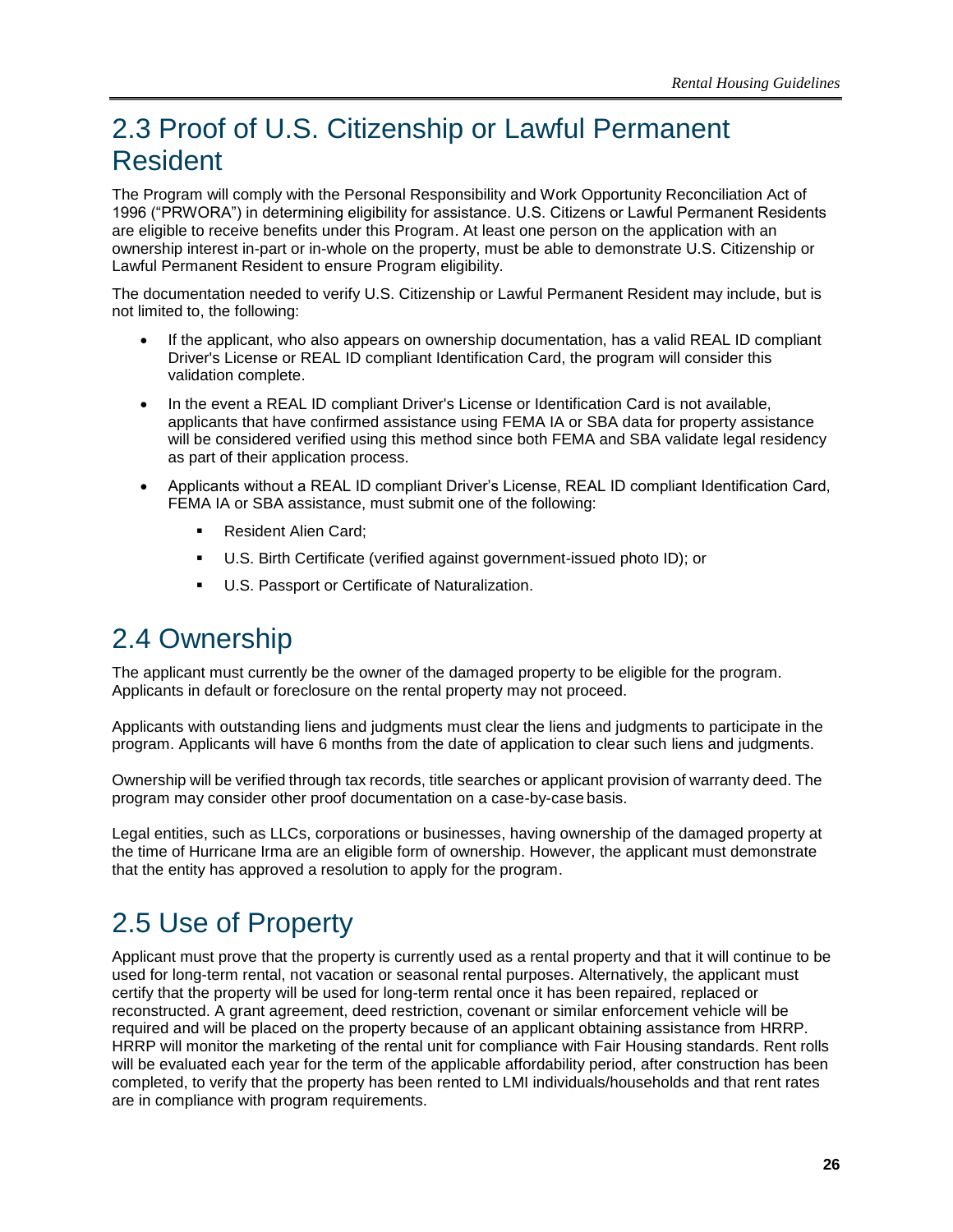# <span id="page-32-0"></span>2.6 Property Taxes

All applicants must be current on their property taxes. HRRP will have the applicant provide documentation from the local Tax Assessor's Office or may obtain such information electronically from a local Tax Collector's Office.

# <span id="page-32-1"></span>2.7 Property Type

Single family structures and multifamily structures may be eligible. Single Family structures are defined as residential structures containing four or fewer units, and multifamily structures contain five units or more. This includes non-owner-occupied duplexes, tri-plexes and quadraplexes.

# <span id="page-32-2"></span>2.8 Ineligible Applications

The following types of ownership are ineligible for assistance under this program:

- Property owners who lost ownership of their homes due to foreclosure are ineligible for assistance.
- Persons and properties found to be non-compliant with FEMA regulations or failed to comply with the requirements of the National Flood Insurance Reform Act are not eligible for assistance. Noncompliance in this context means a property where the owner failed to obtain and maintain flood insurance after receiving federal funding for a previous disaster.

# <span id="page-32-3"></span>2.9 Certification Requirements to Receive Assistance

All applicant(s) must agree to the following to receive assistance:

- Sign a release so that information provided by the applicant(s) can be shared with state and federal agencies and certain third parties to verify information given to the program. The applicant and co- applicant are required to sign the release (unless one of the eligible owners has provided power of attorney to the other to represent them, then the eligible owner does not need to sign release).
- Agree to verification of their ownership status, the amount of disaster-related damage to the home and assistance received by all previous sources.
- Agree to provide tenant income information to the program for review and approval prior to executing the lease and/or move in date.
- Agree to stop all on-going construction activities at the time of application.
- Maintain flood insurance on the property in perpetuity if it is located in the 100-year floodplain.
- Swear to the accuracy and completeness of all information provided to the program under penalty of law.
- Acknowledge that any overpayment of benefit will be subject to recapture.
- All applicants must agree to sign a number of documents to receive assistance. These documents are fully explained in later sections and in the legal documents executed at contract signing or closing. This includes revised documents necessary to acknowledge changes postclosing.
- All HRRP-assisted rental units must be restricted for Low- to Moderate-Income (LMI) persons during the affordability period. The rents, at a minimum, must comply with High HOME Investment Partnership (HOME) Rents. Rents may not exceed 30% of the monthly income for a household earning 80% or less of the Area Median Income (AMI).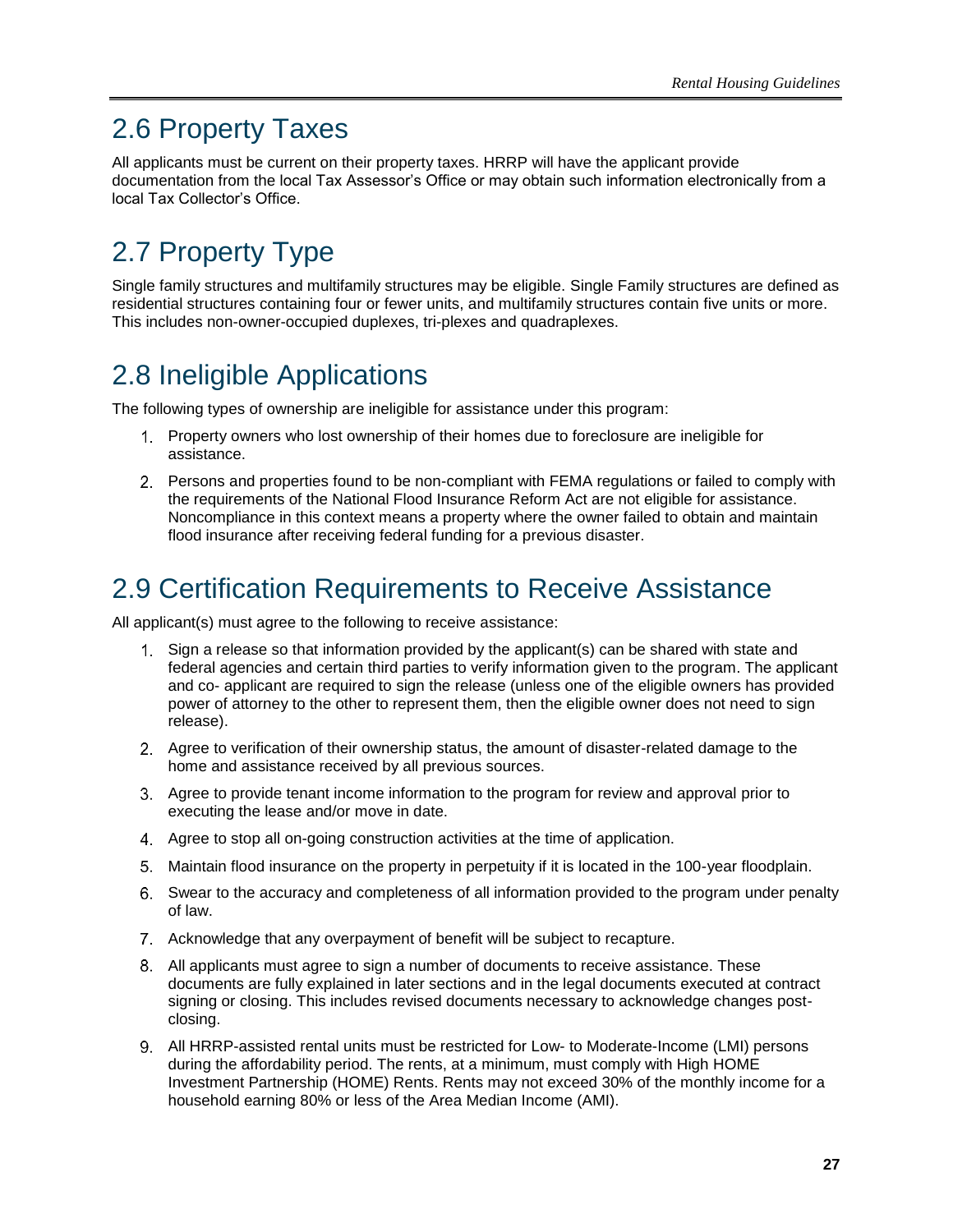<span id="page-33-0"></span>Please see Multifamily Rental Eligibility Requirements section located under Part 3 to see eligibility requirements specific to multifamily housing under HRRP.

# **3.0 Multifamily Rental Eligibility Requirements**

Rental properties with five or more units are considered multifamily projects. Multifamily projects will be assigned to the (DEO) Housing Repair and Replacement Program (HRRP) Multifamily Project Manager rather than proceeding through the standard case management process. Applications for multifamily projects will be completed via a manual process and in coordination between the Multifamily Project Manager and the property owner.

Listed below are the threshold requirements that must be met for an applicant with five or more units to be eligible for assistance. Eligibility does not assure assistance since a prioritization strategy will be required (consistent with program requirements) and it is expected that there will be more eligible applicants than can be served with available funds. Threshold requirements are those that will either allow an applicant to continue to move forward in the program or result in disqualification. The threshold criteria for the Rebuild Florida HRRP are as follows:

- September 2017 storm damage with remaining unrepaired damage;
- Location of damaged property within HUD- or state-identified Most Impacted and Distressed (MID) areas or a Presidentially-declared disaster area resulting from Hurricane Irma;
- Proof of ownership at the time of the disaster damage occurred and have maintained ownership;
- Applicant must be current on all loan obligations for the property;
- Damaged structure is used as long-term (one year or more) rental property and not as a second home or seasonal rental. Alternatively, the structure will be converted to long-term rental property;
- 6. Property taxes are current;
- Property type must be residential structures with 5 or more units, or multiple residential structures located on adjacent lots. All units must be owned by the same owner(s). All units must be utilized for long term rentals;
- Project requires at least one unit out of two to be occupied by a Low- to Moderate-Income (LMI) household (i.e., at or below 80% AMI). If the structure contains more than two units, at least 51% of the units must be occupied by an LMI household. Mixed income projects may be funded, but only to the extent of the owner's willingness to apply the national objective to all units assisted;
- Owner can prove financial solvency and that any additional funds required for the completion of the project have already been secured prior to commitment of funding by the HRRP; and
- 10. Cost reasonableness of the project.

### <span id="page-33-1"></span>3.1 Hurricane Irma Damage

The property must have been damaged by or has damage as a result of Hurricane Irma in September 2017 and must have unrepaired damage as of the date of application. HRRP will verify by inspection that the property was damaged using a damage verification process.

Proof of damage can be proven by:

FEMA, SBA or insurance award letters constitute proof that the property was damaged by Hurricane Irma.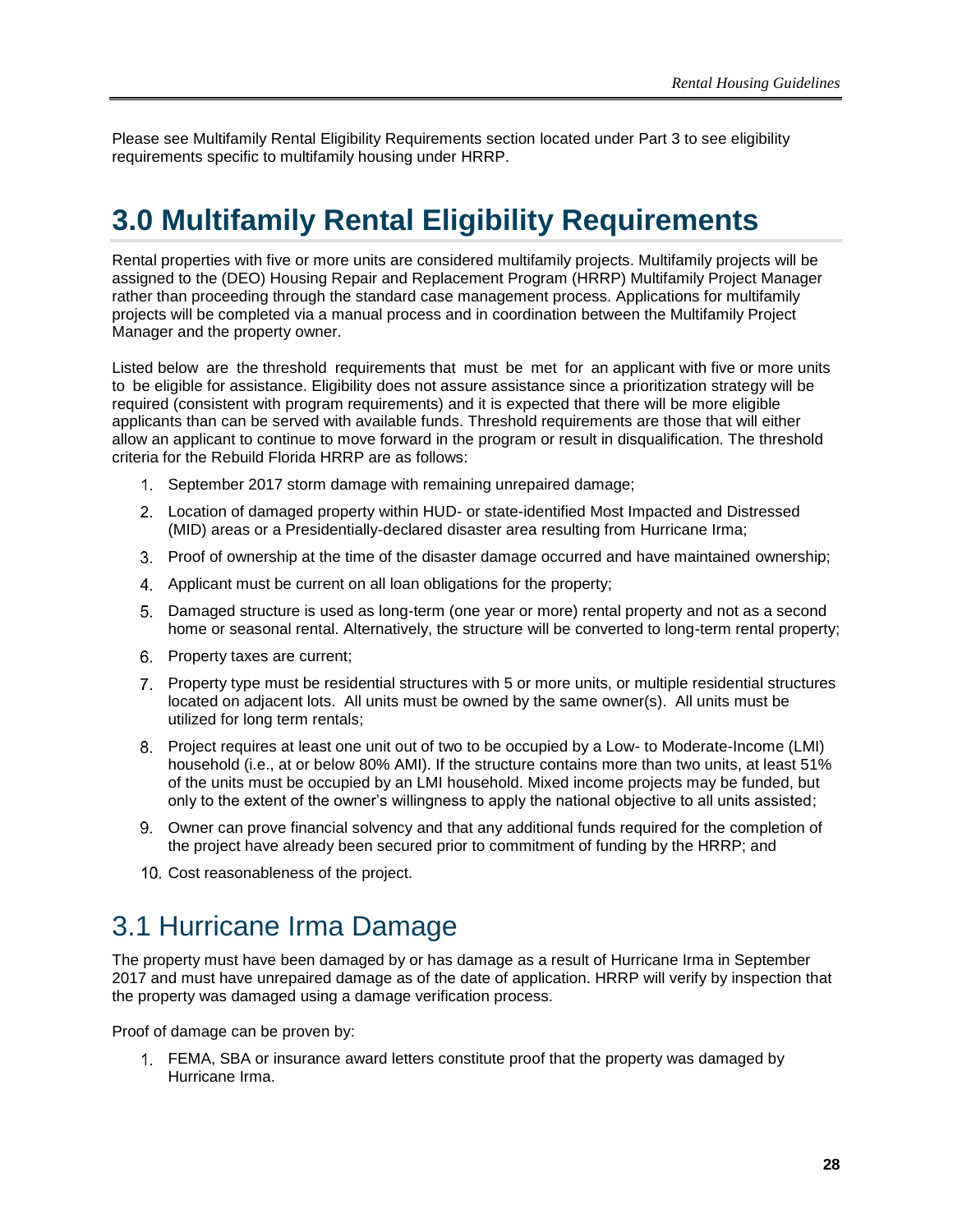- 2. In the event the above-referenced documentation is not available, an inspection report (complete with photos of the damage and a written assessment of the damage) from a damage assessment conducted by HRRP that certifies that the damage occurred as a result of Hurricane Irma will be acceptable.
- If FEMA, SBA or insurance award letters are not available and an inspection report is inconclusive as to the cause of the damage, the HRRP may provide alternative evidence, such as neighborhood-level media reports or documentation of damage by disaster response/relief organizations on a case-by-case basis.

# <span id="page-34-0"></span>3.2 Location

The damaged property must be located in the HUD- or state-designated Most Impacted and Distressed (MID) areas of: Alachua, Baker, Bradford, Brevard, Broward, Charlotte, Citrus, Clay, Collier, Columbia, DeSoto, Dixie, Duval, Flagler, Gilchrist, Glades, Hardee, Hendry, Hernando, Highlands, Hillsborough, Indian River, Lafayette, Lake, Lee, Levy, Manatee, Marion, Martin, Miami-Dade, Monroe, Nassau, Okeechobee, Orange, Osceola, Palm Beach, Pasco, Pinellas, Polk, Putnam, Sarasota, Seminole, St. Johns, St. Lucie, Sumter, Suwannee, Union, Volusia counties and the 32068, 32084, 32091, 32136, 32145, 32771, 33440, 33523, 33825, 33870, 33935, 34266 ZIP codes.

# <span id="page-34-1"></span>3.3 Ownership

The applicant must have owned the property at the time of Hurricane Irma and must currently be the owner of the damaged property to be eligible for the HRRP. Applicants in default or foreclosure on the rental property may not proceed.

Applicants with outstanding liens and judgments must clear the liens and judgments to participate in the program. Applicants will have six months from the date of application to clear such liens and judgments.

Ownership will be verified through tax records, title searches or the applicant's provision of a warranty deed. The program may consider other proof documentation on a case-by-case basis.

Failure to maintain ownership throughout the entire grant period, including the 15-year compliance period, will result in recapture of CDBG-DR funds invested in the property or properties.

# <span id="page-34-2"></span>3.4 Use of Property

The applicant must prove that the property is currently used as a rental property and that it will continue to be used for long-term rental, not vacation or seasonal rental purposes. Alternatively, the applicant must certify that the property will be used for long-term rental once it has been repaired, replaced or reconstructed. The affordability along with any other deed restrictions, covenants, etc. will be enforced through a regulatory grant agreement that will remain in force for a period of 15 years. The grant agreement will also bind any future owners of the property, including lenders who may acquire a project by foreclosure. HRRP will monitor the marketing of the rental unit(s) for compliance with Fair Housing standards. Rent rolls will be evaluated each year for the term of the applicable affordability period (minimum of 15 years), after construction has been completed, to verify that the property has been rented to LMI individuals/households and that rent rates meet program requirements if applicable.

# <span id="page-34-3"></span>3.5 Property Taxes

All applicants must be current on their property taxes. HRRP requires that the applicant provide documentation from the local Tax Assessor's Office or obtain such information electronically from a local Tax Collector's Office.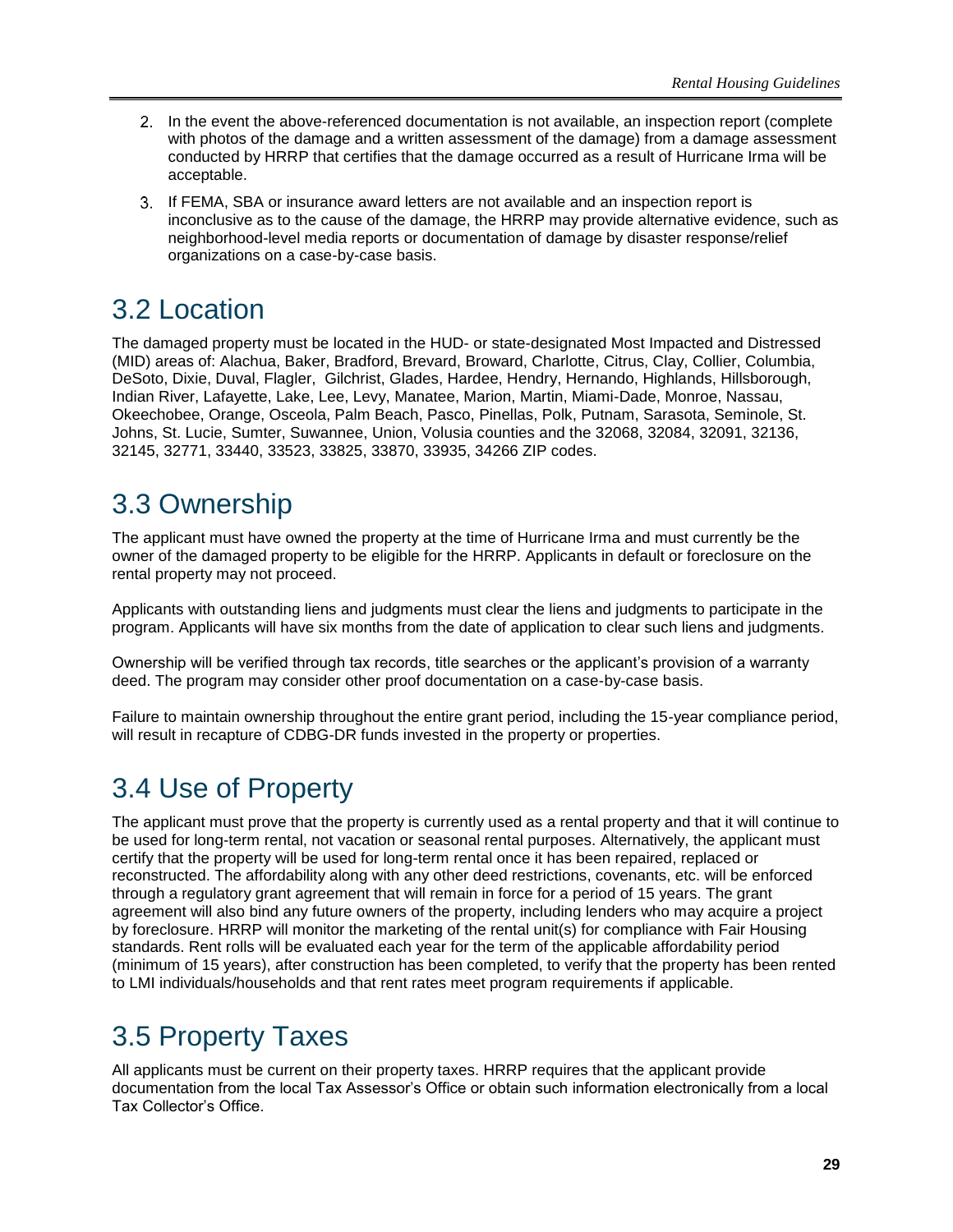# <span id="page-35-0"></span>3.6 Property Type

Residential structures with 5 or more units, or multiple residential structures located on adjacent lots may be eligible. All must be owned by the same owners(s). Rental terms must be for long-term (one year or more) tenancy, remain affordable for a minimum 15-year period to LMI households and the property may not be used for a temporary or vacation rental.

# <span id="page-35-1"></span>3.7 Income Limits for Tenants

A minimum of 51% of the units must be occupied by Low- to Moderate-Income (LMI) households and will be restricted for 15 years to LMI households earning 80% or less of the Area Median Income (AMI) in order to qualify for assistance**.** 

# <span id="page-35-2"></span>3.8 Financial Solvency of Owner

HRRP will perform a financial review of the property to verify that the owner is financially solvent and current on all obligations. The purpose of this review is to ensure that the project will be maintained as affordable rental housing for the requisite compliance period. This review is also intended to establish proof that any additional funds required for the completion of the project have already been secured by the owner, prior to commitment of funding by the HRRP.

The property owner will be required to provide existing financial statements to include the most current balance sheets equaling a total of six consecutive months. If the multifamily project is owned and operated by a Public Housing Authority (PHA), HRRP will confirm that the PHA is not on the list of 'troubled PHAs' published by HUD.

# <span id="page-35-3"></span>3.9 Cost Reasonableness of the Project

HRRP will assess the entire project for cost-reasonableness to determine whether rehabilitation or reconstruction of the property is necessary. The property owner may be required to provide additional documentation such as disclosure of planned future development, along with cost projections, engineering reports or other documentation necessary to make this determination. Only projects that can be demonstrated as cost-reasonable may proceed. Assistance for each unit is capped at \$150,000, less any Duplication of Benefits. All construction costs, mitigation measures, site improvements and construction standard conditions (dumpsters, on-site toilets, permitting, variances) are included in the cap.

Projects that are not determined to be cost-reasonable to repair will require reconstruction. If reconstruction is the only option, the owner will be referred to other available programs as HRRP will not reconstruct multifamily projects that consist of multiple units that share common areas and walls. The property owner is responsible for monitoring application periods for any other program that would fund reconstruction or new construction of multifamily housing.

Mobile/manufactured homes must be no more than five years old at the time of assistance and the necessary repair costs must not exceed \$15,000 (hard and soft construction costs), less any Duplication of Benefits. All construction costs (hard and soft cost) are included. Any mobile/manufactured homes that are not determined to be cost-reasonable will be eligible to be replaced with another mobile/manufactured home. The new replacement unit must meet the applicable Green Building Standards.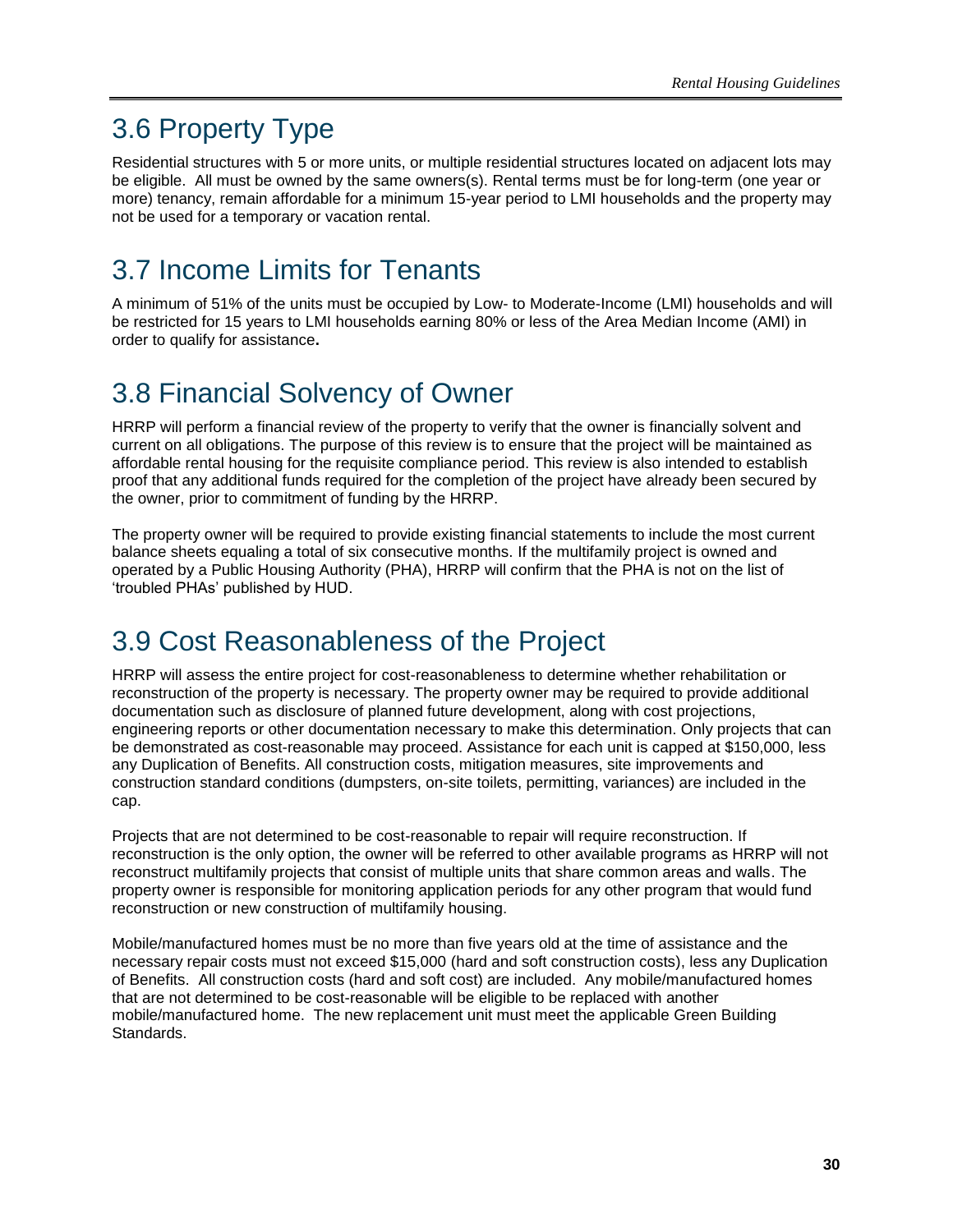# <span id="page-36-0"></span>3.10 Rent Requirements

Under the High HOME Investment Partnership (HOME) Rents, every assisted unit is subject to rent limits designed to help make rents affordable to low-income households throughout the applicable period of affordability. Therefore, for properties with five or more assisted units, at least 51% of the units must have rents which are no greater than:

- 30% of the tenant's monthly adjusted income; or
- 30% of the annual income of a household whose income equals 50% of the area median income; or
- If a project has a federal or state project-based rental subsidy and the tenant pays no more than 30% of his or her adjusted income toward the rent, the maximum rent may be the rent allowable under the project-based rental subsidy program.

Tenants must be given at least 30 days written notice before increases in rent are implemented, and under no circumstances can this increase be implemented until the tenant's lease expires.

# <span id="page-36-1"></span>3.11 Ineligible Applications

The following types of ownership are ineligible for assistance under this program:

- Property owners who lost ownership due to foreclosure are ineligible for assistance;
- Persons and properties found to be non-compliant with FEMA regulations or failed to comply with the requirements of the National Flood Insurance Reform Act are not eligible for assistance. Noncompliance in this context means a property where the owner failed to obtain and maintain flood insurance after receiving federal funding for a previous disaster;
- Property owners who are in default, but who have not yet gone into foreclosure, are not eligible for assistance;
- Property owners who cannot demonstrate financial solvency for the project are not eligible;
- Property owners who do not have financing secured to complete the project, above what the HRRP grant will cover, are not eligible; and
- 6. Property owners who do not meet any other eligibility criteria.

# <span id="page-36-2"></span>3.12 Davis-Bacon Act Compliance

All properties with eight or more units will be monitored for compliance with the [Davis-Bacon Act, 40](https://www.dol.gov/whd/regs/statutes/dbra.htm)  [U.S.C. 3141](https://www.dol.gov/whd/regs/statutes/dbra.htm) et seq., requirements related to the construction activities.

# <span id="page-36-3"></span>3.13 Broadband Infrastructure

All multifamily rental properties will be assessed for feasibility of the installation of broadband infrastructure when the project results in reconstruction or substantial improvement of the property. Substantial improvement is determined by the local jurisdiction.

# <span id="page-36-4"></span>3.14 Certification Requirements to Receive Assistance

All applicants must agree to the following to receive assistance: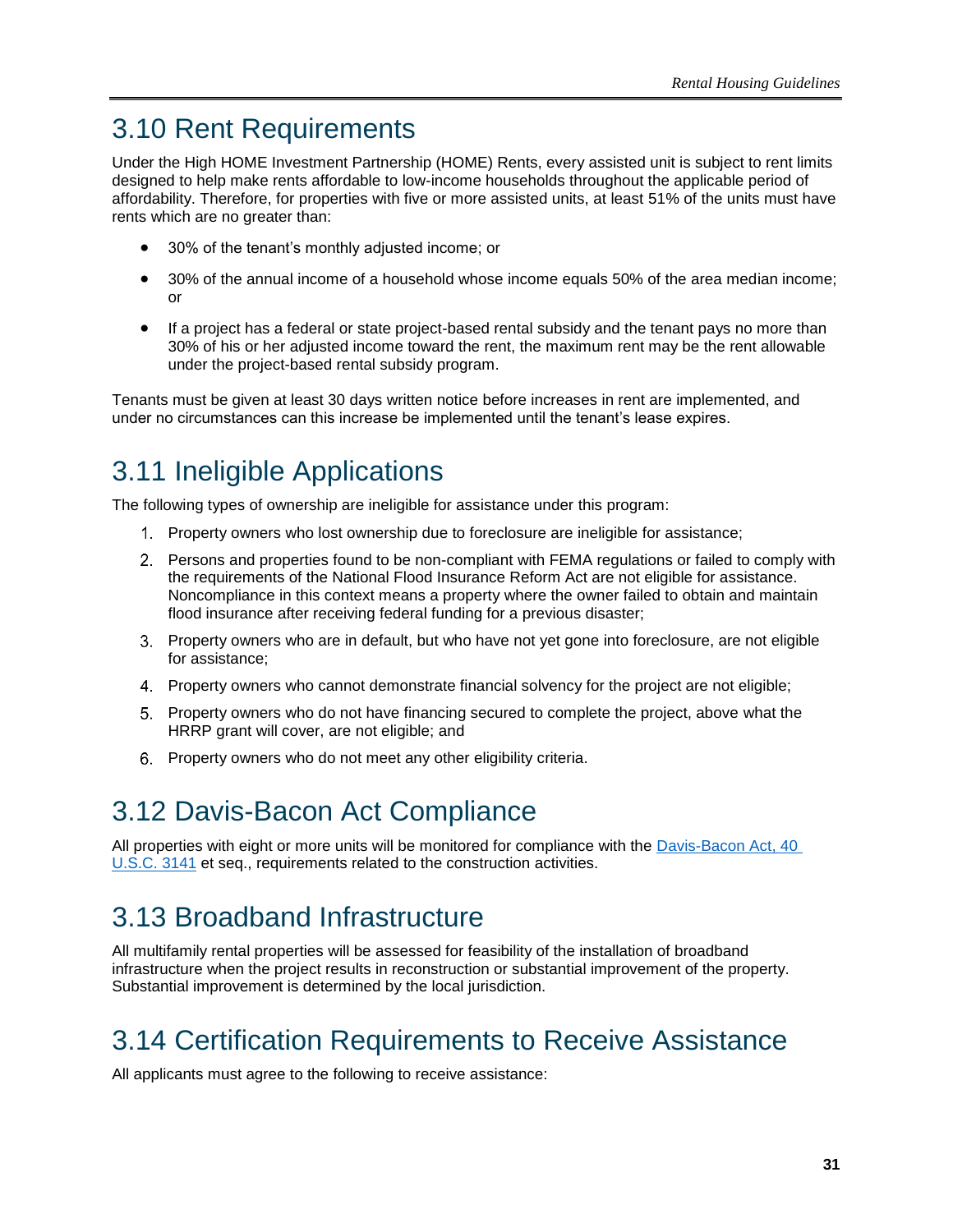- Sign a release so that information provided by the applicant(s) can be shared with state and federal agencies and certain third parties to verify information given to the program. The applicant and co-applicant are required to sign the release, unless one of the eligible owners has provided power of attorney to the other to represent them, then the eligible owner does not need to sign release;
- Agree to verification of their ownership status, the amount of disaster-related damage to the and property assistance received by all previous sources;
- Agree to provide tenant income, race and ethnicity information to the program for review and approval in connection with reporting and Fair Housing requirements prior to executing the lease and/or move-in date;
- Agree to stop all ongoing construction activities at the time of application;
- Implement an affirmative marketing plan to ensure that marketing practice is in compliance with the Fair Housing Standards;
- Maintain detailed rent rolls;
- Maintain casualty insurance;
- Maintain flood insurance on the property in perpetuity if it is located within the 100-year floodplain;
- Swear to the accuracy and completeness of all information provided to HRRP under penalty of law;
- Acknowledge that any overpayment of benefit will be subject to recapture in accordance with Duplication of Benefits procedures and the Robert T. Stafford [Disaster Relief and Emergency](https://www.fema.gov/robert-t-stafford-disaster-relief-and-emergency-assistance-act-public-law-93-288-amended)  Assistance [Act, PL 100-707,](https://www.fema.gov/robert-t-stafford-disaster-relief-and-emergency-assistance-act-public-law-93-288-amended) signed into law November 23, 1988; amended the [Disaster](https://www.hsdl.org/?abstract&did=458661)  Relief Act [of 1974, PL 93-288;](https://www.hsdl.org/?abstract&did=458661) and
- All applicants must agree to sign several documents to receive assistance. These documents are fully explained in later sections and in the legal documents executed at contract signing or closing. This includes revised documents necessary to acknowledge changes post-closing.

# <span id="page-37-0"></span>3.15 Long Term Compliance Requirements

All applicants must provide the following information on an annual basis, for 15 years:

- Tenant Income;
- Rent rolls (detailed);
- Proof of affirmative marketing practice materials;
- Proof of casualty insurance;
- Proof of flood insurance if property is located within the 100-year floodplain; and
- Proof that leasing practices comply with Fair Housing requirements.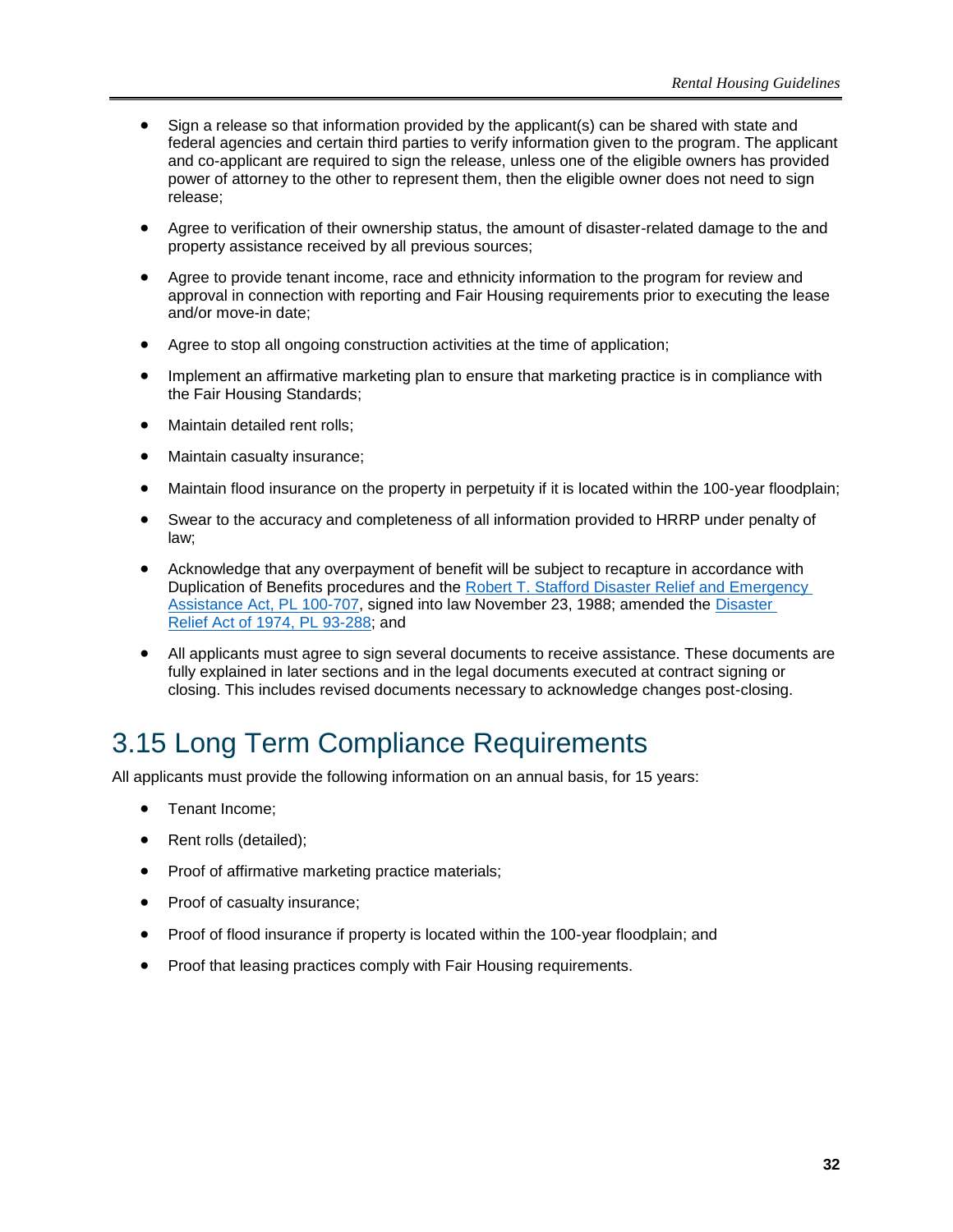# <span id="page-38-0"></span>**4.0 Duplication of Benefits**

# <span id="page-38-1"></span>4.1 Overview

Eligible applicants may have previously received assistance from other sources for the repair of their storm damaged property. Under the requirements of The Robert T. Stafford Disaster Assistance and [Emergency Relief Act](https://www.fema.gov/media-library-data/1519395888776-af5f95a1a9237302af7e3fd5b0d07d71/StaffordAct.pdf) (42 U.S.C. 5121, et seq.), as interpreted and applied by HUD, HRRP must take into account certain aid received by property owners in determining the amount of assistance which can be granted. HRRP will follow [HUD's Duplication of Benefits Guidance.](https://www.govinfo.gov/content/pkg/FR-2019-06-20/pdf/2019-13147.pdf) The following are sources of funding assistance provided for structural damage and loss that are considered Duplication of Benefits (DOB) and under federal law **must** be deducted from the assistance provided by Rebuild Florida HRRP:

- FEMA Individual Assistance for Structure (IA);
- FEMA National Flood Insurance Program (NFIP);
- Private Insurance;
- 4. Increased Cost of Compliance (ICC);
- 5. Small Business Administration (SBA)\*; and,
- Any other funding source available to the applicant for the same purpose as the CDBG-DR grant that may duplicate assistance.

Funds received from any source including flood insurance, FEMA and hazard insurance that were used to cover repair to the property will reduce the amount of disaster assistance if the evidence of expenditures to repair the property at least equals the amount of assistance provided from the source. Documentation must be provided demonstrating the cost and type of repair conducted.

Any additional funds paid to applicants for the same purpose as the HRRP housing assistance awardafter the State has completed the repair, rehabilitation or replacement of the applicant's housing units must be returned to DEO.

Warning: Any person who knowingly makes a false claim or statement to HUD may be subject to civil or criminal penalties under 18 U.S. C 287, 1001 and 31 U.S.C. 3729.

<span id="page-38-2"></span>\*SBA inclusion in DOB may be revised in the future.

### 4.2 FEMA Disaster Recovery Grants

FEMA disaster recovery grants will be determined and verified by HRRP through the FEMA database. If HRRP is unable to verify the FEMA grant amount through the FEMA database, HRRP will use the payment amount provided by the applicant at the time of application.

If an applicant can provide documentation demonstrating that the FEMA grant amount provided by the FEMA database includes non-structural related amounts, HRRP will use the documentation provided by the applicant to adjust the FEMA grant payout amount. The documentation provided by the applicant must come from FEMA and it will be included in the applicant file.

# <span id="page-38-3"></span>4.3 FEMA National Flood Insurance Program (NFIP) **Insurance**

Any payments for loss to the dwelling during Hurricane Irma under NFIP insurance policies may be deducted from the amount the applicant is eligible to receive. Payments for contents or other expenses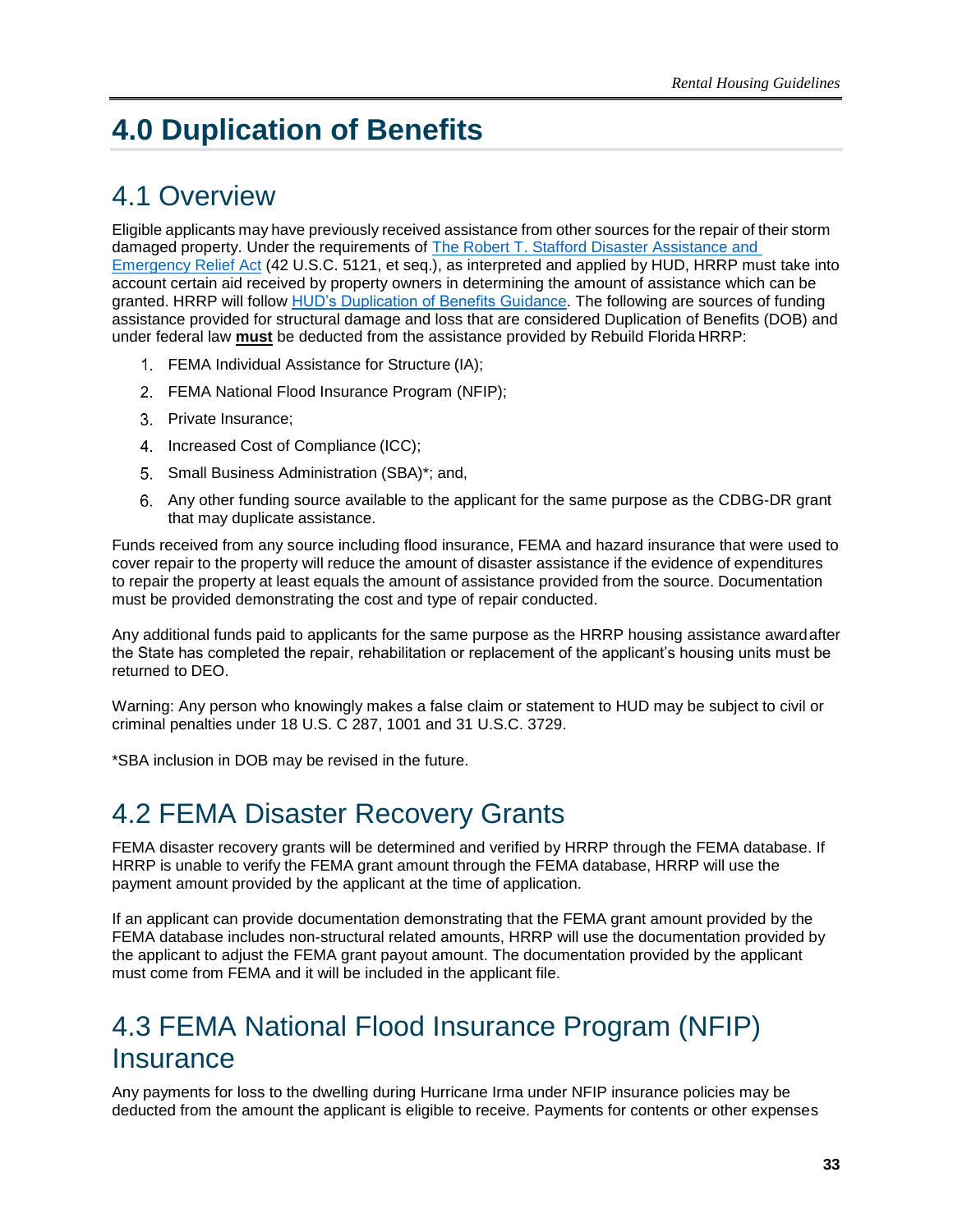are not deducted from the award, as these are not duplicative of payments for structural loss. HRRP will verify payments by reviewing FEMA claim information or by providing a request for verification to FEMA. If an applicant can provide documentation demonstrating that the insurance proceeds amount provided by the FEMA database includes items not related to the structural loss, HRRP will use the documentation provided by the applicant must come from the insurance company which issued the payments and it will be included in the applicant file.

# <span id="page-39-0"></span>4.4 Increased Cost of Compliance (ICC)

Structures damaged by a flood may be required to meet certain building requirements to reduce the risk of future flood damage before the structure can be repaired or rebuilt. To help cover these costs, the [National Flood Insurance Program \(NFIP\)](https://www.fema.gov/national-flood-insurance-program) includes Increased Cost of Compliance coverage for all new and renewed Standard Flood Insurance Policies. ICC is a duplication of benefits if a structure owner requests reimbursement or additional assistance for elevation, demolition, flood proofing or relocation one of the four options available under ICC—and has already received an ICC benefit under the NFIP. The program will determine DOB regarding ICC funds for elevation and/or demolition activities. If HRRP is unable to determine the amount/or purpose of the ICC proceeds using documentation provided by the applicant, such documentation will be considered on a case-by-case basis.

### <span id="page-39-1"></span>4.5 Private Insurance

All private insurance settlement amounts for loss to dwellings are considered a duplication of benefit and may reduce the amount of disaster assistance. Insurance proceeds are often broken into different categories that may cover contents or the structure of the home. Only those proceeds for repair, replacement, or mitigation of the structure will be included in the DOB calculation. Insurance proceeds paid for contents will be excluded from the DOB calculation.

Insurance proceeds are determined and verified by HRRP by contacting the insurance company and verifying proceeds. If HRRP is unable to verify the private insurance proceeds through the insurance company, HRRP will use the claims payout provided by the applicant. If an applicant can provide documentation demonstrating that the insurance proceeds amount provided by the insurance company includes items not covered in the home evaluation or not paid to cover structural loss, HRRP will use the documentation provided by the applicant to adjust the private insurance payout in the DOB calculation.

Mold remediation is not included in the home evaluation for structural loss during insurance claims adjusting procedures. Therefore, insurance payments to cover mold remediation are not deducted from an applicant's funding assistance award. The documentation provided by the applicant must come from the insurance company which issued the payments or an order from an administrative proceeding or court of competent jurisdiction.

# <span id="page-39-2"></span>4.6 The Small Business Administration (SBA)

If the SBA has approved loan funds, the assistance is considered a DOB, and the amount of the loan must be deducted from the disaster assistance award. Even if the SBA loans offered are rejected by the applicant, the amount of the loans must be deducted from the applicant's award. This is because the SBA assistance has been determined to be available to the applicant for the purpose of rehabilitation by Federal law. In some circumstances, rejection of the SBA loan may be the result of a hardship. HRRP will consider SBA loan rejection based on hardship on a case-by-case basis. If HRRP determines that a loan would create a hardship, the amount of the SBA loan will be excluded from the Duplication of Benefits calculation and will not result in a reduced award.

SBA loan amounts will be verified by HRRP through the SBA database. If HRRP is unable to verify the SBA qualifying loan amount through the SBA database, HRRP will use the qualified loan amount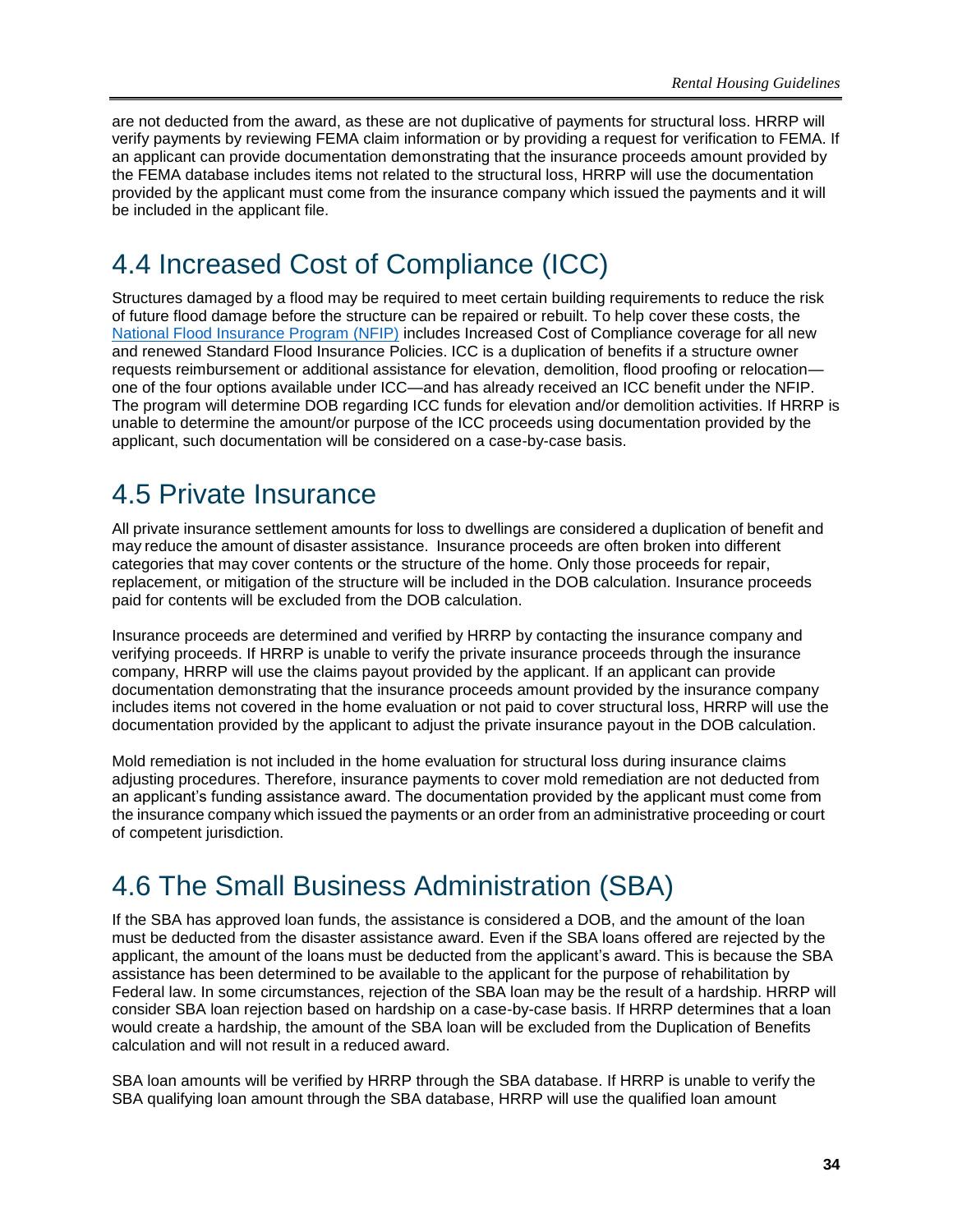provided by the applicant at the time of application. If an applicant is able to provide documentation demonstrating that the SBA amount provided by the SBA database includes amounts for a purpose other than home repair, HRRP will use the documentation provided by the property owner to adjust the SBA loan amount in the DOB calculation. The documentation provided by the property owner must come from SBA and it will be included in the property owner file.

As of June 29, 2019, HUD has issued new DOB guidance that may impact how and when SBA loans are treated with respect to DOB under the Irma housing repair and replacement projects. DEO will update this section of the guidelines upon final policy determination. Such policy may be retroactive. In the event that the policy would impact applicants whose awards have already been processed at the time of the policy update, DEO may recalculate the previous awards and update award amounts consistent with new policy.

# <span id="page-40-0"></span>4.7 Allowable Cost of Repairs

Rental property owners who used benefits received from insurance, SBA, and FEMA or other sources to make repairs to their Hurricane Irma-damaged property and can document these expenditures may be able to deduct verifiable amounts of these expenditures from the DOB assessment. This means that the original DOB amount assessed by HRRP can be reduced by the amount the property owner spent on verifiable, eligible repairs.

The property owner will be required to document repairs made to the home with receipts and photographs. Copies of all receipts that support repairs to the home must be provided to the program to document eligible expenditures. HRRP will accept self-certifications when calculating the amount of repairs if the property owner lacks all receipts and all proof of payments to document the total cost of repairs. In instances where home repair receipts do not fully account for the repairs completed, HRRP will evaluate the repairs documented in the Self-Certification of Repairs and determine the value of the stormrelated repairs performed by conducting a Completed Repairs Estimate (CRE). For self-certification, the following requirements apply:

The property owner must provide a signed self-certified statement that documents, in detail, all

- labor and/or repairs made to the damaged property following the hurricane.
- A program inspector must determine, with reasonable assurance, that the repairs were made after the date of the hurricane.
- Documentation, through photographs, that the repairs were made.

# <span id="page-40-1"></span>4.8 Contractor Fraud

If an applicant was a victim of contractor fraud, the amount paid to the contractor is not to be counted as a duplication of benefit provided that the applicant filed a police report and made every effort to recover the funds prior to the date of the application.

# <span id="page-40-2"></span>4.9 Forced Mortgage Payoff

If an applicant's mortgage company placed a force payment on insurance proceeds, the insurance amount may not count as a DOB. In such cases, the amount verified by HRRP that was used for this purpose can be excluded from the DOB calculation if it is supported by appropriate supporting documentation. Such documentation should be in the form of a letter that is on mortgage company letterhead and signed by an authorized mortgage company representative stating the applicant was required to use their disaster assistance funds for mortgage pay down. HRRP will attempt to verify this information with the applicant's mortgage company. The determination of whether the documentation provided is sufficient to be removed from the DOB calculation will be made by the HRRP. Voluntary mortgage payoff, using insurance proceeds, is a DOB that will be counted in an applicant's award calculation.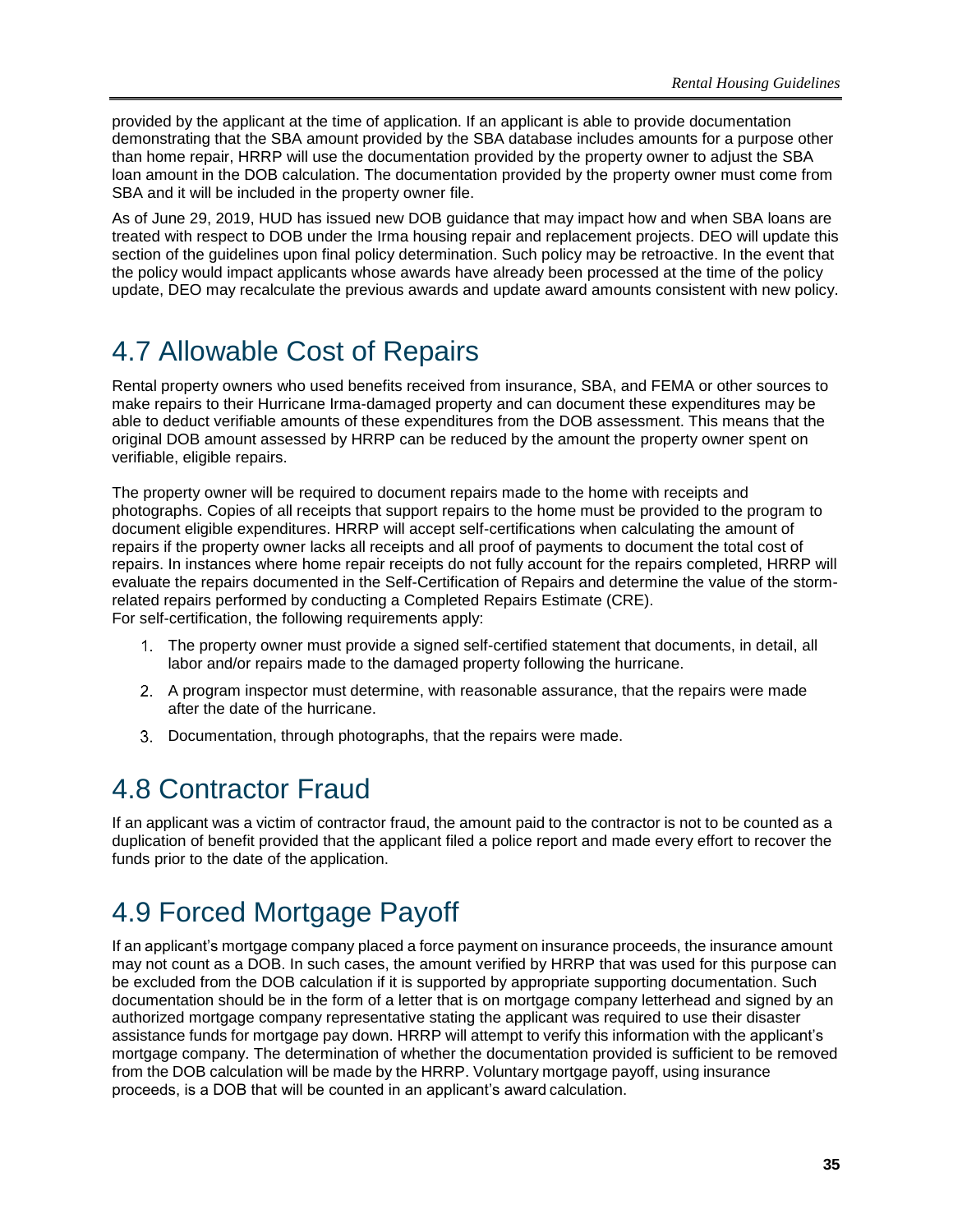# <span id="page-41-0"></span>4.10 Legal Fees

Legal fees that were paid in successfully obtaining insurance proceeds will be credited to the applicant and will be excluded as part of their DOB. Applicants will need to provide evidence of payment and a judgment or settlement document demonstrating applicant success in the legal action. All other legal fees that an applicant may have paid out of any disaster assistance proceeds will be included as part of their DOB.

# <span id="page-41-1"></span>4.11 Tax Filings

Personal income tax filings related to losses to the home do not affect funding assistance awards and are not considered DOB. Applicants should consult their personal tax consultant to seek guidance regarding any tax related matters.

# <span id="page-41-2"></span>4.12 Calculating the Amount of DOB Offset

Documented expenses for eligible home repair related to Hurricane Irma will be totaled and considered for credit to the applicant. Acceptable forms of documentation include:

- Copies of all receipts that support repairs to the home;
- 2. Self-Certification statement that details home repair expenses and labor;
- Police reports and all other documentation of attempts to recover funds, filed prior to application, that verify contractor fraud;
- Invoices confirming legal fees associated with successful insurance proceed collection; and
- Letter from the applicant's mortgage company or bank confirming a forced mortgage payoff or pay down.

In instances where home repair receipts do not fully account for the repairs completed or the funds received, HRRP will evaluate the repairs documented in the Self-Certification of Repairs and determine the value of the storm-related repairs performed by conducting a Completed Repairs Estimate (CRE). Self-certified statements of applicants must be reviewed in detail by HRRP to determine:

- Whether the repairs could be reasonably determined as occurring after the hurricane; and
- A reasonable value of the cost of repairs to the home (including possible labor).

The value of eligible repairs, as determined by HRRP, will be compared to the total amount of DOB. If the DOB amount exceeds the documented amount of repair expenses, then the difference between the two amounts will be deducted from the property owner's award. This is referred to as a DOB gap.

Applicants with DOB gaps must fund the shortfall in order to complete construction. If an applicant elects to fund a shortfall, the applicant must secure the funding before the time of signing the Grant Agreement. Repair expenses in excess of the prior benefits received will not be reimbursed by the program.

# <span id="page-41-3"></span>4.13 Subrogation

Subrogation is a legal doctrine that allows one person to take on the rights of another. In the context of disaster recovery grants, a property owner must enter into a subrogation agreement where the funding agency (DEO) obtains the right to collect any additional disaster recovery or insurance payouts the property owner receives for Irma damages after the property owner has entered into a grant agreement for HRRP benefits.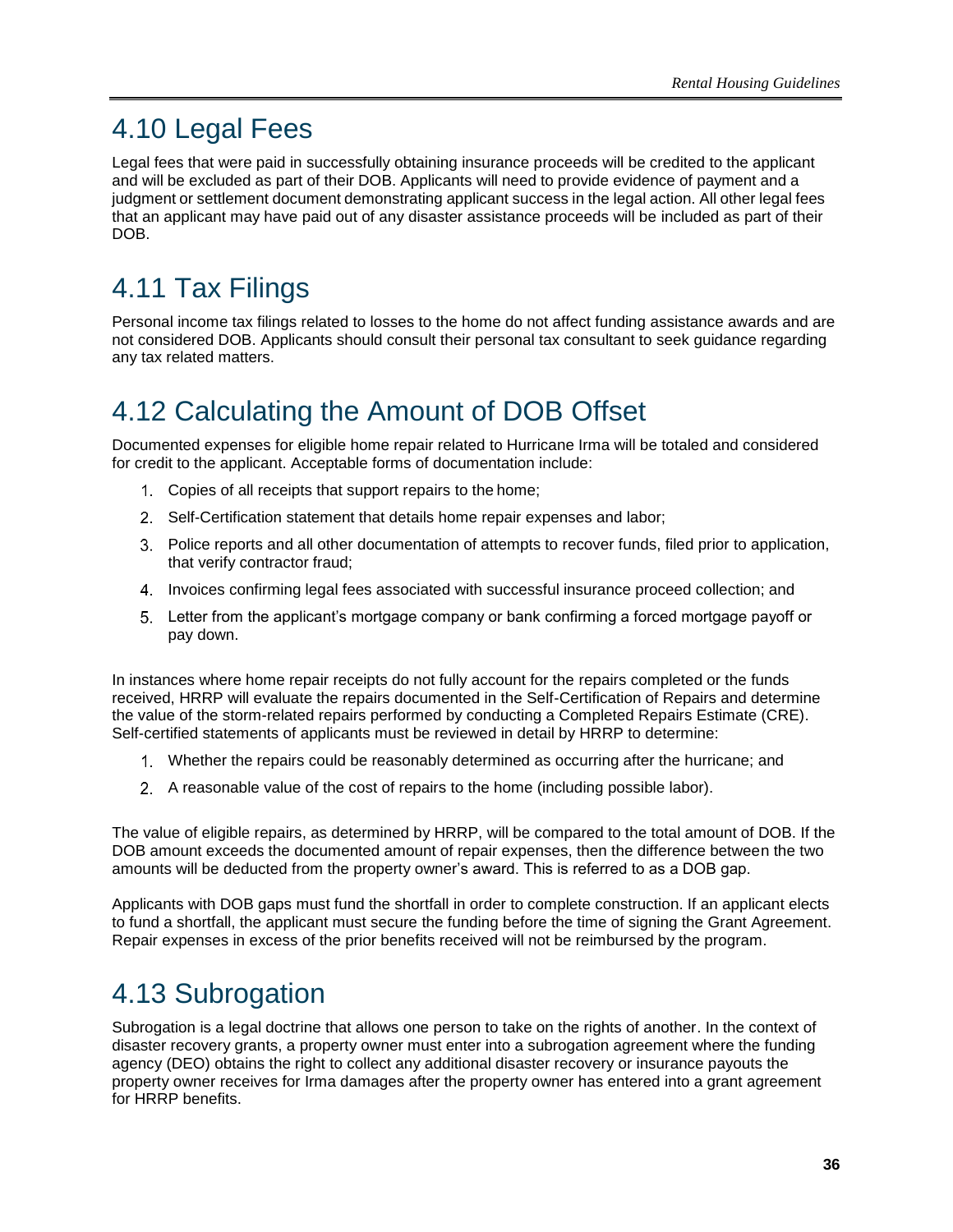All duplicative funding received must be remitted to or accounted for by the program, regardless of when it is received by the applicant. If applicants receive additional funding for the same purpose as the HRRP award (permanent repair to storm damaged home) even after the HRRP award is executed or construction is completed, the applicant is required to report the additional funding to the program.

By accepting the award, applicants agree that they will report any duplicative funds to the program whenever received. Upon receipt of a report that additional benefits have been received, the program will recalculate the applicant's award and provide instructions whether the applicant's award will be reduced by such amount, or whether the applicant must remit such amounts to the program as reimbursement (when additional assistance is received after program disbursements). Each applicant will execute and be bound by a subrogation agreement.

# <span id="page-42-0"></span>**5.0 Inspections and Environmental Reviews**

# <span id="page-42-1"></span>5.1 Overview

All federal regulations regarding procurement, labor standards, and environmental reviews, including lead-based paint requirements, apply to this program. Application may require additional review as issues are resolved, which may extend the review process timeframe.

The program performs an on-site inspection of damages upon completion of all third-party verification required by HRRP, as well as an environmental review. Environmental reviews are required to be performed on each property owner's property to be eligible for the program. Property owners are notified in writing at the application submission stage to cease any work in progress on a damaged residence until the environmental review is complete. This notice is provided in the acknowledgment section of the online application. Property owners who do not cease work may not be eligible for the program. The program inspector must have full access to the property to note any work that has been started and/or completed.

# <span id="page-42-2"></span>5.2 Initial Inspection and Damage Verification

All property improvements must be for unmet housing needs resulting from Hurricane Irma. Nonhurricane damage may only be addressed on structures that also have hurricane-related damage. Structures built before 1978 must be inspected for lead-based paint hazards. Where such hazards are detected, the applicant(s) will be notified, and appropriate steps will be taken to mitigate dangers from lead-based paint.

Program staff will conduct site visits to observe and record the presence of unrepaired storm damage resulting from Hurricane Irma, to determine the extent of damage and to determine the estimated cost of rehabilitation. The applicant must be present for these site visits. The inspector will be required to inspect the interior of the home to observe and record damages. The inspector will note any environmental concerns on the site or nearby that could affect the evaluation.

The Scope of Work Estimate (SWE) provides a documented line item by line item estimate of the damages observed during an onsite visit to a property owner's property that quantifies the materials and labor necessary to repair observed damages. The SWE is calculated using the classifications defined in the 2018 National Reconstruction Cost Book and incorporates costs necessary to ensure that the property meets the Construction Code – the International Residential Building Code (IRC) as well as meeting HUD HQS. The SWE does not provide an evaluation that takes into account an exact replacement of the applicant's original property. In contrast to insurance estimates that may be based on replacement costs, the SWE evaluation is based on standards for basic livability developed for the program and on costs developed by the construction industry for those items. The methodology used to prepare the SWE is to account for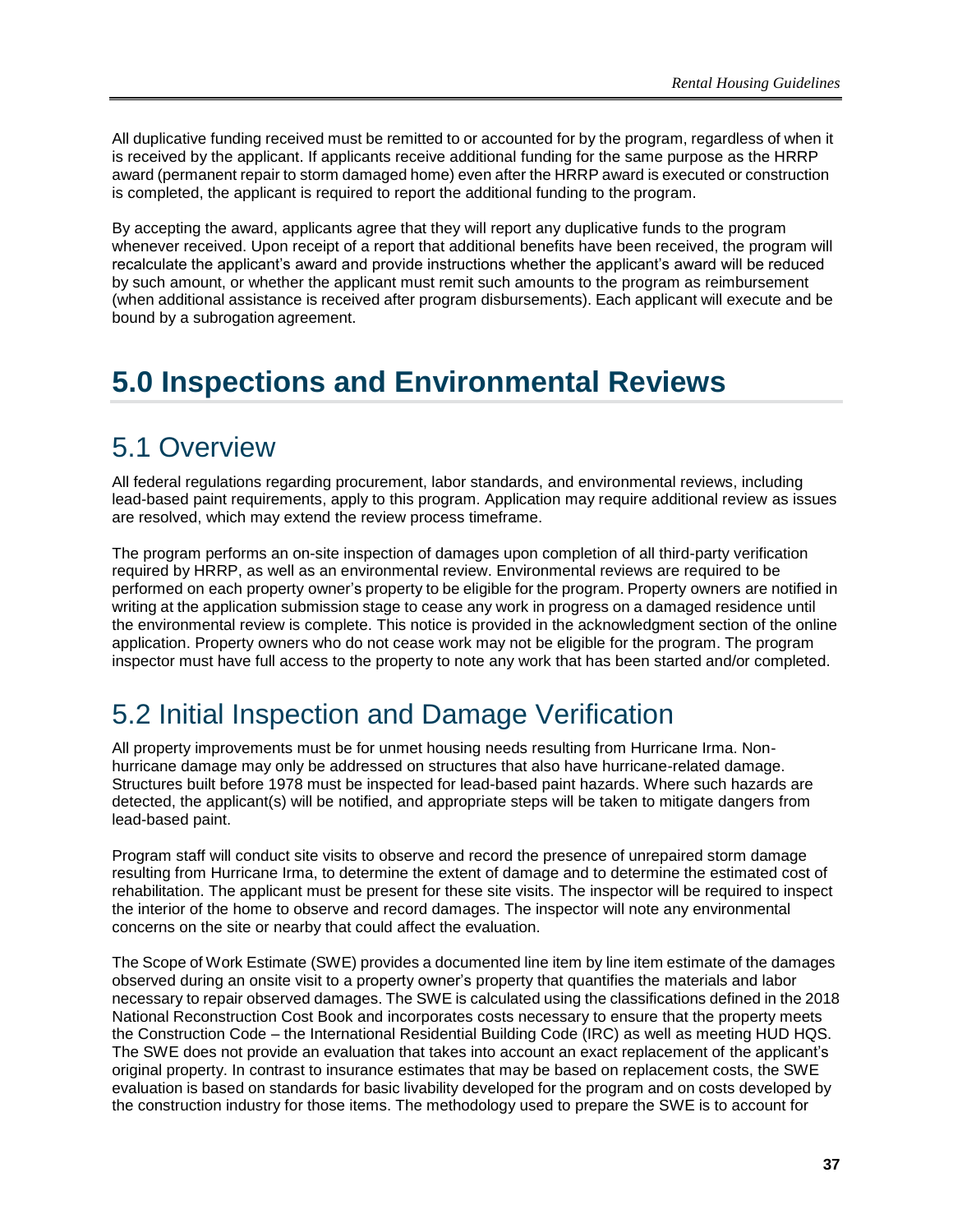those scope items that can be counted, measured or observed. No destructive testing is used to create these estimates.

# <span id="page-43-0"></span>5.3 Eligible and Ineligible Items

Items damaged by Hurricane Irma, including but not limited to, air conditioners, heating systems and water heaters are eligible to be replaced under the HRRP. Appliances and housing components that are not integral to the structure of the home and are not essential to basic health and safety, such as washers, dryers and detached garages and carports are not eligible to be replaced under the HRRP. Luxury items and items with a quality grade above basic standards are not eligible to be replaced in a like-for-like manner.

# <span id="page-43-1"></span>5.4 Environmental Review

The program will conduct a Broad Environmental Review at the programmatic level Tier I. This will include coordination with federal, state and local agencies where applicable. Additionally, all applications must pass a federally required site-specific Tier II environmental review, which contains a statutory checklist of 15 required review items; some of these items may be deemed to be categorically excluded because they are not applicable to the project, such as Sole Source Aquifers. The categories addressed in Tier I/Tier II include:

- Historic Preservation, including State Historic Preservation Office and Tribal Reviews and National Historic Landmark;
- 2. Floodplain Management and Flood Insurance;
- Wetlands;
- Coastal Zone Management Act;
- 5. Sole Source Aquifers;
- Endangered Species Act;
- Wild & Scenic Rivers Act;
- 8. Air Quality;
- 9. Farmland Protection Policy Act:
- 10. Environmental Justice:
- 11. Noise Abatement and Control;
- 12. Siting of HUD-Assisted Projects Near Hazardous Operations;
- 13. Toxic Chemicals and Gases, Hazardous Materials, Contamination, and Radioactive Substances;
- 14. Airport Clear Zones and Accident Potential Zones; and
- Coastal Barrier Resources Act/Coastal Barrier Improvement Act. This environmental review will be performed at the program's expense. A site-specific review includes a review of HUD-defined environmental review topics.

Issues identified through the environmental review process will be addressed and, in some cases, mitigation measures will be implemented either before or during the construction process. The program may pay for mitigation of issues identified during the environmental review, such as the identification of asbestos and lead paint, if it is deemed an eligible activity. Property owners will receive all federally required notifications.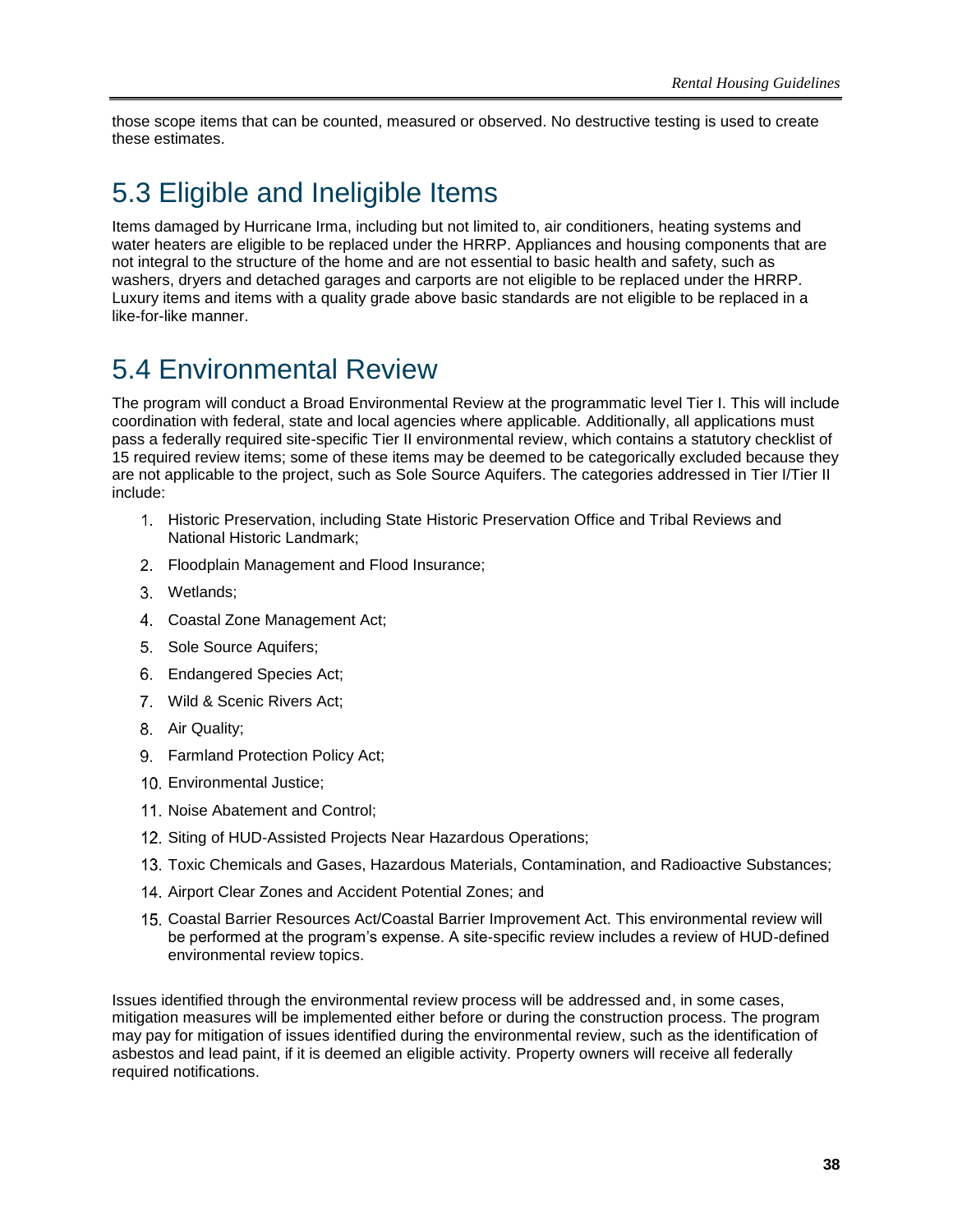The environmental review is a separate and distinct review from any other review. Other previously performed (or property owner-provided) environmental reviews will not satisfy the program's requirements, but they can be taken into consideration in the review process. If an environmental condition identified on a property owner's property cannot be cleared, the property may not be eligible for assistance.

# <span id="page-44-0"></span>**6.0 Award Determination**

Awards may include expenses for additional related costs such as green building and mitigation requirements, elevation, insurance, ADA modifications, repair or replacement of water, sewer and utility connection needs. Cost effective energy measures and improvements that meet local zoning and code, required Housing Quality Standards (HQS), especially those improvements which add enhanced resilience, such as elevation of major electrical components, roof strapping and other items are also eligible. Environmental review and determined required remediation for items such as lead-based paint abatement, asbestos abatement or other remediation components will also be eligible.

Elevations will be included for applicant properties that meet requirements determined by the program, including substantially damaged properties as per locally approved floodplain requirements. Elevation will be evaluated on a case-by-case basis. Elevations will not be conducted on properties outside of the floodplain, with the possible exception of where elevation is required by local ordinance. The program will follow HUD guidance to ensure all structures, defined at 44 CFR 59.1, designed principally for residential use and located in the 1% annual (or 100-year) floodplain, that receive assistance for new construction, repair of substantial damage, or substantial improvement, as defined at 24 CFR 55.2(b) (10), will be elevated with the lowest floor at least two feet above the 1% annual floodplain elevation.

The formula below is how the program will calculate an applicant's award:

- 1. Identify Eligible Repair Costs,
- 2. Identify all Potentially Duplicative Assistance (DOB),
- 3. Deduct Assistance Determined to be Duplicative (DOB),
- 4. Apply Award Cap of \$150,000, and then
- Compare Determined Award Value to Cost of Comparable Reconstructed or Replacement Housing to determine if the benefit will be reconstruction, replacement or rehabilitation.

**Eligible Repair Costs/Need:** The program will determine an eligible repair estimate using information from the inspection. The repair estimate will be valued based on economy/standard grade materials and industry-standard labor costs.

**Calculating Potential Duplication of Benefits (DOB):** The full DOB will be accounted for at the time of the repair award calculation. The DOB check will be completed during the eligibility review of an applicant's file, prior to the execution of the Grant Agreement and again prior to the processing of the final draw of funds.

All DOB funding must be accounted for prior to the applicant receiving an award. Applicants with a duplication must place all DOB funding in the program's DOB Gap Funding account. Further guidance on DOB Gap Funding accounts will be provided by the program.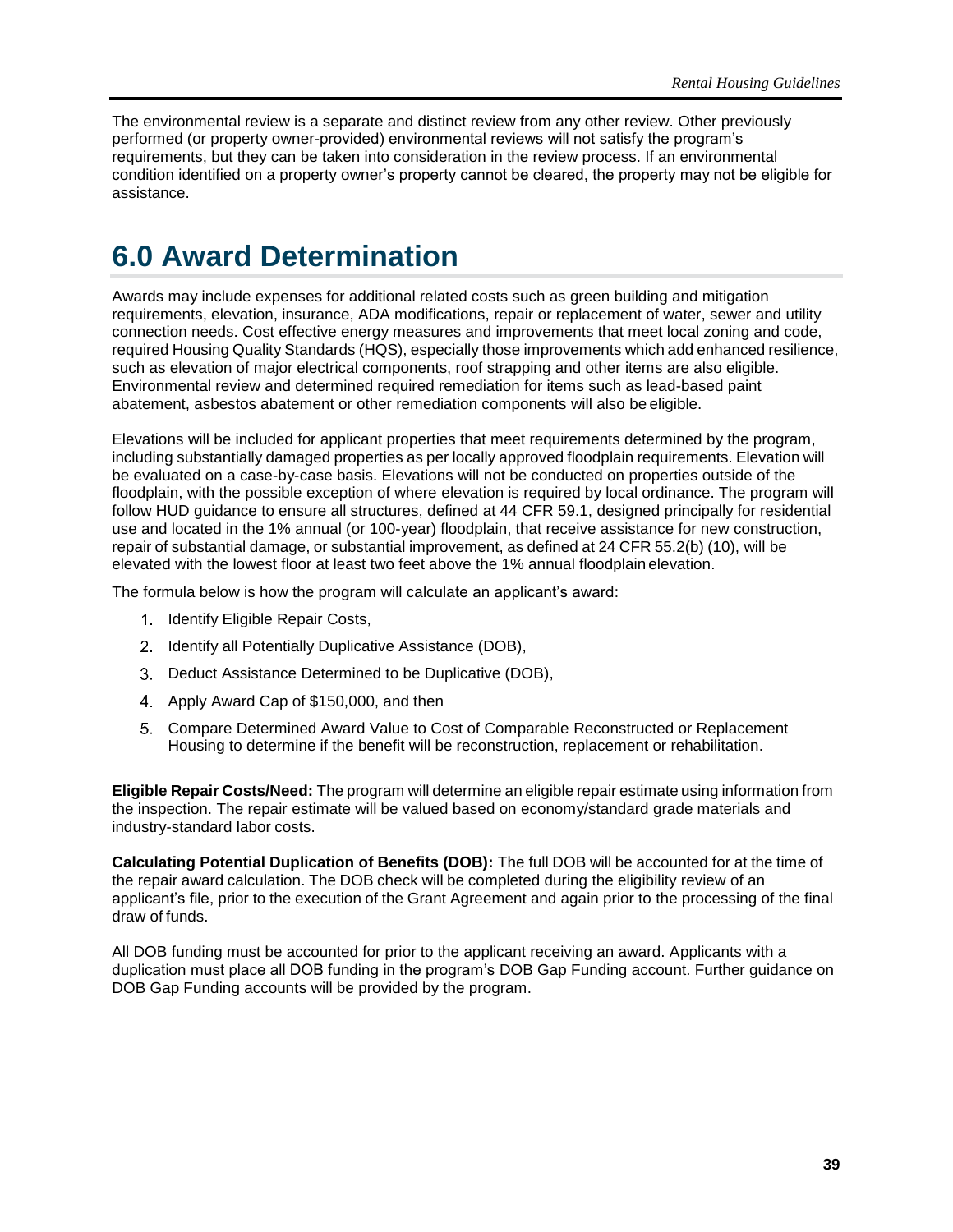# <span id="page-45-0"></span>**7.0 Pre-Construction**

# <span id="page-45-1"></span>7.1 DOB Gap Funding

Applicants must provide funding to cover gaps in the cost of construction if there is a gap in funding caused by a Duplication of Benefits. Additional funds provided by applicants will be deposited into a DOB Gap Funding Account to be used during the construction of the home. Applicants may not utilize DOB Gap Funding for construction activities such as upgrades, additions or other unnecessary activities. Applicantprovided funds that are put into the DOB Gap Funding Account for DOB will count toward the CDBG-DR cap limits. All DOB Gap Funding will be drawn down first, prior to the use of program funds.

There will be three checks for DOB throughout the process: (1) during the eligibility review of a property owner's file, (2) prior to the execution of the Grant Agreement, and (3) prior to the processing of the final draw of funds.

# <span id="page-45-2"></span>7.2 Lead-Based Paint and Asbestos Hazard Identification

Lead-based paint inspection provides two benefits: (1) the costs of mitigation measures are considerable and must be factored into the cost estimates for repair and (2) the health risks to residents, particularly children and the elderly, may be severe. If the unit to be assisted was built prior to 1978, and will be rehabilitated, the assisted unit will be tested for the presence of lead- dust hazards. If present, the stabilization, encapsulation or removal of lead-based paint will be considered in the costs of rehabilitation. Projects that will be reconstructed will result in the demolition and removal of the structure, and therefore any potential lead hazards associated with the structure. As such, no lead based paint testing will be conducted on reconstruction projects.

Federal asbestos regulations for testing and identification of asbestos apply to "facilities" as defined by those regulations. Housing does not meet this definition and is therefore exempt from the testing and identification requirements. Additionally, the State of Florida does not have any state level requirements for asbestos testing in housing projects. However, federal health and safety standards and materials handling and disposal requirements for asbestos containing materials still apply at the construction phase.

During the environmental review process, DEO has created a special condition for any home that was constructed prior to 1989 that indicates that testing may be required. As this is a very expensive process to undertake as a general condition of housing rehabilitation, the program has determined that asbestos testing, mitigation and air monitoring activities will be undertaken when suspect asbestos containing materials (ACM) will be impacted by the rehabilitation or reconstruction activities only.

For rehabilitation projects, contractors will identify any suspect ACM during construction. If suspect ACM is identified, the contractor will be required to stop work and request a change order for asbestos testing. If asbestos testing results confirm the presence of ACM that will be impacted by the rehabilitation process, the contractor will provide a containment or mitigation plan to encapsulate or remove the ACM in accordance with proper health and safety standards. DEO will approve a change order for the increase in project scope to cover the containment or mitigation work, along with costs for air monitoring/clearance.

For reconstruction projects where the home to be reconstructed was originally built prior to 1989, the demolition of the home and removal of the building materials will result in the removal of any potential ACM. Contractors are to follow all federal requirements for worker and occupant safety, as well as materials handling and disposal.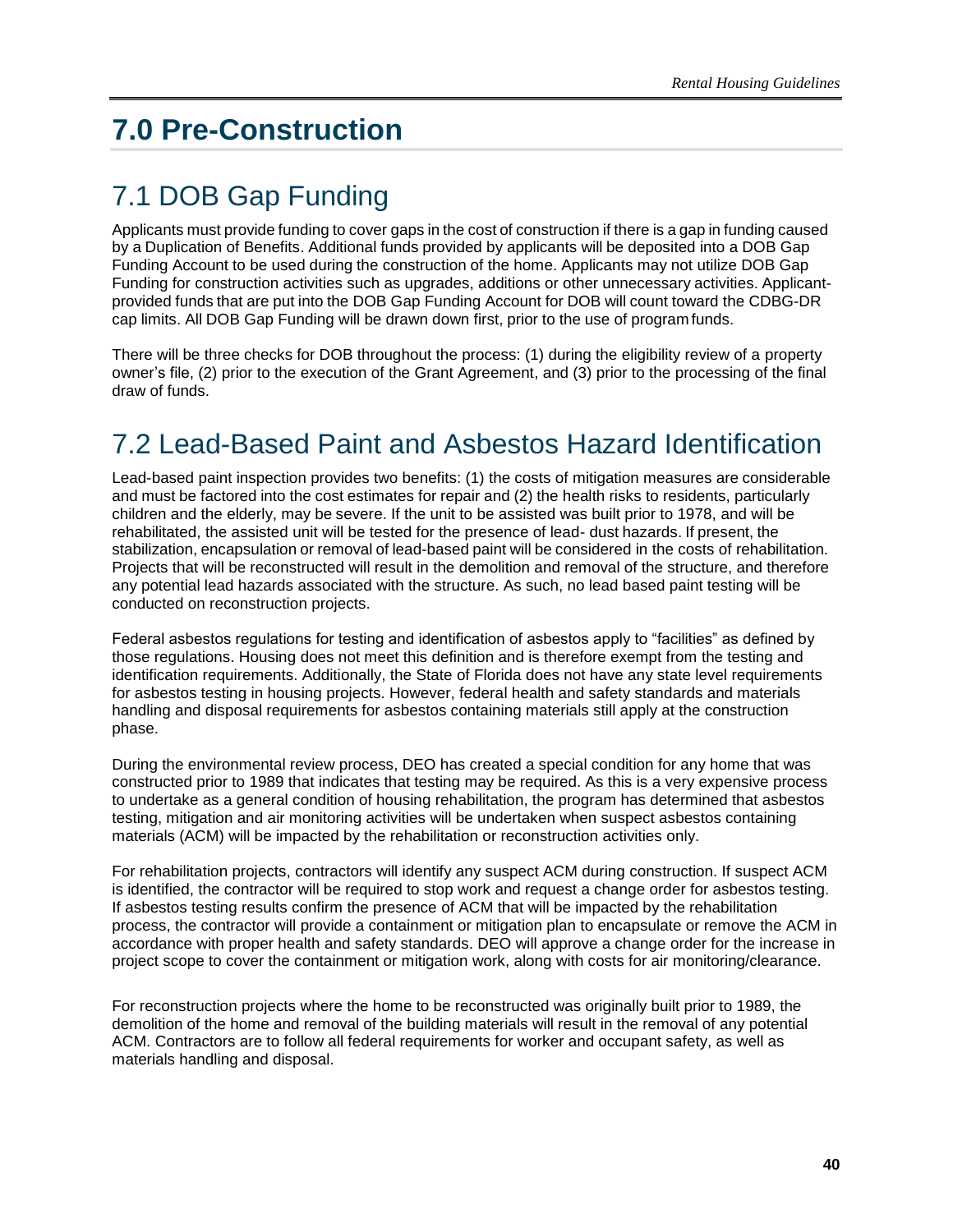# <span id="page-46-0"></span>7.3 Development Costs for Repair Projects

For projects that qualify for rehabilitation, the HRRP will develop site specific sets of plans and specifications that will be used to describe the scope of work to repair and establish the quantities and quality of materials to be used. A dimensioned, floor plan sketch and roof plan of the existing home will be provided for each project. A detailed scope write-up will also be provided.

# <span id="page-46-1"></span>7.4 Replacement Mobile/Manufactured Housing Units (MHUs)

For Mobile/Manufactured Housing Units (MHUs) greater than 5 years old and/or with more than \$15,000 worth of Hurricane Irma repairs (including hard and soft construction costs) will be replaced. Standard floor plans that meet program standards will be available. Size and configuration of bedrooms will be determined based on size of the damaged structure.

# <span id="page-46-2"></span>7.5 Reconstruction Determinations and Plan Selection

Reconstruction estimates are based on the total area of the eligible rooms of the home. The total area value is obtained from the repair estimate. It is created by sketching the rooms of the structure that are eligible for repair. The repair estimate process does not sketch porches. They are therefore, automatically excluded. The repair estimate process also excludes carports, unattached structures or structures attached by a breezeway. This process will result in the calculation of the eligible reconstruction square footage.

The program will utilize estimating software and the eligible room dimensions, considering room type, to develop a comparable replacement estimate. This estimate will include standard or builder grade materials and will account for like-for-like replacement.

Reconstruction estimates are performed on all homes and are the only type of estimate performed when a home is unsafe to enter or has been demolished or partially demolished. A separate cost of elevation, when applicable, will be added.

**Unsafe Conditions**: Unsafe conditions include but are not limited to: structures whose load bearing walls, columns, or other support components have been compromised; structures that have strong industrial or chemical odors or vapors emanating from the home; or structures that have been marked by the local authority as being unsafe to enter. If any of these conditions or similar conditions exist, the Assessor can, upon consultation with a supervisor and documentation in photos and a written description, limit the Assessment to a reconstruction estimate.

**Demolished structures:** If a structure has been demolished or partially demolished, the Assessor can conduct a reconstruction estimate only. The Assessor takes photos to document the condition and measures the footprint and area eligible for reconstruction. If the area eligible for reconstruction cannot be established by the Damage Assessor (for example a 100% destroyed home with a cleared foundation), the HRRP will work with the applicant to obtain the missing informationfrom:

- 1. Pre-flood appraisal or real estate sales documents;
- County Property Appraiser information;
- 3. Insurance estimates:
- Photographs; and/or
- 5. Aerial photographs.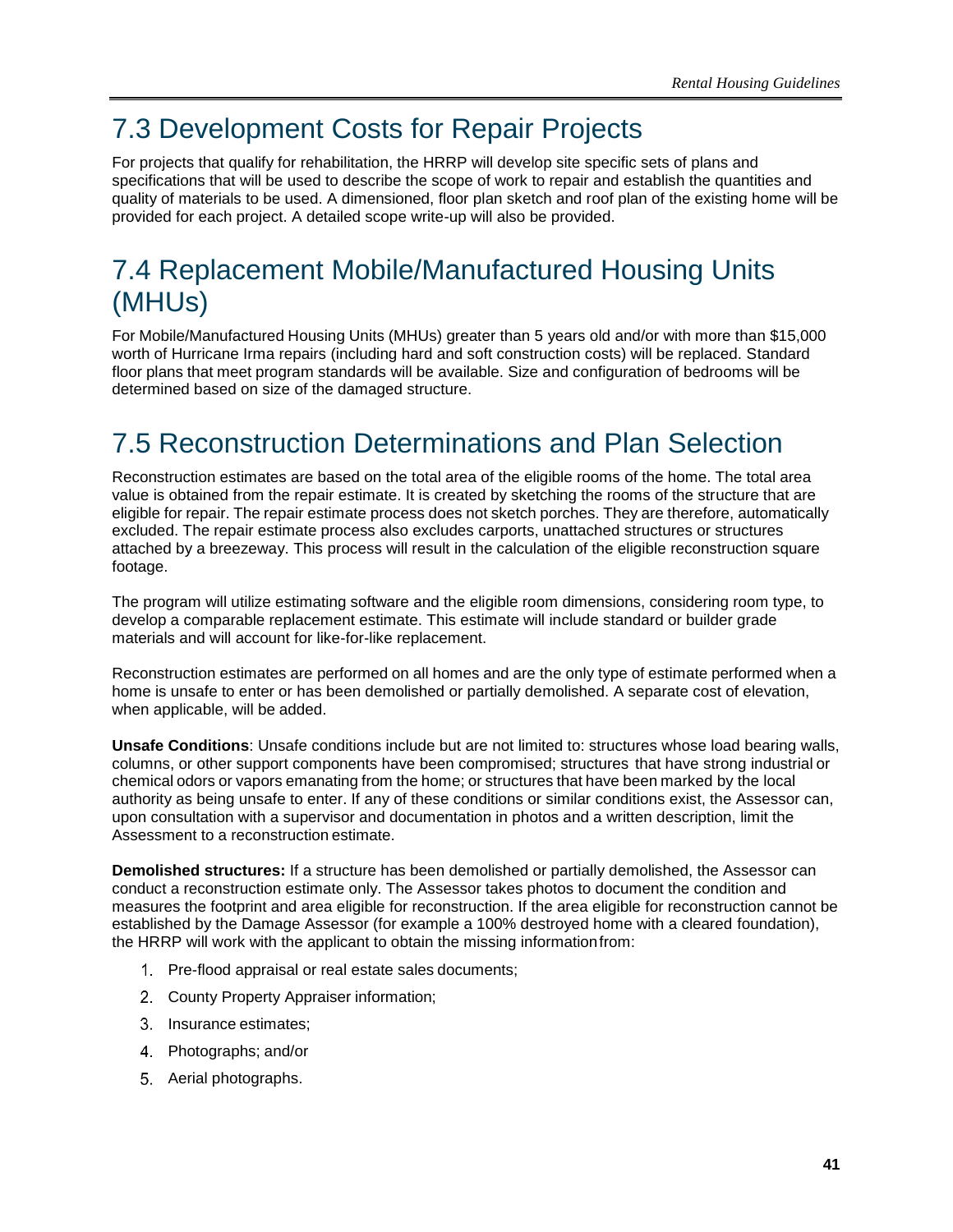The program may use other approved methods to establish eligible reconstruction area and the reconstruction estimate when documentation from on-site inspection is unavailable. Information collected to verify square footage of homes from sources other than the home estimate must be provided to the program. Collection of the documentation is primarily the applicant's responsibility.

The program makes the final decision on the eligibility of an applicant and, if eligible, the structure type and square footage used for grant calculation. Whether the award will be for reconstruction, replacement or repair is based on the following formula:

#### **(Repair Estimate/Reconstruction Estimate) x 100 = relative percentage of cost of repair to cost of reconstruction**

The Repair Estimate value that is used in the formula pertains only to the base repairs, absent any mitigation or resiliency measures. If the relative percentage of the base estimate is equal to or more than 75% of the reconstruction estimate, the program benefit will be reconstruction or replacement.

There are occasional exceptions that may convert a repair project to a reconstruction project. For instance, any unforeseen construction conditions identified after execution of the grant agreement may result in a project cost increasing to or above the 75% threshold. If construction has already begun, the threshold will not be recalculated and the project may proceed as a repair project. However, if construction has not begun, the threshold may be re-examined and the project may convert to a reconstruction project. Additionally, structures that have been determined to be substantially damaged or condemned by a governing municipality, or structures that are determined to be unsafe to enter by program staff, may be converted to a reconstruction project. Files that meet any of the aforementioned criteria will be reviewed on a case-by-case basis.

The program will offer standardized new house designs for reconstruction projects. HRRP will not provide customized home designs. The program will determine which floor plan size each application requiring reconstruction is eligible to use by evaluating the original damaged structure's eligible square footage. The program will build the home to the Energy Star Certified Home standard applicable to Florida. Information about these standards are available at:

<span id="page-47-0"></span>[https://www.energystar.gov/newhomes/homes\\_prog\\_reqs/florida](https://www.energystar.gov/newhomes/homes_prog_reqs/florida) for new home construction.

# 7.6 Contractor Assignments and Construction Agreement

Contractor assignments will be issued to a construction contractor from the DEO Contractor pool that was procured to support construction efforts associated with CDBG-DR programs. HRRP will issue assignments to the contractors based on a procurement or bid methodology. Each repair, reconstruction or mobile/manufactured housing unit (MHU) replacement project will be subject to a construction contract or agreement. This agreement will establish performance measures to ensure timely construction.

# <span id="page-47-1"></span>7.7 Contract Execution Documents

The following documents will be signed by the applicant at the time of contract execution. As required documentation may change, this list will be updated periodically:

- 1. Property owner Grant Agreement,
- Agreement to maintain flood insurance and notify future owners (if in 100-year floodplain),
- 3. Award Acknowledgement Letter,
- 4. Subrogation Agreement, and
- 5. Any other documents required by HRRP.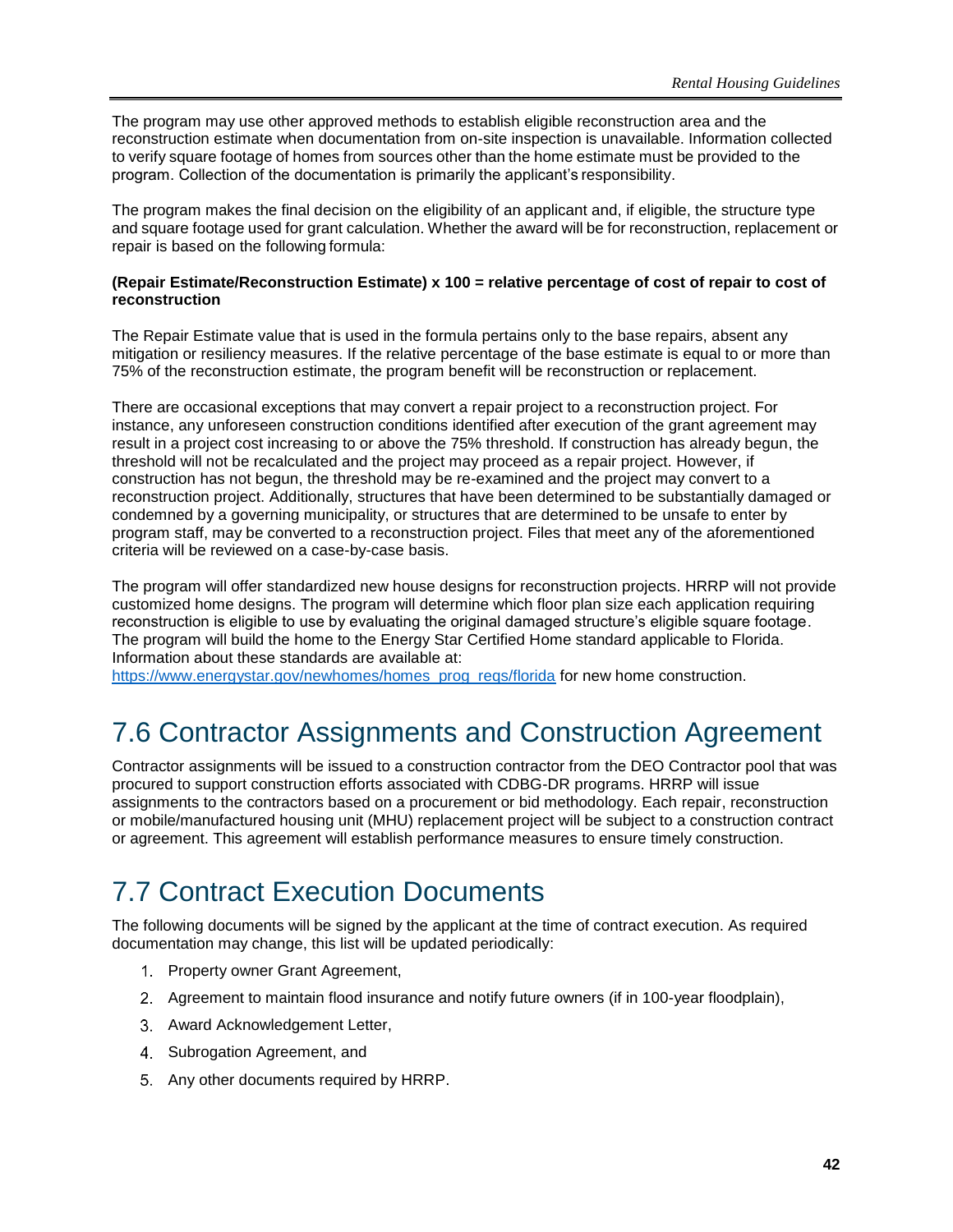# <span id="page-48-0"></span>7.8 Notice to Proceed

Notice to Proceed is given after HRRP approves the contract and performs all administrative assignment procedures. This is the point at which the tenant is notified to vacate and remove belongings from the home (if necessary), the contractor obtains necessary permits, and utilities are terminated (if applicable).

Notice to begin construction will be issued to the contractor upon proof that bonds have been provided, permits have been obtained and any other site preparatory conditions have been met. This will constitute the start of the contractual performance period for construction.

# <span id="page-48-1"></span>7.9 Contractor Requirements

- 1. All contractors will carry and provide proof of a current general liability policy in at least the aggregate amount of all contracts awarded in this program within 10 business days of award. Failure to do so may result in termination of award.
- 2. All contractors must secure and provide proof of performance and payment bonds within 10 business days of award. Failure to do so may result in termination of award.
- 3. Contractors will be responsible for documenting (with photographs and written reports) any pre- existing and pre-storm damage to the property that has not been included in the scope ofwork.
- 4. Contractors are responsible to comply with **HUD's Lead Safe Housing Rule; EPA Renovation**, Repair [and Painting Rule;](https://www.ecfr.gov/cgi-bin/text-idx?tpl=/ecfrbrowse/Title40/40cfr745_main_02.tpl) and all other applicable rules and regulations. Project sites are required to be in full compliance at all times.
- 5. All firms performing, offering or claiming to perform renovations for compensation in target housing must comply with EPA's RRP Rule and EPA's Lead-PreRenovation Education (Lead-Pre) Rule. Regulatory requirements can be found at [40 CFR Part 745 Subpart E –](https://www.ecfr.gov/cgi-bin/text-idx?SID=cd05f748c481fd0ec85ffb94b9193066&node=sp40.31.745.e&rgn=div6) Residential Property [Renovation.](https://www.ecfr.gov/cgi-bin/text-idx?SID=cd05f748c481fd0ec85ffb94b9193066&node=sp40.31.745.e&rgn=div6) This means that all general contractors participating in this disaster recovery program must be EPA certified. In addition, all individuals performing renovation work on behalf of the firm must be certified renovators.
- 6. The contractor will be responsible for determining utility needs, providing sanitary facilities and safely operating equipment on site and obtaining any required permits.
- 7. Contractors should not disturb the site prior to receiving a notice to begin construction.
- 8. Upon completion, the property must meet applicable program building standards.
- 9. All work performed by the contractor will be guaranteed for the following periods:
	- 1 Year general warranty for repairs to the home;
	- 2 Years electrical, plumbing, and mechanical warranty (if such work is performed); and
	- 10 Years structural warranty (if structural work is performed).

For the specified period in the warranty, from the time of final inspection, the assisted applicant may require the contractor to correct defects or problems arising from his or her work under this contract. Should the contractor fail to do so, the assisted applicant may take any necessary recourse by contacting HRRP. A reasonable amount of time will be given to correct the problem; however, in no case will such time exceed two weeks to respond.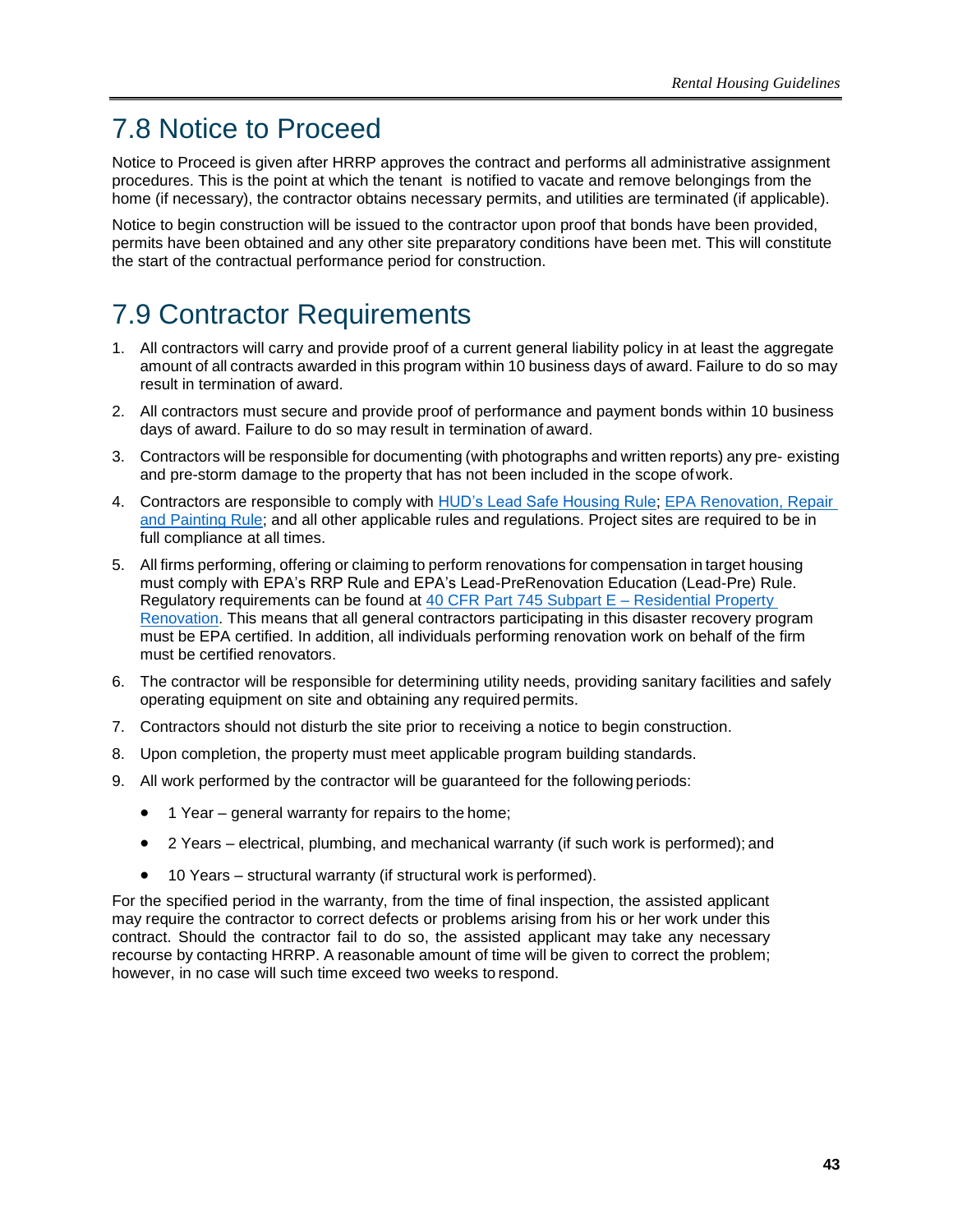# <span id="page-49-0"></span>**8.0 Construction**

# <span id="page-49-1"></span>8.1 Overview

**Repair** is defined as non-emergency repair or renovation of a limited specified area or portion of a housing structure. Repair will also be defined as bringing rehabilitated portions of properties into compliance with local building codes, and the entire structure into compliance with HUD Minimum Property Standards (MPS) (or applicable Building Code being enforced) and Housing Quality Standards (HQS) including compliance with Section 31 of the Federal Fire Prevention Control Act of 1974 and local building codes and standards.

The entire structure must also be in compliance with minimum property standards (MPS) established by the program which are based on HUD's Housing Quality Standards, Florida Green Building Code (where applicable), HUD Green Building Retrofit Checklist (where applicable) and all state and local code requirements.

Repair will be limited to stick built and modular structures that have been deemed feasible for repair or Mobile/Manufactured Housing Units (MHUs) that are less than 5 years old and have less than \$15,000 worth of scope (hard and soft costs combined) necessary to bring the property to program construction standards.

**Reconstruction** will be defined as the demolition, removal, and disposal of an existing housing unit and the replacement of that unit on the same lot, and in the same footprint, with a new unit that complies with the International Residential Codes (IRC), as required by the Florida Code. The number of units on the lot may not increase and the total square footage of the original, principal residence structure to be reconstructed may not be substantially exceeded, however, the number of rooms in a unit may be increased or decreased.

**Replacement** is the demolition and removal of a modular or manufactured housing unit followed by the replacement of that unit on the same lot, and in the same footprint as the original unit.

**Elevation** will be conducted by means of pier and beam construction. Fill to achieve proper elevation height will not be eligible.

# <span id="page-49-2"></span>8.2 Resilient Home Construction Standards

As stated in Section 1.16, DEO has adopted resiliency and mitigation measures in the form of Resilient Home Construction Standards to further both HUD and Florida's goals of increasing resistance to future disaster. CDBG-DR funding allows this type of activity in conjunction with the repair of remaining storm damage.

The first option is a roofing system. If the existing roof has Hurricane Irma damages that exceed the 20% repair maximum, then the Program will provide funding to remove and replace all roof covering, felt paper, and roof decking. The new shingle and felt paper materials will be selected in accordance with current Florida building code, and the roof decking will be replaced with radiant barrier sheathing, as part of the HUD CPD Green Building Retrofit Checklist, and installed in accordance with current Florida building code. In addition, hurricane straps will be installed in accordance with Florida building code.

The second option is an exterior window and door system. The existing structure is required to have confirmed Hurricane Irma damages, and if built prior to 2003 when widespread wind-rated product usage was implemented across the state of Florida, the home may be eligible for the exterior window and door system. The exterior window materials will be ENERGY STAR® rated, consistent with the HUD CPD Green Building Retrofit Checklist, and include impact resistant laminated glazing, all in accordance with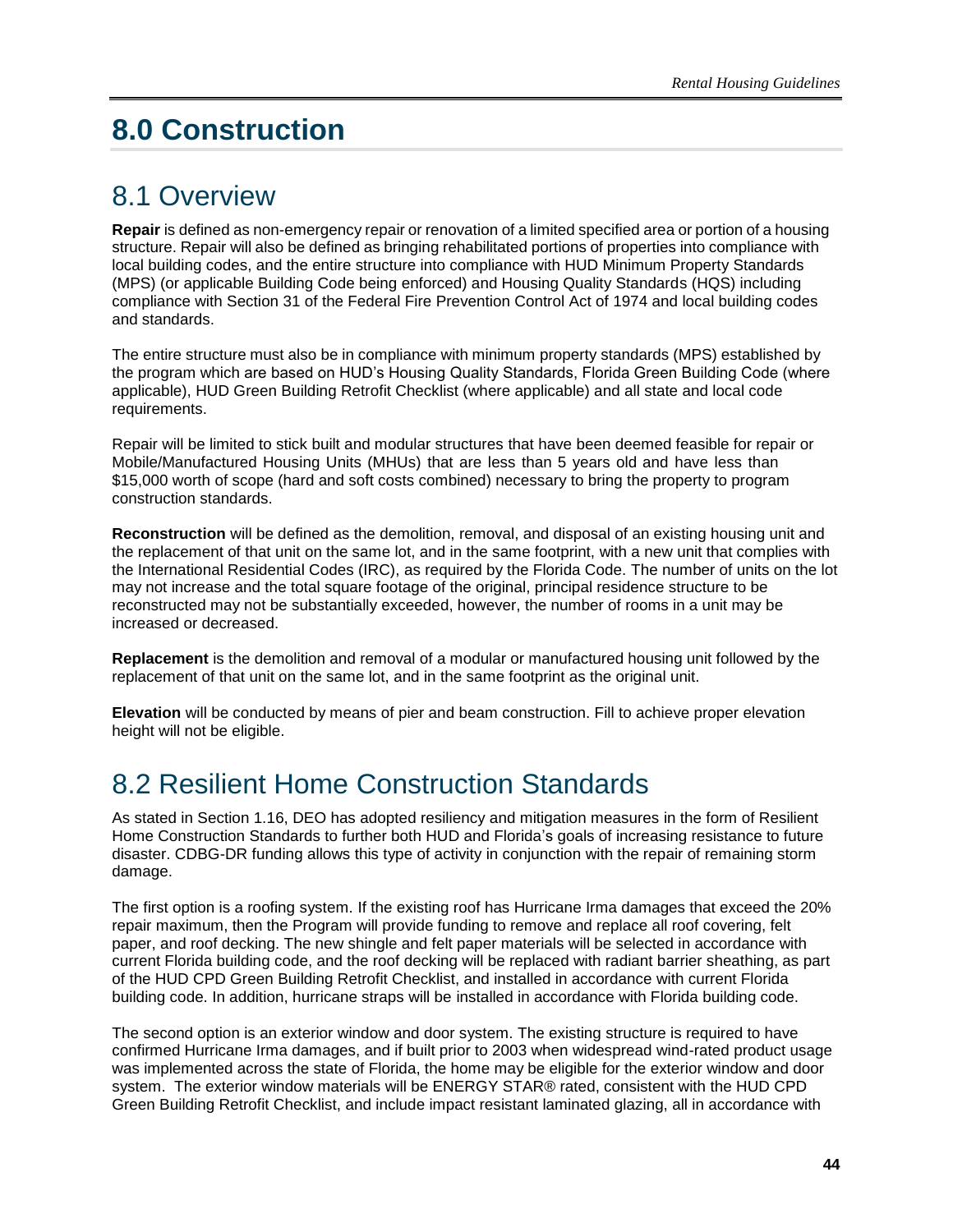Florida building code. All new vinyl windows will be installed within the existing window frame to eliminate destruction to exterior and interior finishes. The exterior door materials shall be metal insulated panel style, in accordance with Florida building code, including new exterior locks. All exterior sliding glass doors will be replaced with vinyl sliding doors that include Low-E and impact resistant laminated glazing. If applicable, a garage door is eligible to be replaced with a new impact rated door including the overhead door, track, hardware, and weather stop for the sides and top. Adding or replacing an automatic garage door opener is not eligible under the Program.

# <span id="page-50-0"></span>8.3 Lead-Based Paint Disturbance and Mitigation

Contractors must ensure the following minimum requirements are met at all times:

- All sites are clean and protective covering is placed where required by applicable regulations during the renovation, especially when paint disturbing activities are taking place.
- All workers on site are to have proper certifications with them while on site.
- The lead renovator's certificate is required on site at all times from the start of the renovation until the final lead clearance has been achieved.
- Ensure proper techniques are being used when performing paint disturbing activities.
- At a minimum, the following two items are required to be posted at all times to be seen clearly by anyone approaching the site and all workers until final lead clearance is achieved:
	- Environmental Protection Agency (EPA) RRP required warning signage in English and Spanish:



Example Signage

• Occupational Safety and Health Administration (OSHA) required lead warning signage in English and Spanish:

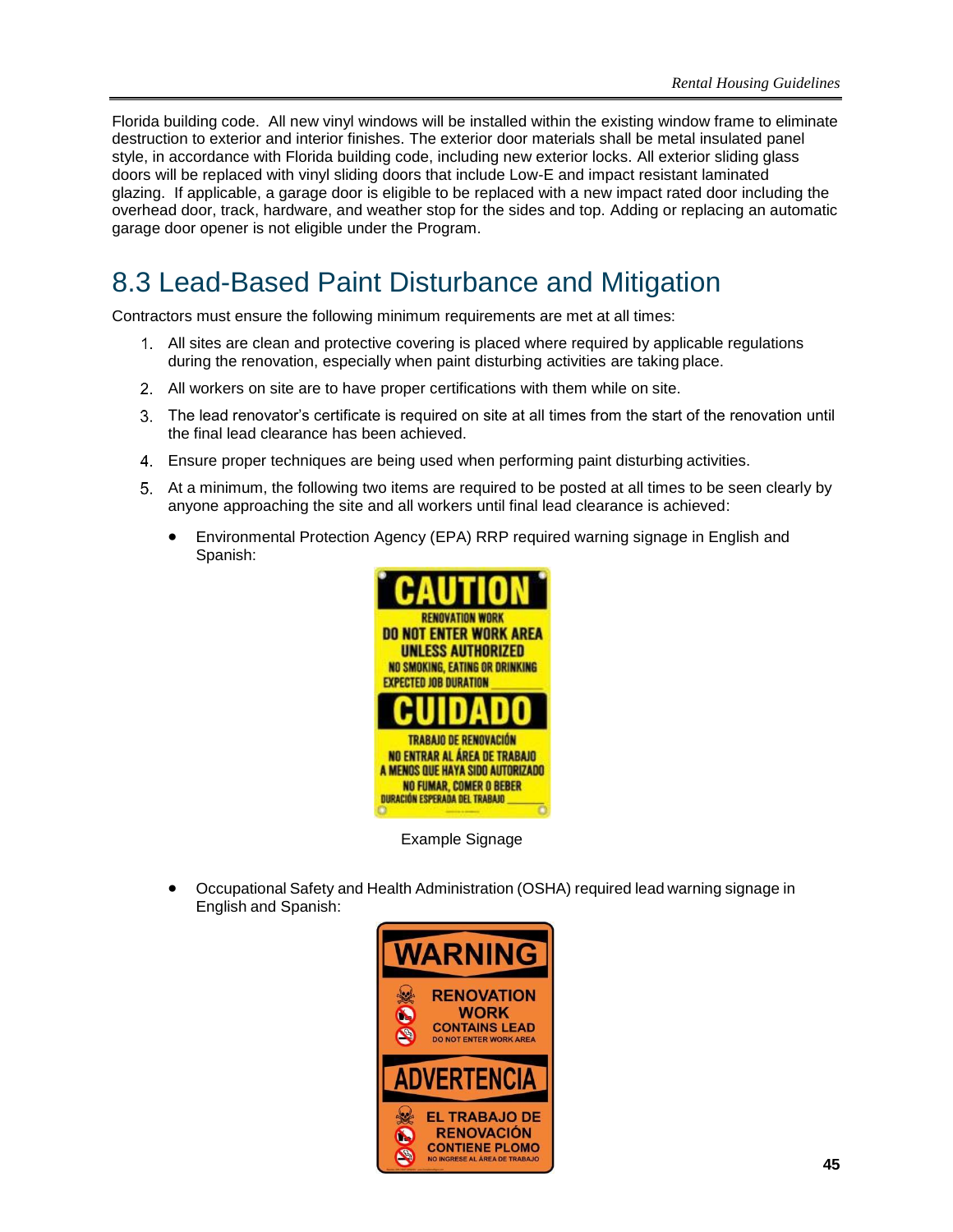### Example Signage

If site conditions are non-compliant, a stop work order will be issued until all issues are resolved and verified by Program staff. The time the project is on hold will be included when calculating construction duration and is considered fault of the contractor. The stop all work order will also be taken into consideration when determining future assignments and participation in future projects.

# <span id="page-51-0"></span>8.4 Repair and Reconstruction Progress Inspections

Upon 50% completion of the Statement of Work, the contractor will notify the HRRP and request a 50% inspection of the construction activities completed. The Program's Project Manager will conduct the 50% inspection to evaluate the contractor's progress, confirm that local building codes or standards have been met, and verify that the construction activities have been completed in accordance with the Statement of Work. If the inspection fails, the Contractor must correct any deficiencies and request a re-inspection. In order for the contractor to request a 50% inspection, the following conditions must be met:

- The building shall be in a "dried in" state, meaning windows, doors, roof and siding shall be in place, thus preventing water intrusion into the interior of the house.
- The rough-in plumbing shall be complete.
- The electrical rough-in shall be completed, including, but not limited to, the placement of receptacle boxes, switch boxes and the placement of the circuit breaker box.
- The 50% inspection will be conducted utilizing the Scope of Work Estimate (SWE) provided by DEO.

Upon passing the inspection, including any additional clearances required, the contractor may submit a 50% invoice package for the items completed with all required documentation. Upon successful completion of the 50% invoice package review, payment will be issued to the contractor less a retainage of 10%. The 50% inspection and payment can be waived by the HRRP and contractor, in writing, on a case-by-case basis. Instances in which the 50% inspection and payment can be waived include, but are not limited to:

- Reducing the risk of compromising inspection standards providing a decent, safe and sanitary environment.
- Limited scope of work encompassing primarily roof damage or minor repairs.
- Efforts to expedite project completion to prevent further damage to the property owner's home.

# <span id="page-51-1"></span>8.5 Substantial Completion Inspection and Warranty Information

Once the contractor has completed all construction activities outlined in the Statement of Work, the contractor will request a Substantial Completion Inspection to guarantee that all work has been:

- Satisfactorily completed according to the appropriate state and local codes and standards,
- Accepted by all appropriate building code enforcement and third-party inspectors, and
- That the home meets HUD Housing Quality Standards (HQS) as defined in the definitions section of this document.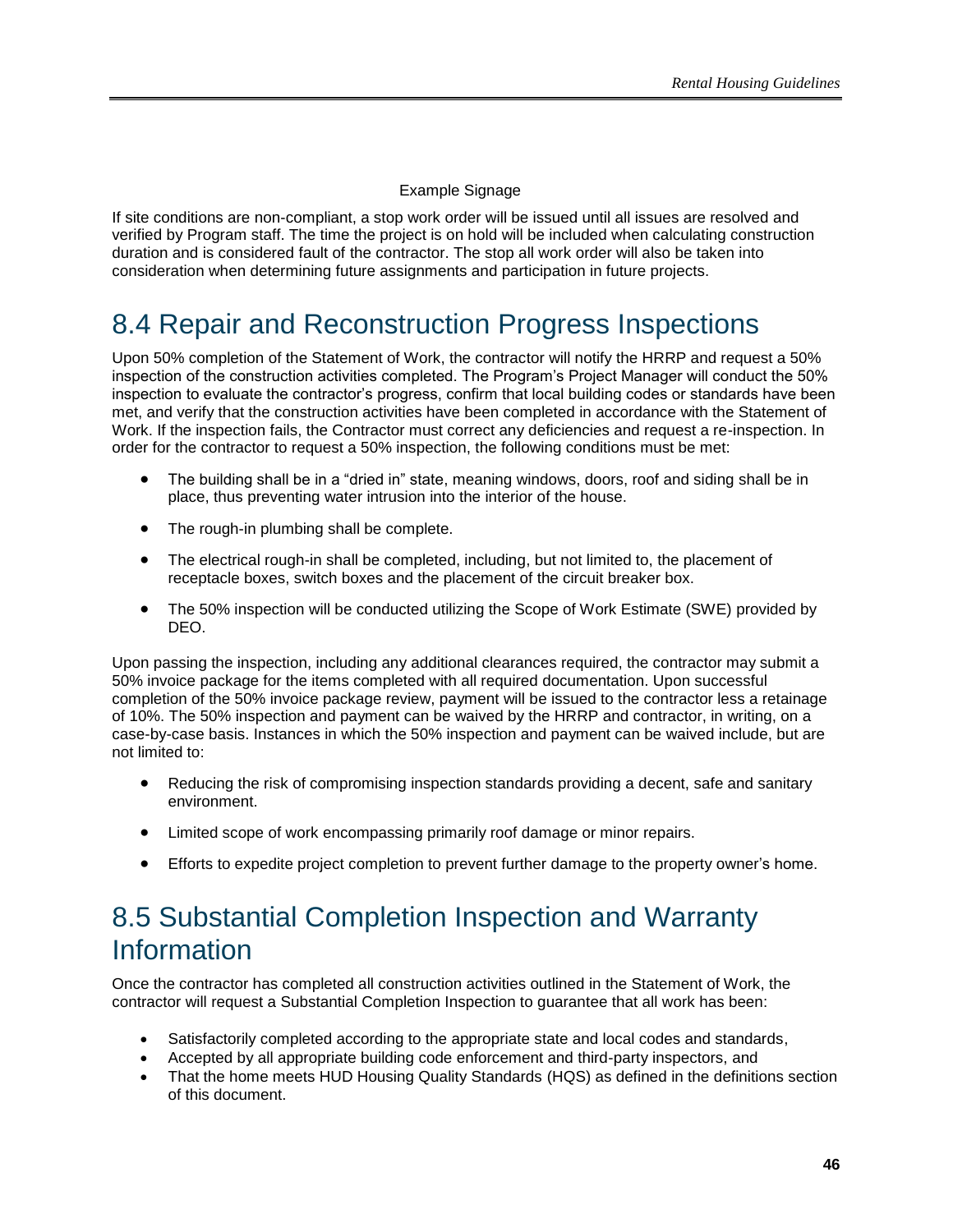The property owner has the right to sign off on the Substantial Completion Inspection; however, the HRRP reserves the right to waive the applicant's signature if the HRRP deems all repairs have been completed and the applicant delays signing.

During the Substantial Completion Inspection, the DEO Project Manager and contractor will develop a punch list comprised of a listing of items and written as specifications, which constitute the remaining work necessary to complete the project. The punch list will represent work not performed satisfactorily and/or work yet to be done. Once the punch list has been prepared, no other separate work items are expected of the contractor. If the punch list contains more than ten items, the contractor shall be deemed not ready for inspection and will be subject to a re-inspection, where a new punch list will be prepared. For each re-inspection required, a fee not to exceed \$225 shall be assessed.

Contractors must provide all warranties prior to the inspector approving the Substantial Completion Inspection. Photographs will be taken for documentation purposes. At this time, the applicant will be provided instruction booklets and warranty information. The final site visit confirms that all work has been completed and accepted by building code enforcement and/or third-party inspectors including all items on the punch list.

# <span id="page-52-0"></span>8.6 Re-Inspections

Should the HRRP observe any fault(s) during inspections, the construction contractor will be informed of the fault(s) and be provided a written report of the findings. When the construction contractor has remedied the fault(s), construction contractor may request a re-inspection to be performed at a time no earlier than 48 hours from the request. A re-inspection fee, in an amount not to exceed \$225 per reinspection, may be assessed and will be the responsibility of the construction contractor.

# <span id="page-52-1"></span>8.7 Change Orders

Where additional work is necessary to make repairs or to correct unforeseen or dangerous conditions, the contractor will submit to HRRP a Change Order consisting of a detailed description of the work needed, including quantities and location, the cost of such work and the time necessary for such work to be completed. Unless it is determined that an immediate health and safety danger exists, no work shall be authorized until agreed upon in writing by HRRP. All Change Orders will be reviewed for eligibility and cost reasonableness as defined in [2 CFR 200 Subpart E.](https://www.ecfr.gov/cgi-bin/text-idx?node=2:1.1.2.2.1.5&rgn=div6)

# <span id="page-52-2"></span>8.8 Method of Payment/Invoice

Upon passing the 50% and Substantial Completion Inspections, including any additional clearance required, the contractor will submit the appropriate invoice and all required documentation to the HRRP. If the contractor has questions or concerns regarding the invoice, the contractor may contact the Project Manager/Construction lead with questions.

Invoices must contain the contract number, purchase order number, and the appropriate Federal Identification Number (FEID). The HRRP may require any other information from the contractor that the state deems necessary to verify that the goods and or services have been rendered under the contract.

Contractor shall provide complete pricing information for all items. All requests for compensation for services or expenses must be submitted in sufficient detail for a pre-audit and post-audit in accordance with subsection [287.058\(1\)\(a\), Florida Statutes.](http://www.leg.state.fl.us/Statutes/index.cfm?App_mode=Display_Statute&URL=0200-0299/0287/Sections/0287.058.html)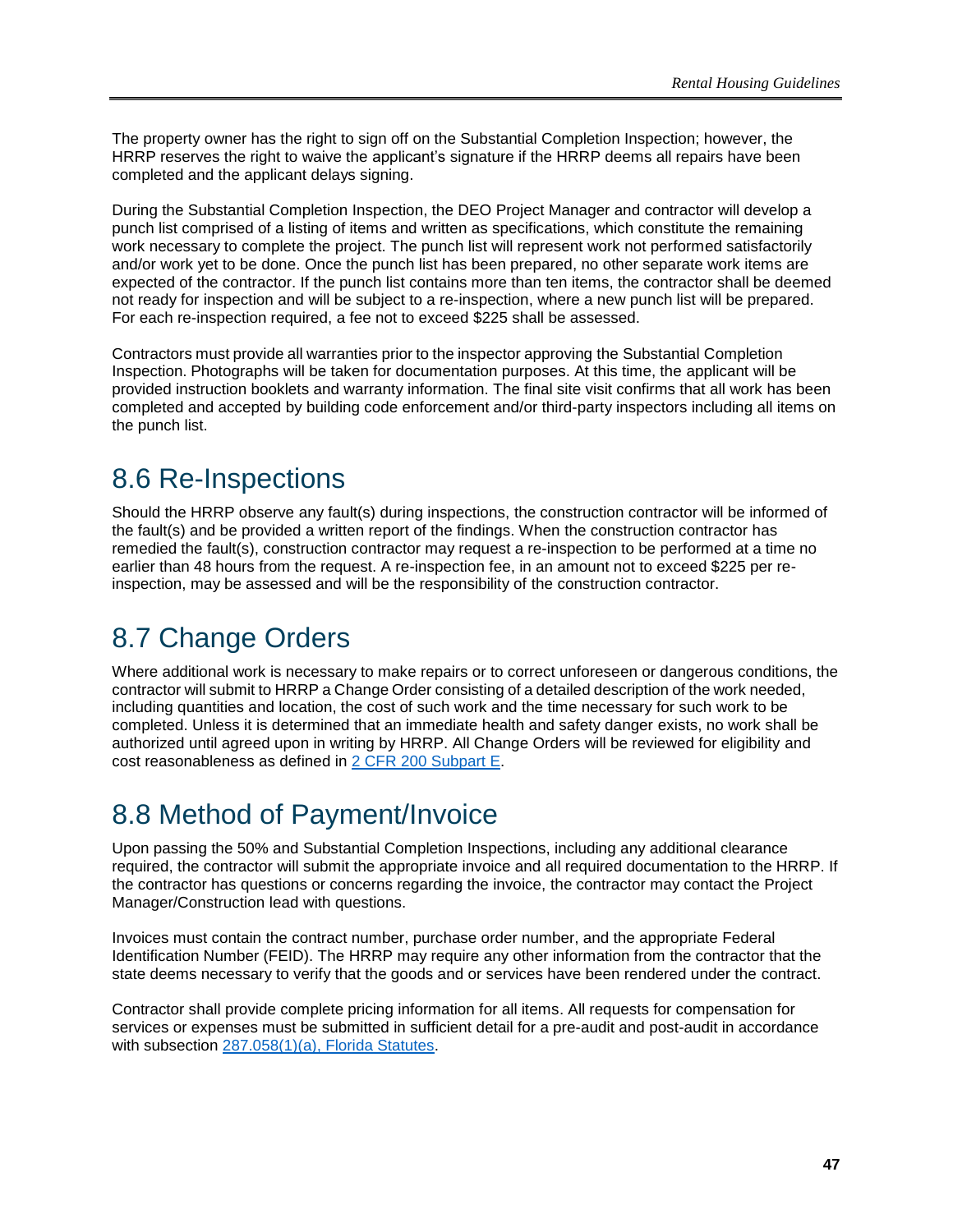# <span id="page-53-0"></span>8.9 Applicant Responsibilities During Construction

The HRRP will not be responsible for lost or damaged belongings of the applicant or tenants that may have occurred during construction. The applicant must secure or relocate his/her and tenant belongings until construction is complete.

- Upon the signing of the contract, the applicant will have 30 calendar days to move tenants out of the property and store any valuable personal property that might be damaged during construction.
- The applicant must arrange access to the property for building contractors providing construction services. If reasonable and timely access is denied to a building contractor who is attempting to make a good faith effort to perform required repairs, the applicant will be removed from the program.
- The applicant is responsible for the security of his/her property and personal belongings. Movement, storage and security of personal property are the applicant's responsibility.
- During construction, the applicant must not interfere in repair areas and must make a reasonable effort to stay away from the construction zone.
- All debris, abandoned vehicles, and buildings that pose a safety and/or health threat as determined by the local jurisdiction or person qualified to make such a determination, must be removed from the property prior to the start of construction. Applicants must remove dilapidated personal property.
- The applicant must provide all existing utilities as needed for use by the building contractor during construction.

# <span id="page-53-1"></span>**9.0 Post Construction**

# <span id="page-53-2"></span>9.1 Affordability Compliance

These requirements include:

- 1. Maintaining the property as long-term, not seasonal or vacation, rental property.
	- One- to four-unit small rental properties must be maintained as affordable rental units for a minimum period of one year.
	- Multifamily properties with five or more units must be maintained as affordable rental units for a minimum period of 15 years.
- 2. Leasing all units to tenants who have eligible household incomes (80% AMI or below).
- 3. Charging rents that are at or below, at a minimum, High HOME rents.
- 4. Following income certification and verification procedures and keeping records on all tenants' income.
- 5. Maintaining complete and accurate rent rolls.
- 6. Providing an annual compliance report to DEO to demonstrate compliance with the grant agreement and restricted use of the property.
- 7. Renting units in accordance with HUD Fair Housing Standards.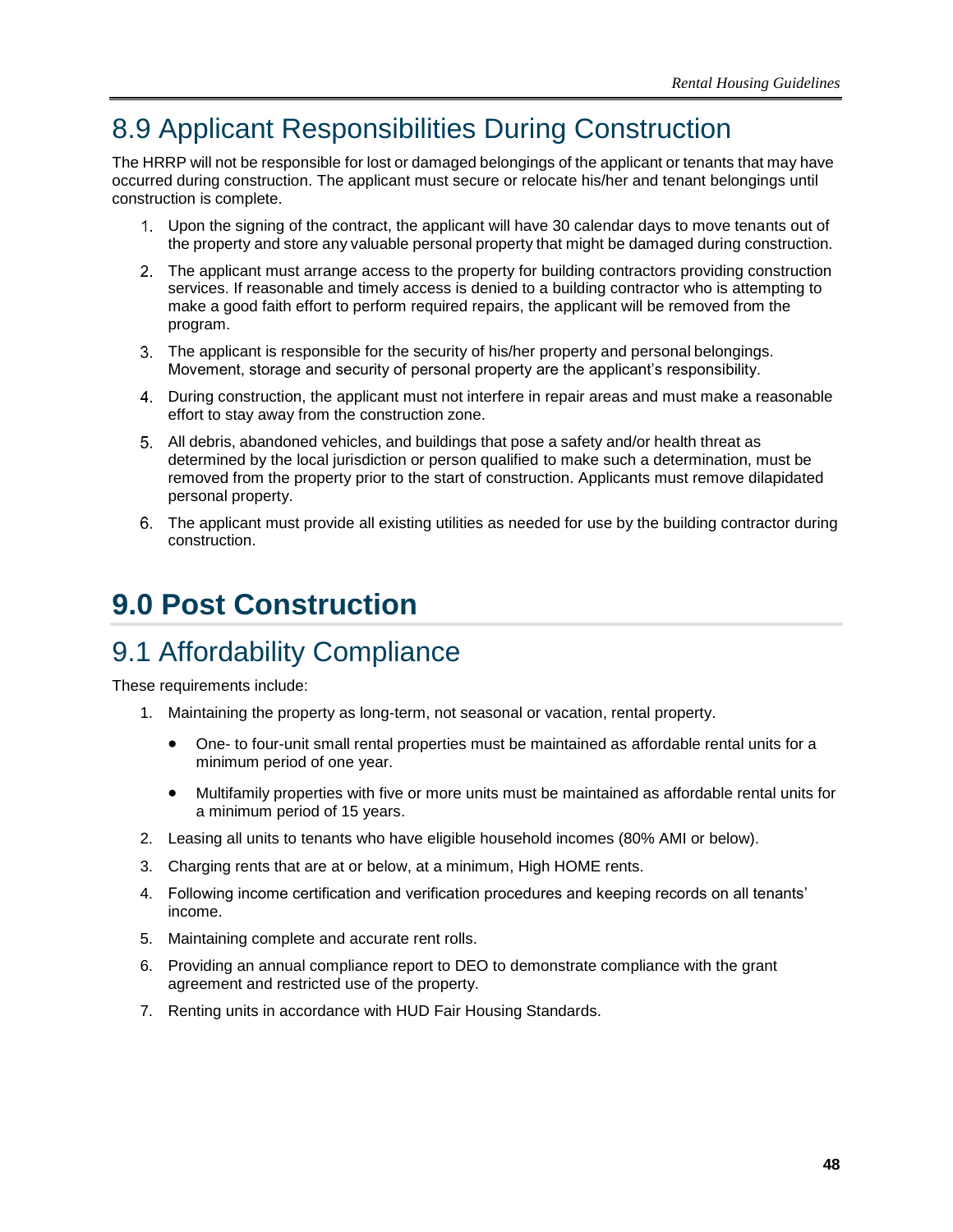# <span id="page-54-0"></span>9.2 Closeout Review

Once all construction contractor payments have been issued, the file will move into the closeout review stage. Closeout review is a multi-tiered review that results in a full file, end-to-end verification process. The verification process starts at the case manager level, where the basic file documentation requirements for the program are reviewed and any additional documentation that may be needed is gathered. At this stage, the applicant's Duplication of Benefit information is re-checked against the federal data sources to determine if there has been any disbursement of additional benefits between the point that the applicant signed the award and the construction was completed. Whether a change has occurred and the amount of any change is documented at this step.

Once the initial end-to-end file review is completed by the case manager, the file is routed to the eligibility and DOB/VOB QA/QC team. The QA/QC team may correct any issues with the file, return the file to case management for additional work, or approve the file for routing to DEO for final review and approval.

DEO's eligibility review team will be the final checkpoint on the way to an applicant's individual file closeout. The DEO eligibility review team will review the findings of the case manager and lower level QA/QC team. DEO may return the file for further work, route the file to subrogation/recapture or accept the file for closeout.

The items reviewed for closeout at the case management and first level QA/QC levels include documentation that the applicant file is complete, such as:

- 1. Applicant eligibility (income, ownership, occupancy, citizenship, etc.)
- 2. Property eligibility (location, structure type, tie back, remaining unmet need)
- 3. Applicant certifications (stop work, lead brochure, flood insurance, subrogation, fraud, etc.)
- 4. Environmental Review signed by Certifying Officer
- 5. Construction related environmental requirements (lead risk assessment, clearance, elevation, historic, etc.)
- 6. If tenants, tenant and URA documentation present
- 7. Duplication of Benefits documentation
	- a. Reassessment of DOB and if new benefits, mark for subrogation
- 8. Applicant communications
- 9. Applicant documentation (backup documents, grant agreement, etc.)
- 10. Construction documentation (inspection reports, change order cost reasonableness, etc.)

The items reviewed for closeout at the DEO level include documentation proving, at a minimum:

- 1. National Objective
- 2. Eligible Activity
- 3. Verification of case management findings for items listed above
- 4. Verification that DOB gap payments were drawn down prior to program funding
- 5. Verification of recommendations for subrogation
- 6. Copy of Bid Documents
- 7. Copy of Construction Contract
- 8. Copy of Change Orders
- 9. Proof of Final Construction Payment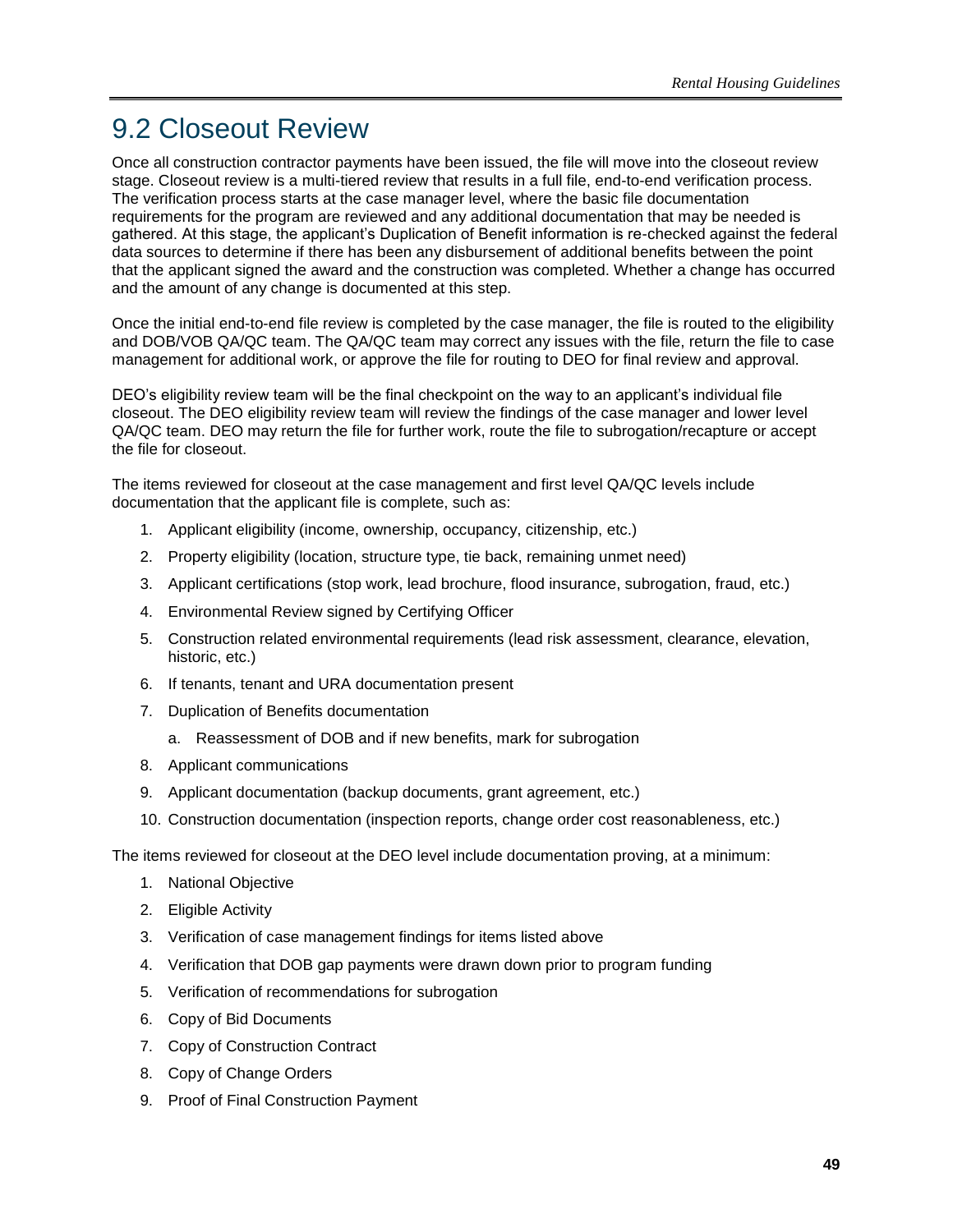- 10. Appeals process complete, if applicable
- 11. Copy of any complaints received and result

# <span id="page-55-0"></span>9.3 Subrogation

When an applicant receives benefits from federal disaster assistance sources, non-profits or their insurance after the award determination is made and prior to the file closeout DOB re-assessment, these funds may be owed by the applicant to the program. Applicants are made aware of this at the application stage, through program reminders and at award closings where the grant agreement is executed. As part of the grant agreement process, applicants also sign a subrogation agreement.

If during the closeout review process the DOB reassessment results in a finding that additional duplicative funds were provided to the applicant, DEO will notify the applicant of the duplicative funding amount. This letter will include demand for payment of the funds that must be subrogated to the program. The applicant must submit these funds via certified check to DEO.

# <span id="page-55-1"></span>9.4 Recapture

DEO may expend funds on applicant projects where the applicant fails to maintain compliance with program policies and procedures. In some instances, DEO may be able to work with the applicant to bring the applicant back into compliance, but in others, the violation will result in disqualification. Should DEO expend funds on an applicant project that becomes non-compliant, and which cannot be remedied, the applicant may owe the funding expended on the project back to DEO. This is known as recapture of funding.

The higher risk of recapture will be seen with the rental housing repair and reconstruction projects. These projects will have a one-year monitoring period post construction (1-4 units) or a 15 year compliance period (5+ units). The properties must be restricted to LMI tenants and rents must be restricted to approved rates that preserve affordable housing options. DEO will monitor for compliance via rent rolls, lease agreement review, and other supporting documentation on a yearly basis. Rental applicants have an ongoing obligation to comply with monitoring and meet compliance requirements during this period. Failure to rent the assisted property to LMI individuals at restricted rates will result in recapture of the total amount of funding provided by DEO for the construction of the project.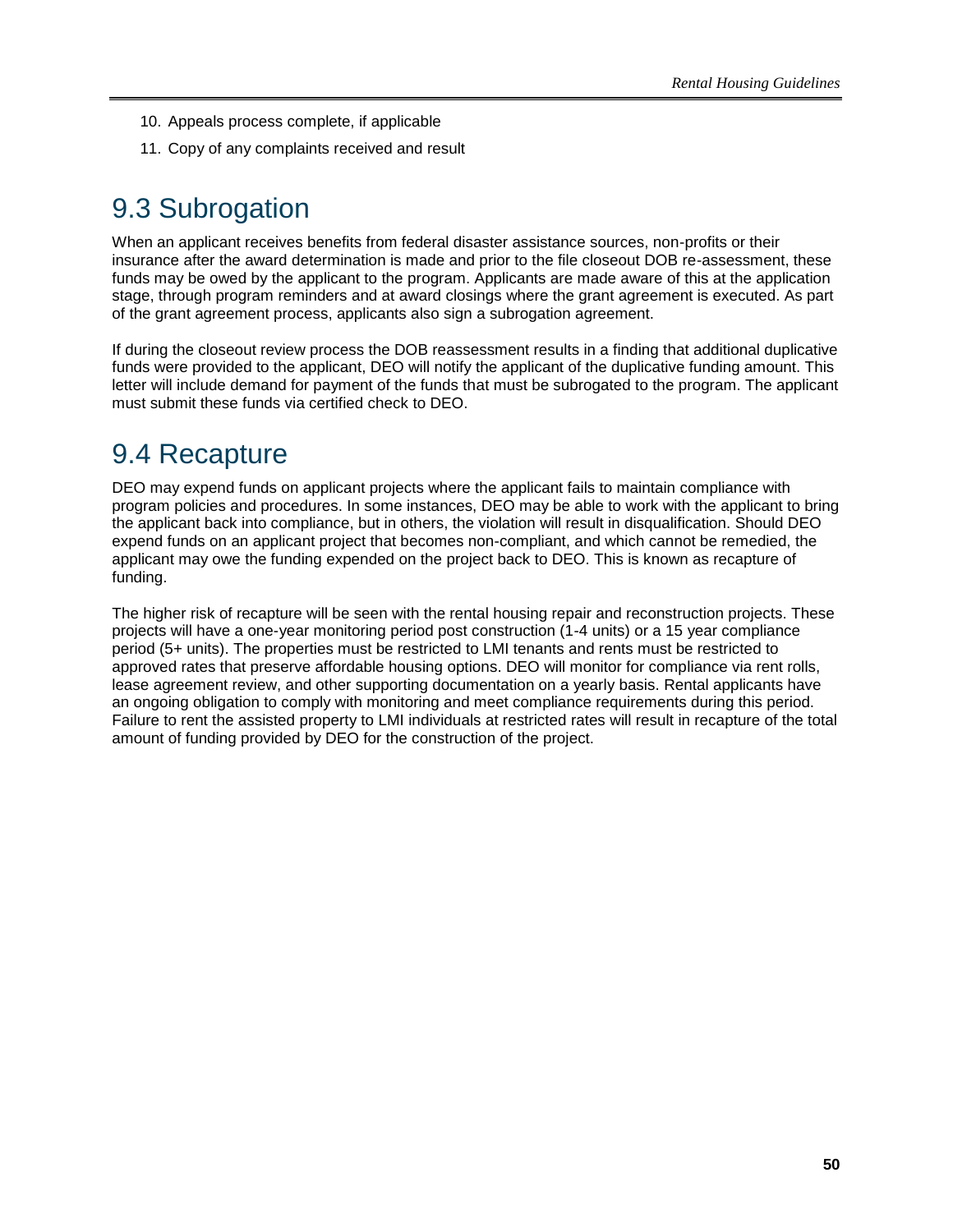# <span id="page-56-0"></span>**Appendix A: Affirmative Marketing Plan**

The program is committed to affirmatively furthering fair housing through established affirmative marketing policies. Affirmative marketing efforts for the disaster funding will include the following:

- A. This Affirmative Marketing Plan, based on the U.S. Department of Housing and Urban Development (HUD) regulations, outlines the policies and procedures for housing activities. Procedures are established to affirmatively market units financed through the program. The procedures cover dissemination of information, technical assistance to applicants, project management, reporting requirements and project review.
- B. The goal is to ensure that eligible persons from all racial, ethnic, national origin, religious, familial status, the disabled, "special needs," gender groups and populations least likely to apply for assistance are given the opportunity to rehabilitate their rental property, which sustained damages due to Hurricane Irma and/or its after-effects.
- C. In accordance to the affirmative marketing policies and procedures, program participants will be informed about available opportunities and supporting requirements via counselors, printed and electronic materials, publications, direct contact, workshops/seminars, and through the placement of flyers/posters in public facilities.
- D. The HRRP will conduct marketing through widely available media outlets, efforts will be taken to affirmatively market the Rebuild Florida CDBG-DR program as follows:
	- Advertise with media outlets which provide unique access for persons who are considered members of a protected class under the Fair Housing Act.
	- Reach out to public or non-profit organizations and hold/attend community meetings.
	- Other forms of outreach tailored to reaching the eligible population, including door to door outreach if necessary.
- E. Applications and forms will be offered in English and other languages prevailing in the region. In addition, every effort will be made to assist Limited English Proficient potential applicants in the application process.
- F. In addition, measures will be taken to make the program accessible to persons who are considered members of a protected class under the Fair Housing Act by holding informational meetings in buildings that are compliant with the Americans with Disabilities Act (ADA), providing sign language assistance when requested (with 3 day notice), and providing special assistance for those who are visually impaired when requested (with 3 day notice).
- G. Documentation of all marketing measures used, including copies of all advertisements and announcements, will be retained and made available to the public upon request.
- H. HRRP will use the Fair Housing logo in program advertising, post Fair Housing posters and related information, and, in general, inform the public of its rights under Fair Housing regulations.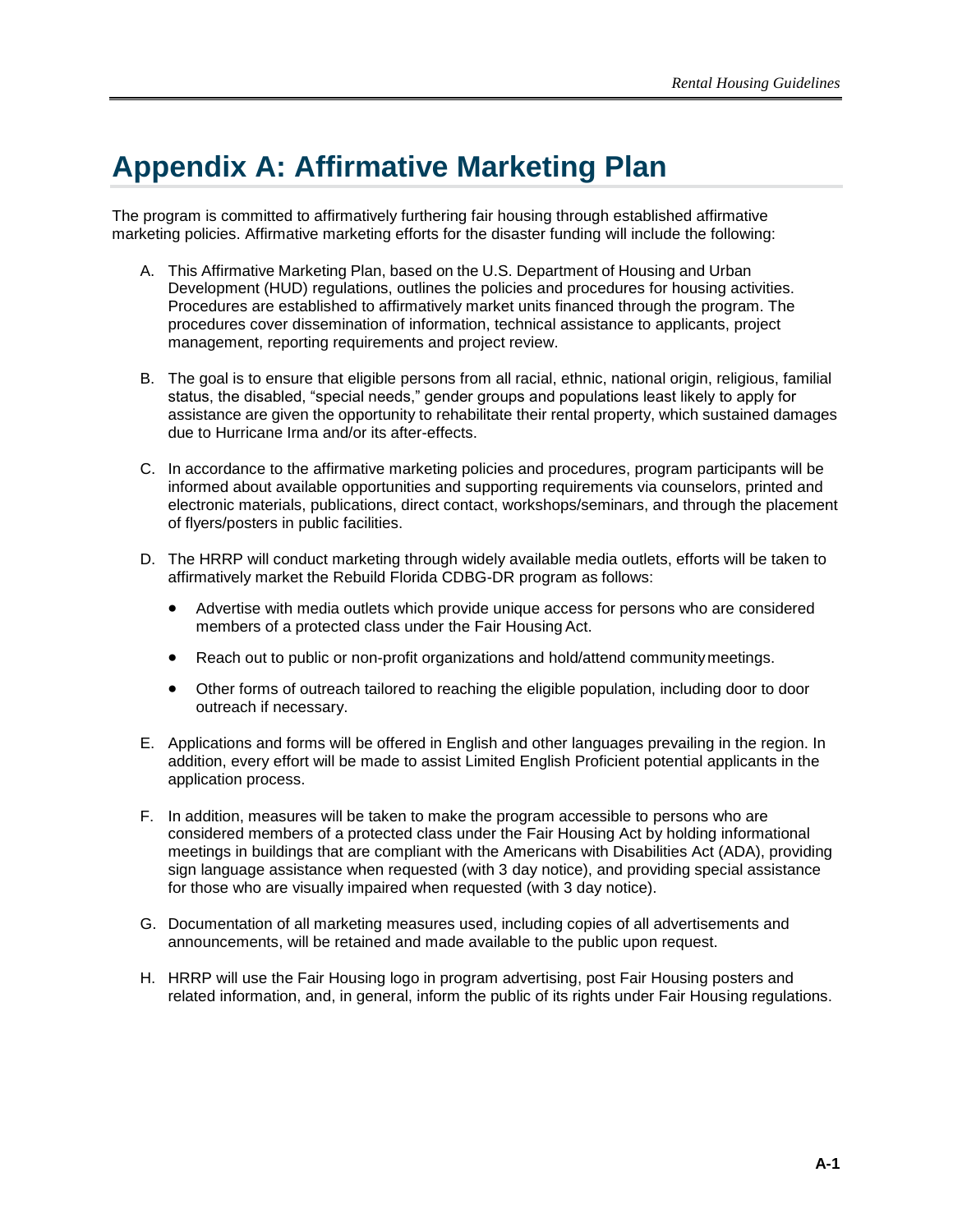# <span id="page-57-0"></span>**Appendix B: Appeal/Complaint Process**

In accordance with 24 CFR 91 Citizen Participation Plan and 24 CFR 570.486(a) (7), the HRRP has developed the DEO informal appeals and complaints process. Through the informal appeals process, applicants have a mechanism for requesting further review on a decision made on their file. Program policies are not appealable. In addition, citizens may file complaints- both formal and informal- which will be responded to in 15 working days.

Information about the right and how to file a reconsideration request, agency informal appeal and complaint will be printed in all guidelines and posted on the Rebuild Florida website, [www.rebuildflorida.gov, i](http://www.rebuildflorida.gov/)n all local languages, s appropriate and reasonable.

#### **Appeals**

*DEO Informal Appeal:* The decision of the HRRP can be further reviewed through an agency informal appeals process. A party requesting a DEO informal appeal must file a written request for informal appeal within 30 days of the reconsideration decision and notice to appeal. In an informal appeal, DEO will conduct investigations, as necessary. In addition, an informal appeals hearing will be held, as necessary. The informal appeals hearing will be held by telephone with all involved parties on a conference call. After the request for a DEO informal appeal is filed, the following events will occur:

- 1. A Notice of Hearing will be mailed, listing the date, time and contact information for the scheduled hearing.
- 2. Once the appeal hearing is complete, a decision of the result will be distributed.

Citizens may file an informal appeal through the Disaster Recovery email at [CDBG-](mailto:CDBG-DRAppeals@deo.myflorida.com)[DRAppeals@deo.myflorida.com](mailto:CDBG-DRAppeals@deo.myflorida.com) or submit by postal mail to the following address:

> Attention: Office of Disaster Recovery, Special Deputy Myakka Slater Florida Department of Economic Opportunity Division of Community Development 107 East Madison Street Tallahassee, FL 32399

**Formal Appeal/Notice of Administrative Appeals Rights:** Any person whose substantial interests are affected by DEO's determination has the opportunity for an administrative hearing with the Division of Administrative Hearings pursuant to section 120.569, Florida Statutes. For the required contents of a petition challenging agency action, refer to rules 28-106.104(2), 28-106.20(2), and 28-106.301, Florida Administrative Code.

Any petition must be filed with the Agency Clerk within 30 calendar days of receipt of this determination. A petition is filed when it is received by:

> Agency Clerk, Department of Economic Opportunity Office of the General Counsel 107 East Madison Street, MSC 110 Tallahassee, Florida 32399-4128 Fax: (850) 921-3230 Email: [Agency.Clerk@deo.myflorida.com](mailto:Agency.Clerk@deo.myflorida.com)

If an applicant files a request for a DEO informal appeal, the requirement to timely file a petition challenging agency action will be tolled until a decision is rendered by the Department. At that time, a new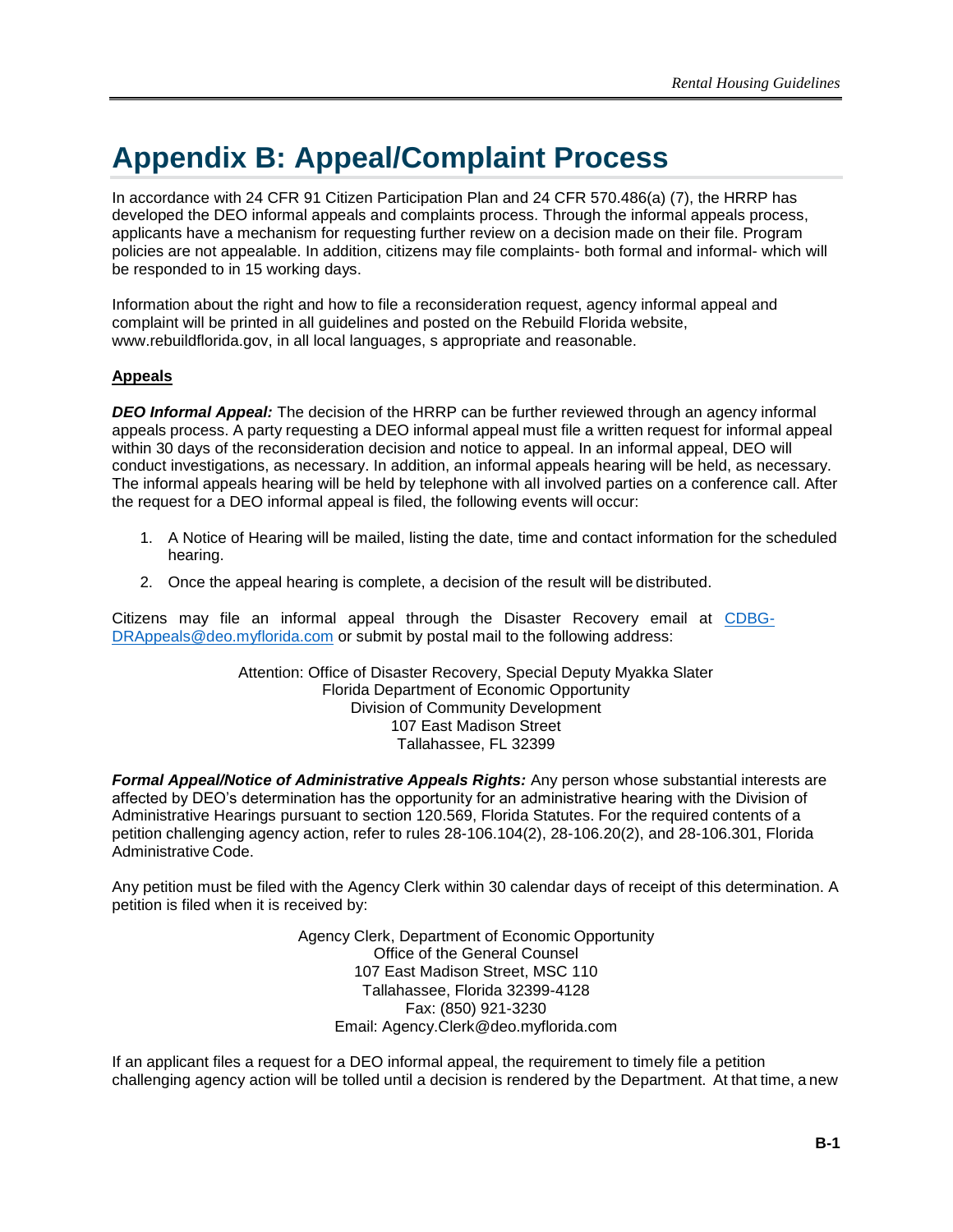appeal window will begin. No applicant will lose their rights under Chapter 120, Florida Statutes, by filing a request for informalappeal.

### *Uniform Relocation Act (URA) Appeals*

Tenants may appeal any case in which he or she believes that HRRP has failed to properly consider his or her application for assistance. This includes, but is not limited to, the tenant's eligibility for, or the amount of, a payment required for relocation assistance. The tenant must appeal HRRP decisions related to relocation assistance within 30 days of receiving a written determination from HRRP outlining the program's decision related to his or her eligibility for benefits or amount of benefits.

### *Complaints*

The goal of the Housing Repair and Replacement Program (HRRP) is to resolve citizen complaints and inquiries in a manner that is both sensitive to the complainants' concerns and to achieve a fair result. The HRRP will treat all citizens with respect and respond to complaints and inquiries within 15 working days, where practicable.

Information on how to file a complaint will be available on the website, at the program offices, and included on printed materials.

#### *Citizen Complaints*

All complaints and inquiries that are brought forward will be addressed through the Office of Disaster Recovery's Constituent Management Services staff. Complaints are any verbal or written statement of grievance – including phone calls, emails, faxes, or letters that are received by the state, its contractor, and/or other program sources. Inquiries are requests for information or assistance. All complaints and inquiries that are received will be reviewed by the Constituent Management Services staff for:

- 1. Investigation, as necessary;
- 2. Resolution; or
- 3. Follow-up actions.

Every complaint and inquiry will be included in a tracking system. Constituent Management Services staff will maintain electronic files that include:

- Name of the complainant and contact information
- Date the complaint was received,
- Description of the complaint,
- Name of each person contacted in relation to the complaint,
- A summary of the result and the date of the response to complainant
- Explanation of the resolution of the file.

The Constituent Management Services staff will review these complaints and inquiries at least monthly to determine if there is a pattern developing and, if so, determine if the issue warrants a policy change or further training.

Complaints and inquiries can be submitted in any of the following ways:

- 1. Directly to DEO:
	- a. Via online by visiting the Program website to complete an online complaint form by going to: [INSERT REBUILD FLORIDA URL HERE WHEN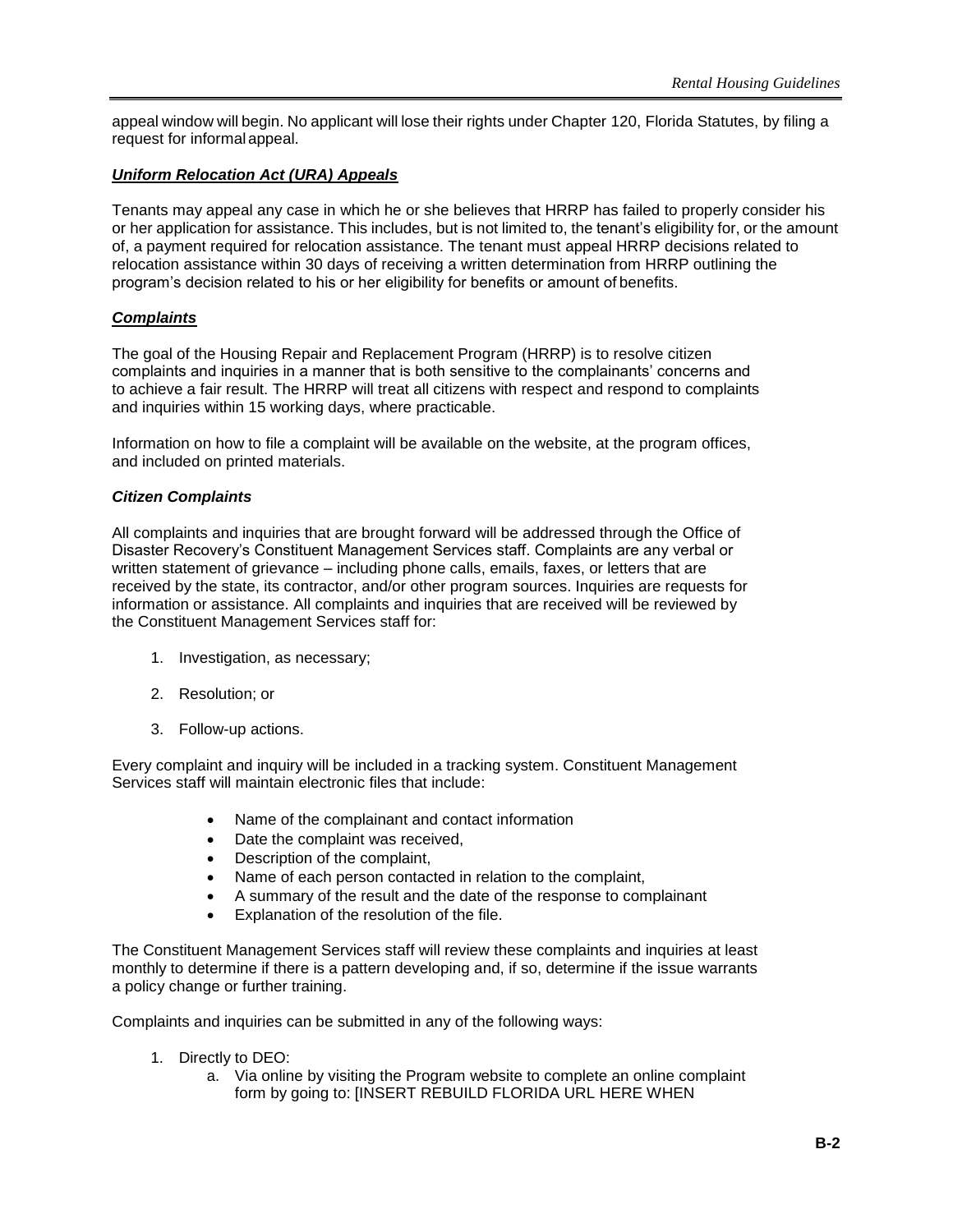### AVAILABLE FROM DEO]

b. Via U.S. mail to:

Attention: Rebuild Florida Constituent Services Florida Department of Economic Opportunity Division of Community Development 107 East Madison Street Caldwell Building, MSC 160 Tallahassee, Florida 32399

- c. Via email to: [cdbg-dr@deo.myflorida.com](mailto:cdbg-dr@deo.myflorida.com)
- 2. Directly to a program-level representative:
	- a. Via calling the Rebuild Florida Program hotline at 844–833–1010 to receive assistance from a Call Center Agent.
	- b. In-person at an Intake Center to receive assistance from an Intake Specialist

#### *Fair Housing Complaints*

Persons alleging a violation of fair housing laws will be referred to DEO's local contact and process to file a complaint. DEO will retain a log and record of all fair housing inquiries, allegations, complaints and referrals. In addition, DEO will report suspected non-compliance to HUD. The contact for Fair Housing Complaints is:

> [FairHousing@deo.myflorida.com](mailto:FairHousing@deo.myflorida.com) Phone: 850-717-8426

#### *Contractor Fraud*

If any construction contractor or other individual directly contacts an applicant fraudulently claiming to be associated with the Rebuild Florida program, the applicant should not provide any identifying information. Rebuild Florida representatives will have official badges with his or her photograph and name, and applicants will receive official communications from Rebuild Florida before anyone arrives at his or her home. Should an inspector or contractor arrive at an applicant's address unexpectedly, the applicant should reach out to the Program immediately by calling 844-833-1010.

In addition to contacting the Rebuild Florida program, an applicant is encouraged to contact the Attorney General's Office directly regarding contractor fraud by either of the following options:

- Call 1 (866) 9NO-SCAM (866-966-7226) or;
- 2. Submit a contractor fraud complaint electronically at MyFloridaLegal.com by clicking on "General Complaints" on the home screen and following the instructions.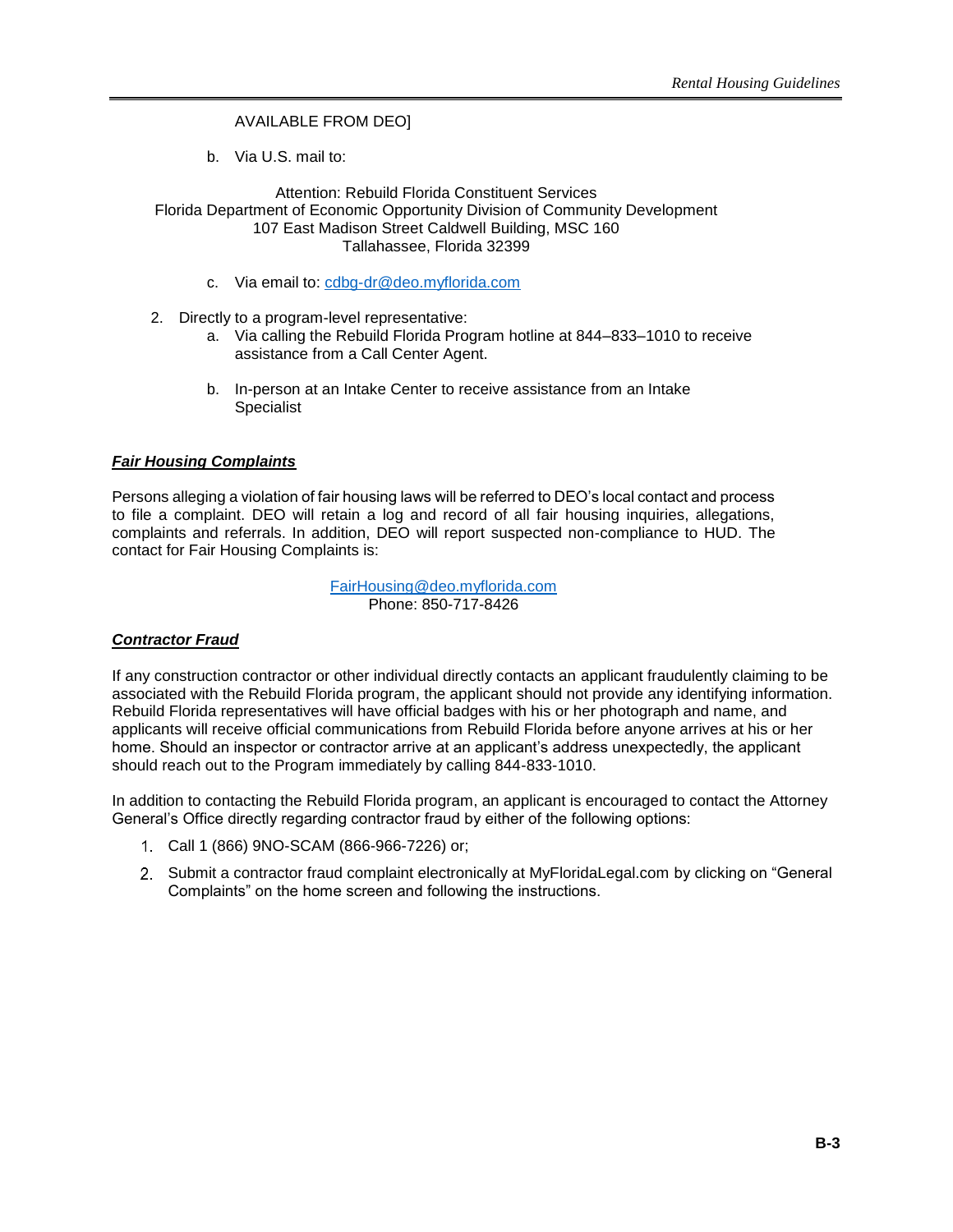# <span id="page-60-0"></span>**Appendix C: Damage Assessment Checklist**

| <b>Applicant ID:</b>                                                      |                              |                           | Company: // Assessor Name:   |                         |                               | <b>QC Reviewer:</b>          |
|---------------------------------------------------------------------------|------------------------------|---------------------------|------------------------------|-------------------------|-------------------------------|------------------------------|
| <b>DEO Reviewer:</b>                                                      |                              |                           |                              |                         | <b>PASS</b>                   | <b>KICK BACK</b>             |
|                                                                           |                              |                           |                              |                         |                               | <b>PASS</b>                  |
|                                                                           |                              |                           |                              |                         |                               |                              |
| <b>SINGLE</b><br><b>Structure Type</b>                                    |                              |                           |                              |                         |                               |                              |
| <b>CRE AMOUNT \$</b><br>0.00                                              |                              |                           |                              | <b>SWE AMOUNT \$</b>    |                               | 0.00                         |
| <b>INSURED INFO/PARAMETERS</b>                                            | ◻                            | □                         | <b>Comment</b>               |                         |                               |                              |
| <b>Correct Name</b>                                                       | □                            | Ц                         |                              |                         |                               |                              |
| <b>Correct Address</b>                                                    | $\sqcup$                     | $\sqcup$                  |                              |                         |                               |                              |
| <b>Applicant ID</b><br><b>Correct Pricelist</b>                           | $\overline{\mathsf{m}}$<br>□ | ╗<br>$\Box$               |                              |                         |                               |                              |
| <b>Correct Tax Rate</b>                                                   | $\Box$                       | □                         |                              |                         |                               |                              |
| Date of Loss                                                              | □                            | □                         |                              |                         |                               |                              |
| <b>Date Inspected</b>                                                     | □                            | Π                         |                              |                         |                               |                              |
| <b>Inspector Name</b>                                                     | π                            | π                         |                              |                         |                               |                              |
| <b>Correct Type of Loss</b>                                               | □                            | $\Box$                    |                              |                         |                               |                              |
| <b>Documents</b>                                                          |                              | $\overline{\mathsf{CRE}}$ | <b>Comment</b>               | <b>SWE</b>              |                               | <b>Comment</b>               |
| Correct naming conventions used?                                          | $\Box$                       | $\Box$                    |                              | $\Box$                  | $\Box$                        |                              |
| <b>SWE File Present?</b>                                                  | 日                            | Ξ                         |                              | 目                       | 目                             |                              |
| Value of SWE displayed matches SWE PDF?                                   | $\Box$                       | $\Box$                    |                              | О                       | $\Box$                        |                              |
| <b>CRE File Present?</b>                                                  | $\Box$                       | $\Box$                    |                              | $\Box$                  | о                             |                              |
| Value of CRE displayed matches CRE PDF?                                   | $\overline{\Box}$            | $\Box$                    |                              | о                       | $\Box$                        |                              |
| <b>RSWE File Present?</b>                                                 | $\overline{\Box}$            | $\overline{\square}$      |                              | $\overline{\mathsf{C}}$ | □                             |                              |
| Value displated matches RSWE File Present?                                | □                            | □                         |                              | с                       | □                             |                              |
| <b>Mobile Home File Present?</b>                                          | ◻                            | $\Box$                    |                              | с                       | $\overline{\Box}$             |                              |
| Value of MH file displayed matches MH PDF?                                | □                            | ⊓                         |                              | с                       | ⊓                             |                              |
| <b>RVR File Present?</b>                                                  | □                            | $\Box$                    |                              | с                       | □                             |                              |
|                                                                           | $\Box$                       | $\Box$                    |                              | о                       | о                             |                              |
| Value of RVR displayed matches RVR PDF?                                   |                              | □                         |                              | о                       | 口                             |                              |
| <b>Line Items</b>                                                         | 日                            |                           | <b>Comment</b>               |                         |                               |                              |
| SWE eligible line items present?                                          | $\Box$                       | $\Box$                    |                              | П<br>о                  | $\Box$<br>□                   |                              |
| Correct quantities for scope of work?<br><b>Damage Narrative Present?</b> | $\Box$<br>日                  | $\Box$<br>$\Box$          |                              | о                       | п                             |                              |
| <b>XACTIMATE SKETCH</b>                                                   | YЪ                           | $\overline{D}$            |                              | $\Box$                  | $\overline{\Box}$             |                              |
| Is Sketch Present?                                                        | $\overline{\square}$         | $\Box$                    | <b>Comment</b>               | о                       | □                             |                              |
| Living Square Footage displayed in system?                                | $\Box$                       | $\Box$                    |                              | с                       | □                             |                              |
| Correct Sketch for structure type (ex: MH, UTE)?                          | $\Box$                       | $\Box$                    |                              | о                       | □                             |                              |
| Sketch matches home?                                                      | $\Box$                       | $\Box$                    |                              | о                       | □                             |                              |
| <b>Additional Possible Scope</b>                                          | ▣                            | □                         | <b>Comment</b>               | ◻                       | □                             |                              |
| Applicable Environmental Scope Present?                                   | $\Box$                       | $\Box$                    |                              | $\overline{\Box}$       | $\Box$                        |                              |
| <b>Applicable Lead Mitigation Scope Present?</b>                          | □                            | □                         |                              | п                       | $\overline{\square}$          |                              |
| <b>Applicable Elevation Scope Present?</b>                                | □                            | $\Box$                    |                              | о                       | □                             |                              |
| <b>Applicable Structural Scope Present?</b>                               | $\Box$                       | $\Box$                    |                              | $\Box$                  | $\overline{\square}$          |                              |
| <b>HEADER INFO</b>                                                        | $\Box$                       | $\Box$                    | <b>Comment</b>               | □                       | □                             |                              |
| Correct Coverages (CRE & SWE)?                                            | $\overline{\blacksquare}$    | □                         |                              | с                       | ▫                             |                              |
| <b>Scope item concerns / ROOMS</b>                                        |                              | <b>Eine Iten.</b>         | <b>CRE Action to correct</b> |                         | $\frac{1}{2}$ ine Item $\Box$ | <b>SWE Action to correct</b> |
|                                                                           |                              |                           |                              |                         |                               |                              |
|                                                                           |                              |                           |                              |                         |                               |                              |
|                                                                           |                              |                           |                              |                         |                               |                              |
|                                                                           |                              |                           |                              |                         |                               |                              |
|                                                                           |                              |                           |                              |                         |                               |                              |
|                                                                           |                              |                           |                              |                         |                               |                              |
|                                                                           |                              |                           |                              |                         |                               |                              |
|                                                                           |                              |                           |                              |                         |                               |                              |
|                                                                           |                              |                           |                              |                         |                               |                              |

5/22/201911:41 AM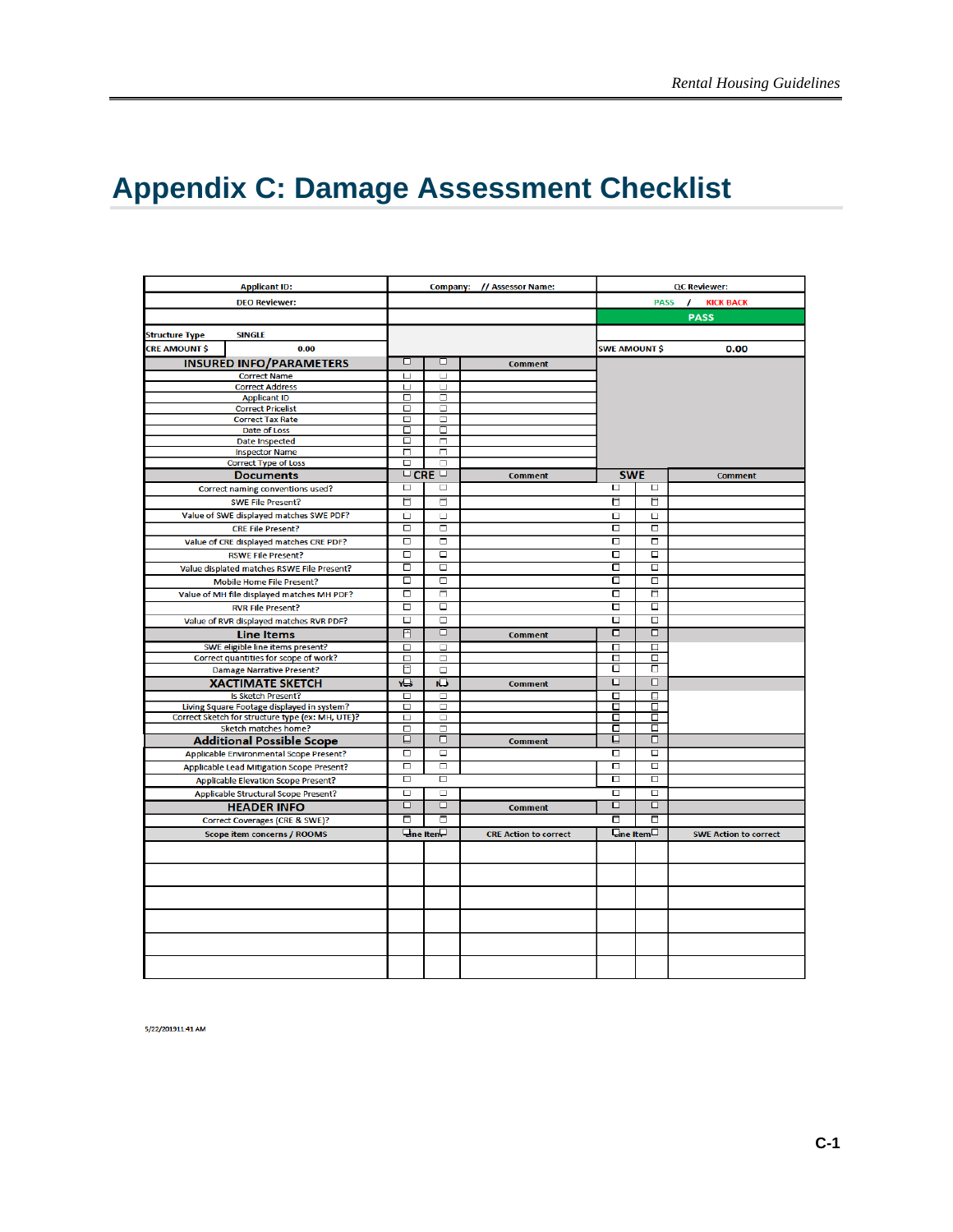# <span id="page-61-0"></span>**Appendix D: Application Pilot Methodology**

### **Purpose**

The Application Pilot is a method of identifying a cohort of applicants in each impacted area that can be deliberately observed through the full HRRP process to identify and resolve issues prior to the bulk of the applicants getting into the full process. The close observance of the pilot cohort is intended to test initial process design and yield informed decisions to improve efficiencies as the rest of the applicant population comes into the workflow.

The Application Pilot is also intended to test a concurrent task methodology that is known to expedite applicant processing, but which may have additional cost. The pilot cohort will be processed concurrently for application, eligibility, damage assessment and environmental review prior to the feasibility, duplication of benefits and award steps. The simultaneous processing of these tasks will be allowed as activity delivery costs for the pilot group.

This dual-tracked process that results in the flagging of applications as either part of the Application Pilot or non-pilot contributes to DEO's ability to perform a real-time test of the program. The identified pilot cohort will have no impact on other applicants' progress through the process. Any issues that DEO finds can be addressed and resolved to ensure smooth processing of the bulk, average and more complicated applications.

Applicants that are outside of the pilot group will also be processed at the same time the Application Pilot files are moving through the system. However, the applicants that are outside of the pilot group will follow the linear process path which requires completion of application prior to initial eligibility review, clearance of eligibility review prior to damage assessment, clearance of damage assessment prior to environmental review, clearance of environmental review prior to feasibility, duplication of benefits and award. The pilot is intended to gauge the benefits and risks associated with a concurrent processing method. It will support an analysis of whether the most conservative linear model, the concurrent model, or some combination of the two processes will provide the best results for the Department of Economic Opportunity (DEO) and our Irma-affected citizens.

#### **Application Pilot Selection**

From January 4 to January 11, 2019, the HRRP staff analyzed the registrant and applicant information to identify an initial group of applicants for the pilot cohort. There were 5,888 registrants qualified for Phase I, 1,745 applications started and 599 completed applications available for selection in the pilot cohort. The initial goal was to identify 10-20 applicants from each of the original HUD-designated MID communities and ultimately 415 applicants were selected.

Established conditions and assumptions underlying the test of the initial cohort:

- 1) Only phase I registrants are invited to apply
- 2) Motivated registrants will complete their applications early
- 3) Identified local VOADs will assist applicants to speed up their completion
- 4) Applications must be complete from applicants' requirements

Cohort screening criteria on completed applications:

- 1) From the original 10 counties or 4 ZIPs (Monroe, Miami-Dade, Duval, Lee, Polk, Collier, Brevard Broward, Orange and Volusia counties; 32068, 34266, 32136, and 32091 zip codes) (Tier 1 ERR complete)
- 2) Insurance \$0, FEMA \$1-15000, SBA \$0, NFIP \$0 benefits
- 3) Not in flood plain
- 4) House built after 1978
- 5) No Letter of Substantial Damage /No condemnation letter (Add into damaged section of application)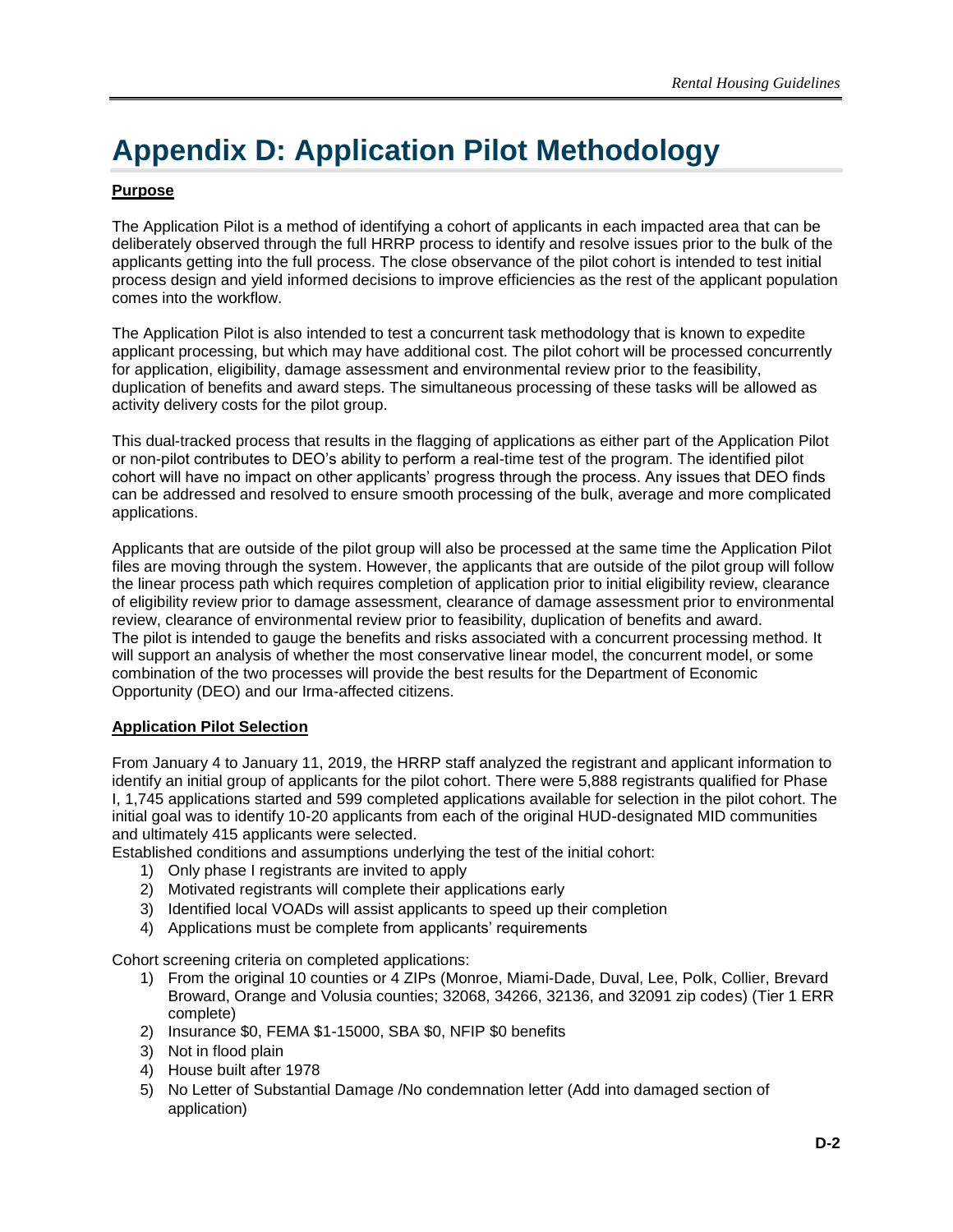### 6) Repair program

On January 11, 2019, DEO expanded the pilot cohort criteria to test ability to motivate applicants who had started, but not yet completed their application and including applicants in Monroe County, a designated floodplain. At this time there were 5,989 Phase 1 registrations, 1904 applications started and 770 applications completed. An additional 200 applicants fitting this criterion were added to the cohort to test whether the simultaneous application, eligibility, damage assessment and environmental review process. The only screening criteria used for the pilot cohort are those listed above. No other attribute of the property or applicant were used to screen for pilot selection. Registrant and applicant IDs were selected at random as long as the criteria listed above were met.

#### <span id="page-62-0"></span>**Application Pilot Timeframe**

The Application Pilot project timeframe is defined by the substantial completion of the pilot application group's environmental review and submission of that documentation to the Department of Economic Opportunity. It began January 14, 2019 and was completed April 5, 2019.

#### <span id="page-62-1"></span>**Application Pilot Results**

The tables below show the pilot population and the non-pilot populations as of April 5. A comparison of both tables clearly demonstrates that non-pilot applications continued to be processed for initial eligibility review at the same time as the pilot applications resulting in 99.3% of available non-pilot completed applications having been processed through that step at the same time that 100% of the pilot applications had achieved this status.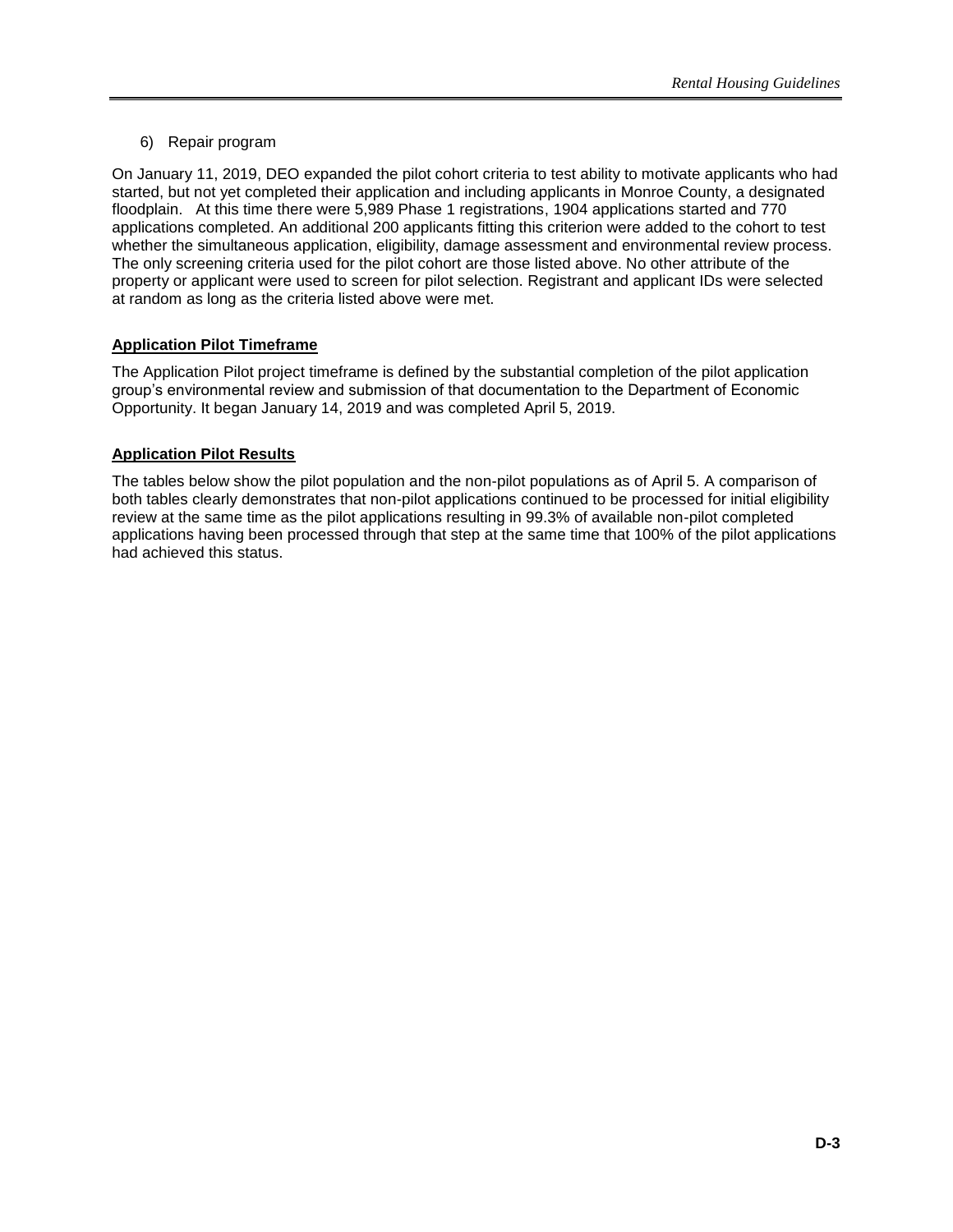| $\cdots$ $\cdots$ $\cdots$ $\cdots$ $\cdots$ $\cdots$ $\cdots$ $\cdots$ $\cdots$ $\cdots$ |           |
|-------------------------------------------------------------------------------------------|-----------|
| <b>Task</b>                                                                               | Completed |
| Phase 1 Registrations (In Pilot)                                                          | 415       |
| <b>Applications Started</b>                                                               | 369       |
| <b>Applications Completed</b>                                                             | 327       |
| Withdrawn                                                                                 | 38        |
| <b>Applications Not Complete</b>                                                          | 50        |
| <b>Initial Eligibility Review Completed</b>                                               | 354       |
| Ineligible                                                                                | 4         |
| <b>Pending Documents</b>                                                                  | 257       |
| <b>Verified Complete</b>                                                                  | 93        |
| Withdrawn                                                                                 | 0         |
| Damage Assessments Ordered                                                                | 415       |
| Damage Assessment Completed                                                               | 369       |
| <b>Environmental Review Ordered</b>                                                       | 415       |
| <b>Environmental Review Submitted to DEO</b>                                              | 339       |
| <b>DOB Complete</b>                                                                       | 154       |
| <b>Award Processing Status</b>                                                            | 10        |
| <b>Benefit Determination Notification</b>                                                 | 3         |
| <b>Contractor Procured</b>                                                                | $\Omega$  |
| <b>Award Calculation &amp; Notification</b>                                               | 0         |
| <b>Construction NTP Issued</b>                                                            | $\Omega$  |
| <b>Construction Complete</b>                                                              | 0         |
| Closeout                                                                                  | 0         |

**Table 1:** Pilot Applicant Status as of April 5, 2019

|  |  | Table 2: Complete Population Status as of April 5, 2019 |  |  |  |  |
|--|--|---------------------------------------------------------|--|--|--|--|
|--|--|---------------------------------------------------------|--|--|--|--|

| <b>Task</b>                                 | Completed |
|---------------------------------------------|-----------|
| Phase 1 Registrations                       | 8,656     |
| <b>Applications Started</b>                 | 3,097     |
| <b>Applications Completed</b>               | 2,267     |
| Withdrawn                                   | 38        |
| <b>Initial Eligibility Review Completed</b> | 2,251     |
| Ineligible                                  | 41        |
| <b>Pending Documents</b>                    | 1628      |
| <b>Verified Complete</b>                    | 581       |
| Withdrawn                                   | 1         |
| Damage Assessments Ordered                  | 563       |
| Damage Assessment Completed                 | 490       |
| <b>Environmental Review Ordered</b>         | 415       |
| Environmental Review Submitted to DEO       | 339       |
| <b>DOB Complete</b>                         | 154       |
| <b>Award Processing Status</b>              | 10        |
| <b>Benefit Determination Notification</b>   | 3         |
| <b>Contractor Procured</b>                  | 0         |
| <b>Award Calculation &amp; Notification</b> | 0         |
| <b>Construction NTP Issued</b>              | 0         |
| <b>Construction Complete</b>                | 0         |
| Closeout                                    | 0         |
|                                             |           |